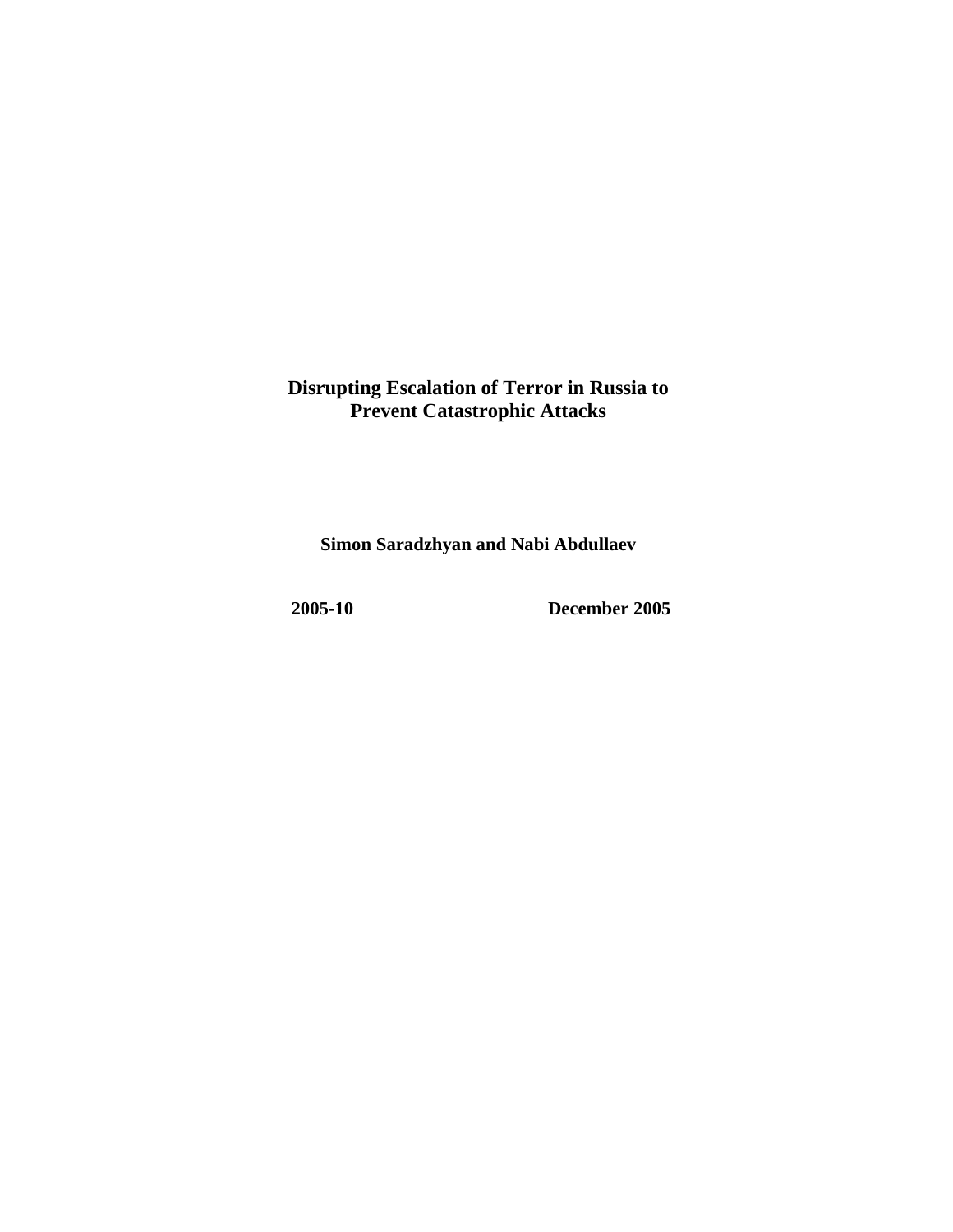## **CITATION AND REPRODUCTION**

This document appears as Discussion Paper 2005-10 of the Belfer Center for Science and International Affairs. BCSIA Discussion Papers are works in progress. Comments are welcome and may be directed to the authors via email at [simons@imedia.ru](mailto:simons@imedia.ru) or n.abdullaev@imedia.ru.

This paper may be cited as: Simon Saradzhyan and Nabi Abdullaev, "Disrupting Escalation of Terror in Russia to Prevent Catastrophic Attacks," BCSIA Discussion Paper 2005-10, Kennedy School of Government, Harvard University, December 2005.

The views expressed in this paper are those of the author and publication does not imply their endorsement by BCSIA and Harvard University. This paper may be reproduced for personal and classroom use. Any other reproduction is not permitted without written permission of the Belfer Center for Science and International Affairs. To obtain more information, please contact: Sarah Buckley, International Security Program, 79 JFK Street, Cambridge, MA 02138, telephone (617) 495-1914; facsimile (617) 496-4403; email IS@harvard.edu.

## **ABOUT THE AUTHOR**

**Simon Saradzhyan** is a security and foreign policy analyst and writer based in Moscow. He holds an MPA from the John F. Kennedy School of Government at Harvard University. He currently works as news editor for the *Moscow Times*. He recently co-founded the Center for Eurasian Security Studies in Moscow and works as a consultant for the Belfer Center for Science and International Affairs. Mr. Saradzhyan is the author of several papers on terrorism and security.

**Nabi Abdullaev** is a security and Russian politics analyst and writer based in Moscow. He holds an MPA from the John F. Kennedy School of Government at Harvard University. He is currently a staff writer at the *Moscow Times*. Along with Mr. Saradzhyan, he co-founded the Center for Eurasian Security Studies in Moscow and works as a research scholar for the Transnational Crime and Corruption Center. Mr. Abdullaev is the author of several research papers on terrorism and security.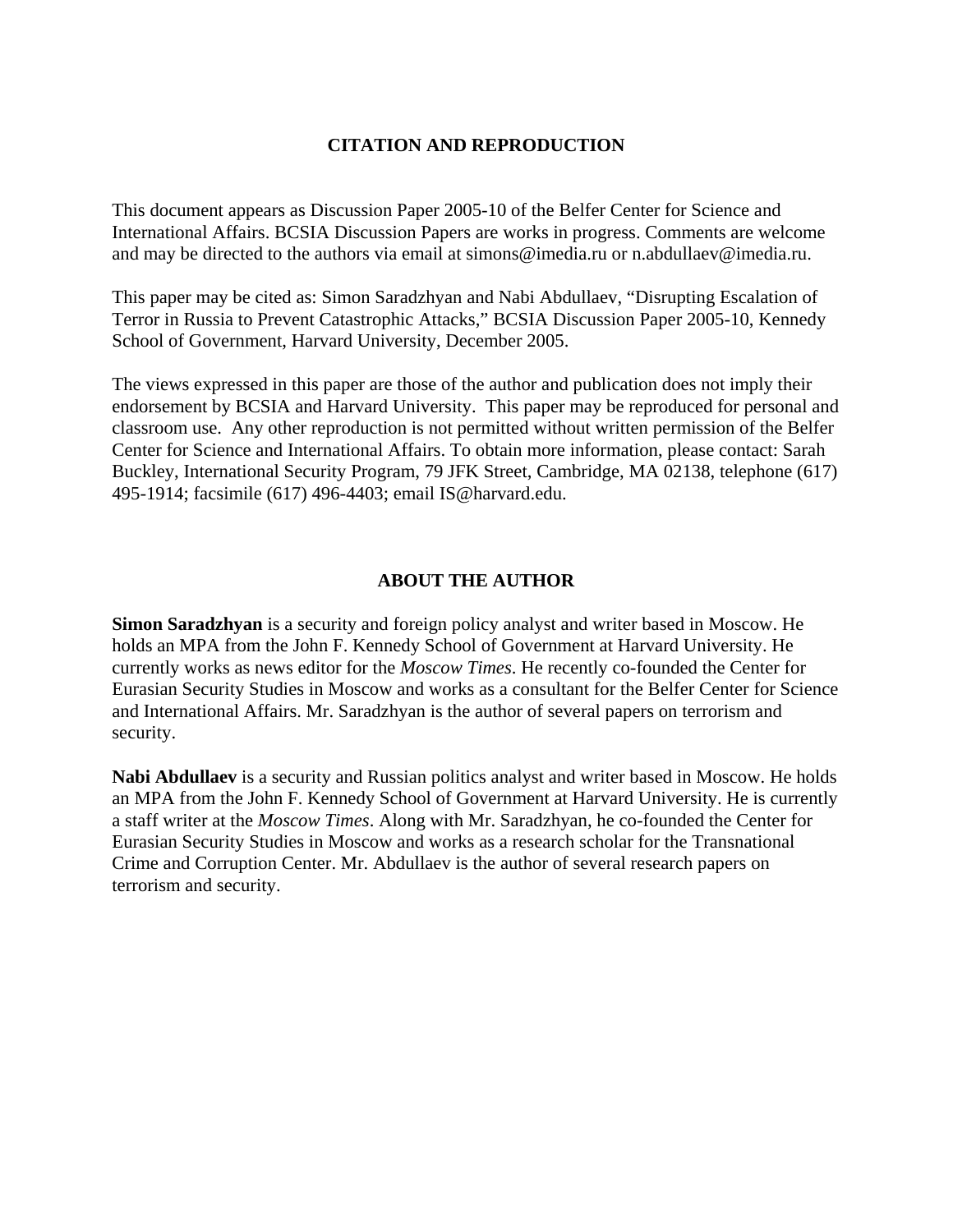## **CO-SPONSORS**

The cosponsors of this report invite liberal use of the information provided in it for educational purposes, given proper citation.

**U.S.-Russian Nonproliferation Working Group Belfer Center for Science and International Affairs**  John F. Kennedy School of Government Harvard University 79 JFK Street Cambridge, MA 02138 <http://www.ksg.harvard.edu/bcsia>

**Nuclear Threat Initiative**  1747 Pennsylvania Avenue NW,  $7<sup>th</sup>$  Floor Washington, D.C. 20006 http://www.nti.org

## **ACKNOWLEDGEMENTS**

The authors would like to thank Marcy McCullaugh, research assistant at the Belfer Center for Science and International Affairs (BCSIA), Danielle Lussier, Ph.D. candidate at the University of California, Berkeley, and Sarah Buckley, editorial assistant at BCSIA, for editing this paper.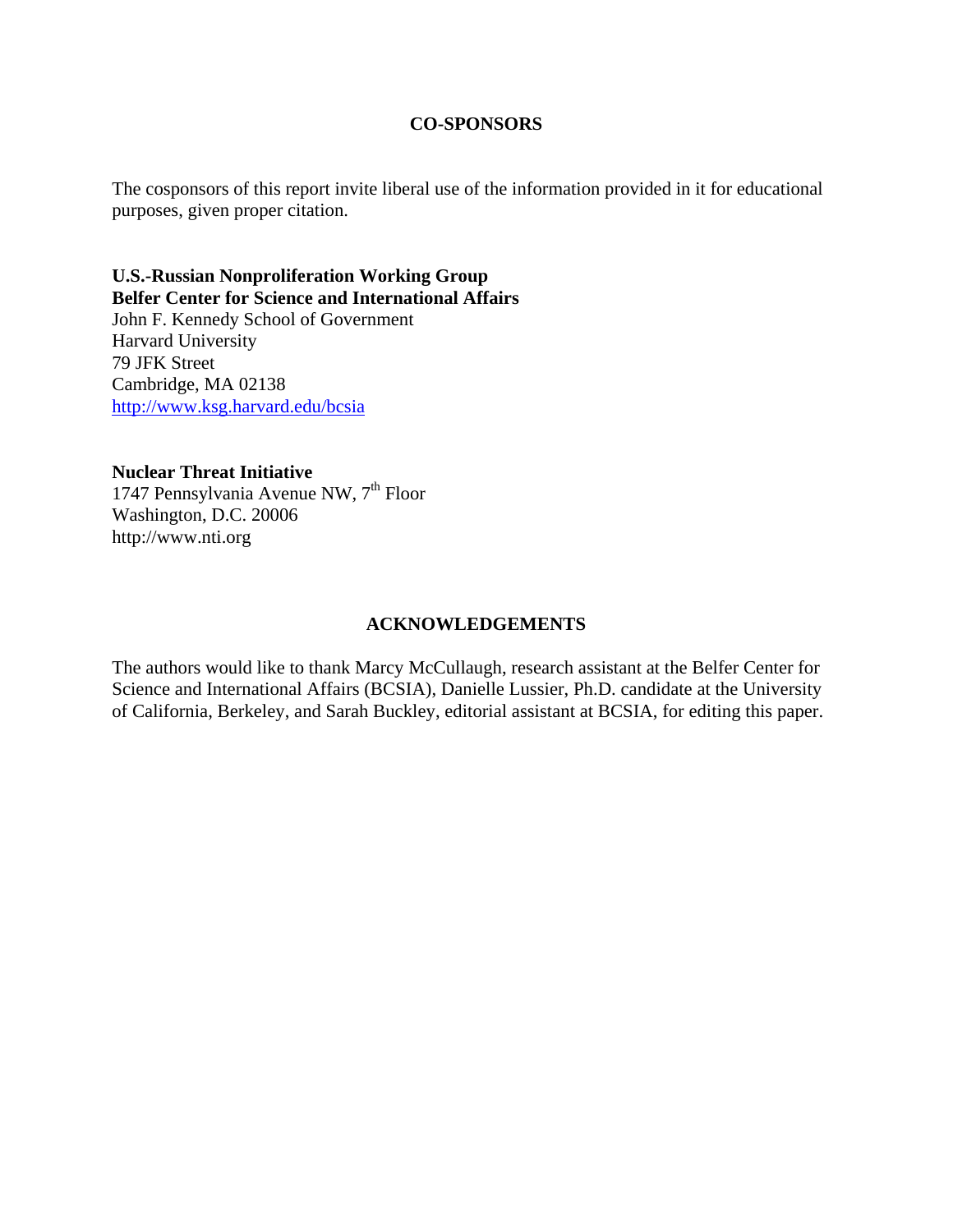# **Table of Contents**

| П.   |                                                                             |
|------|-----------------------------------------------------------------------------|
| III. | Corrupt and Converted Law Enforcement Agents Multiply Terrorists'           |
|      |                                                                             |
| IV.  | Trade-offs Between Security and Civil Liberties in Russia's War on Terror33 |
|      |                                                                             |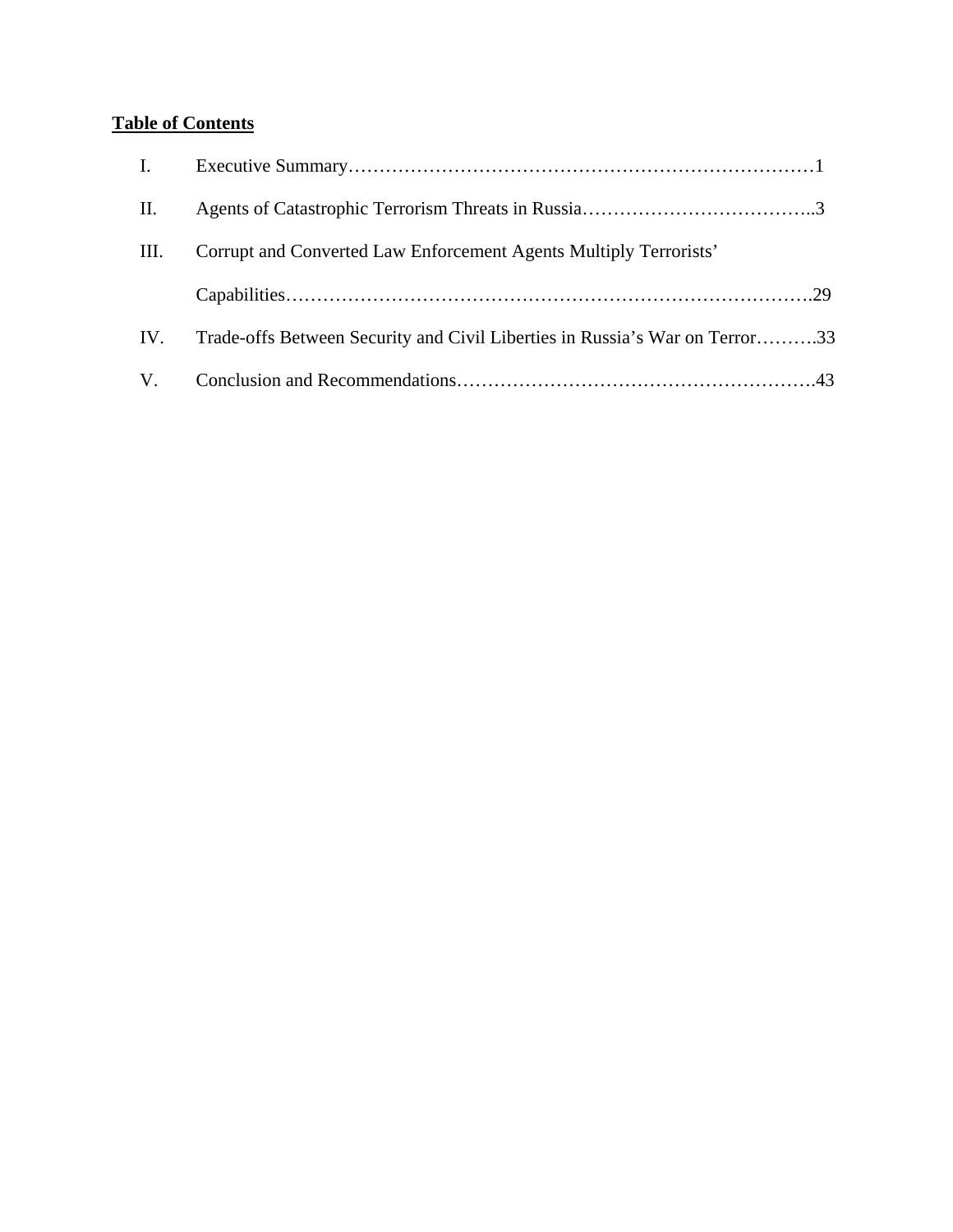## **I. Executive Summary**

i<br>Li

The wave of deadly terrorist attacks in Russia in the summer and fall of 2004 prompted President Vladimir Putin to declare that terrorism networks are waging "a total and full-scale war" against his country. This paper analyzes the recent trends in this war and concludes that the logical outcome of the ongoing escalation in number, scope, and cruelty of terrorist attacks in Russia will be an act of catastrophic terrorism.<sup>[1](#page-4-0)</sup> The horrendous hostage-taking drama in the North Ossetian town of Beslan, in which more than 330 people—186 of them children—were killed, demonstrates that ideologically driven extremists in the North Caucasus have already passed the moral threshold between conventional acts of terror and catastrophic terrorism.<sup>[2](#page-4-1)</sup>

This report argues that networks of these extremists are trying to expand their organizational and operational capabilities with the aim of inflicting greater damage on Russia, either by conventional means or through the use of weapons of mass destruction (WMD) or nuclear, biological and chemical (NBC) materials. It asserts that the Islamist wing of these networks is more violent and better organized than the secular wing and is increasingly motivated to resort to acts of catastrophic terrorism as it sees "conventional terror" failing to either coerce Russia to withdraw from Chechnya or at least begin negotiations with the leaders of these networks. Such attacks would be indiscriminate, but still "acceptable" for religion-driven extremists, since they perceive Russian civilians to be "legitimate targets" due to their "tacit approval" of "infidel" combatants in a holy war.

<span id="page-4-0"></span><sup>&</sup>lt;sup>1</sup> This article acknowledges existing differences in the expert and academic communities on what constitutes a terrorist attack. For purposes of clarity and concision, this article relies on a definition of a terrorist attack commonly found among mainstream researchers of this subject. We define a terrorist act as an act of political violence that inflicts harm on non-combatants, but is designed to intimidate broader audiences, including state authorities, and is an instrument of achieving certain political or other goals. This essay defines an act of catastrophic terrorism as a terrorist attack involving the use of chemical, biological, or nuclear materials or weapons of mass destruction, or conventional techniques to kill a significant number of people (1,000 or more).

<span id="page-4-1"></span> $2$  This article will refer to those religiously motivated and separatist insurgents who have the motivation and capability to stage acts of catastrophic terrorism as "ideologically driven extremists," as distinct from "conventional insurgents," who would limit themselves to "conventional" guerilla warfare and terrorist attacks of limited scale.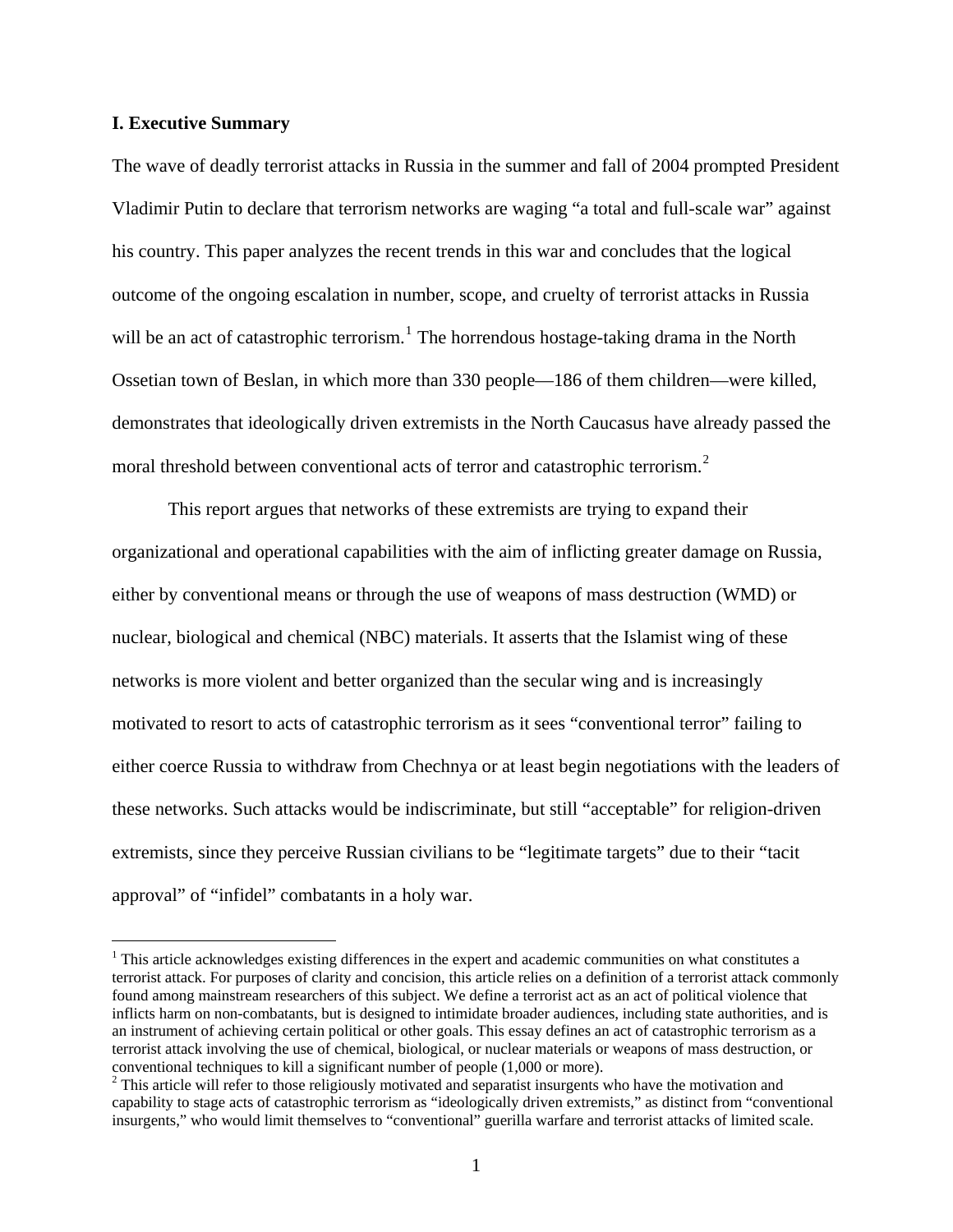This report also identifies other actors who can either assist the ideologically driven extremists in terrorist attacks of catastrophic proportions in Russia, or can be used unknowingly in preparation and execution of such attacks. These actors include apocalyptic and messianic sects and extremist secular parties. The latter have displayed preparedness for political violence, and the former have demonstrated their ability to disperse into decentralized networks of cells, often remaining below the radar of law enforcement and security agencies. We argue that not only can members of religious sects and fringe political parties be recruited or used unknowingly to assist in acts of terror, but also that increasing pressure on these sects can prompt their messianic leaders to order their subservient followers to try to stage an apocalypse through catastrophic terror acts. Likewise, we contend that the corruption and ideological conversion of law enforcement and security personnel multiply capabilities of extremist groups as they prepare and carry out terrorist attacks. The unrestricted expansion of the anti-terrorist powers of the law enforcement and security agencies is fraught with abuses in the absence of oversight, and this expansion will backfire as indiscriminate repressions generate popular resentment. Such resentment considerably eases the work of terrorist organizations' recruiters.

 Finally, this paper concludes with the recommendation that Russian authorities identify potential terrorists and terrorist networks, analyze their capabilities and motivations, and then proceed to dismantle those which pose the gravest threat, while keeping remaining agents of terror on the run. Efforts to keep agents of terror on the run should be focused and thoroughly regulated to prevent indiscriminate abuses that are not only illegitimate, but also counterproductive.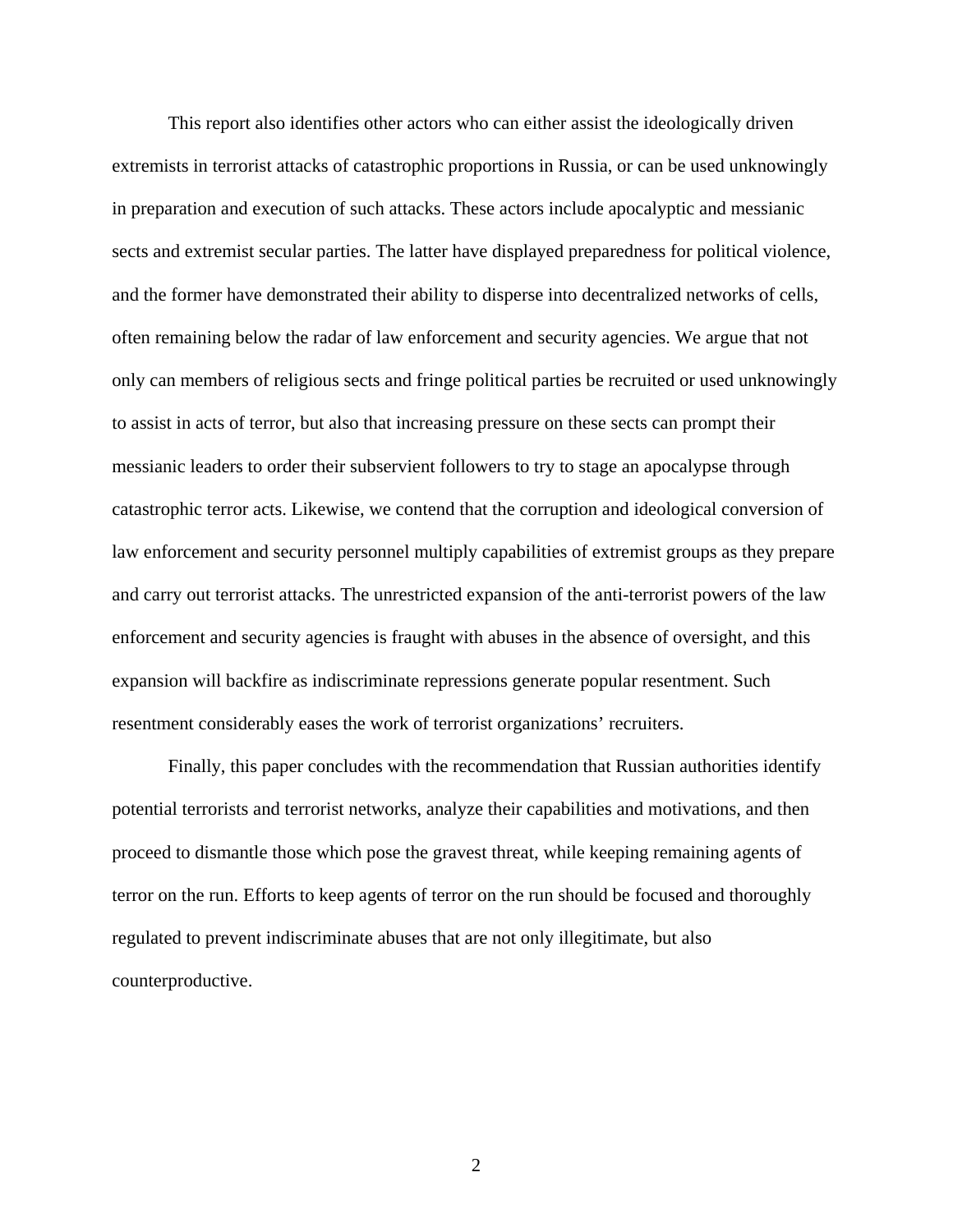## **II. Agents of Catastrophic Terrorism Threats in Russia**

## **1. Ideologically driven extremists in the North Caucasus**

**Ideologically driven extremists** based in Chechnya and neighboring regions of the North

Caucasus have demonstrated the capability and motivation to inflict massive indiscriminate

casualties in their attacks, including the hostage-taking raid on Beslan in 2004 and the bombing

of an apartment building in the southern Russian city of Buinaksk in 1999.<sup>[3](#page-6-0)</sup> In addition to setting

off time- and remote-controlled bombs, these extremists have also sent "human bombs" to wreak

havoc.

 In 2004, two women acting on orders from Chechen warlord Shamil Basayev blew up two planes, killing themselves and everyone on board.<sup>[4](#page-6-1)</sup> Suicide bombers have become one of

<span id="page-6-0"></span><sup>&</sup>lt;sup>3</sup> A Russian court sentenced two natives of Dagestan, Isa Zainudinov and Alisultan Salikhov, to life in prison for their involvement in the deadly apartment bombing in the Dagestani city of Buinaksk. Russian prosecutors insisted that it was Chechnya-based warlord Ibn-ul-Khattab who ordered the blast that killed sixty-two people when a powerful bomb went off in front of an apartment building in Buinaksk on September 4, 1999. Simon Saradzhyan, "After One Year, Blast Probe Still Drags On," *Moscow Times*, September 15, 2000.

Russian law enforcement officials also maintain that Khattab ordered the bombings of apartment buildings that killed some 220 people in Russian cities during the fall of 1999. One of the alleged bombers and a native of Karachaevo-Cherkessia, Adam Dekkushev, was arrested in 2002 and told investigators of the Federal Security Service (FSB) that it was this salafite-minded warlord who issued the order through his subordinate Sheikh Abu Omar, deputy chief of FSB Operations and Search Directorate Yevgeny Kolesnikov told reporters in Moscow on July 17, 2002 (Rossiya Television, July 17, 2002). Dekkushev also told investigators that the alleged terrorists had initially planned to bomb a dike in southern Russia to flood several settlements in hopes of killing thousands, but then changed their mind. Alexander Shvarev, "Zrya My S Rebyatiami Etim Zanimalis," *Vremya Novostei,* February 19, 2003.

According to Alexander Litvinenko, former Lt. Colonel of the FSB, however, it could have been the FSB that organized the apartment bombings. Litvinenko, who claims to have spoken to Gochiyaev, has not backed his allegations with any direct evidence, however. Yuri Felshitinskii and Alexander Litvinenko*, Blowing Up Russia: Terror From Within* (New York: Liberty Publishing House, 2001). Fragments from the book are available at http://2001.NovayaGazeta.Ru/nomer/2001/61n/n61n-s00.shtml. 4

<span id="page-6-1"></span><sup>&</sup>lt;sup>4</sup> After days of intensive search and analysis, the Federal Security Service (FSB) announced on August 30, 2004, that bombs had brought down two planes, which crashed almost simultaneously on August 24, 2004, killing all eighty-nine people on board. "Today without a shadow of a doubt we can say that both airplanes were blown up as a result of a terrorist attack," Lieutenant-General Andrei Fetusov of FSB told a Russian news agency.

Initial examination of the crash debris offered no evidence to suggest that the planes had been brought down by terrorists, according to the FSB. However, as the search progressed, FSB investigators found traces of a powerful explosive in the debris of both planes. Amanta Nagayeva and Satsita Dzhebirkhanova are the two Chechen women whose names were registered among the passengers of the two flights. Both worked in the Chechen capital of Grozny and shared an apartment there. While a Chechen police official told *Izvestia* that a background check on both women revealed no ties to the rebels, this newspaper managed to establish that Nagayeva's brother has been missing since he was detained by federal servicemen in 2001 in Chechnya. Vadim Rechkalov, "Drugie Dve Shakhidki," *Izvestia*, August 30, 2004. The FSB and other government agencies have blamed Chechen rebels for the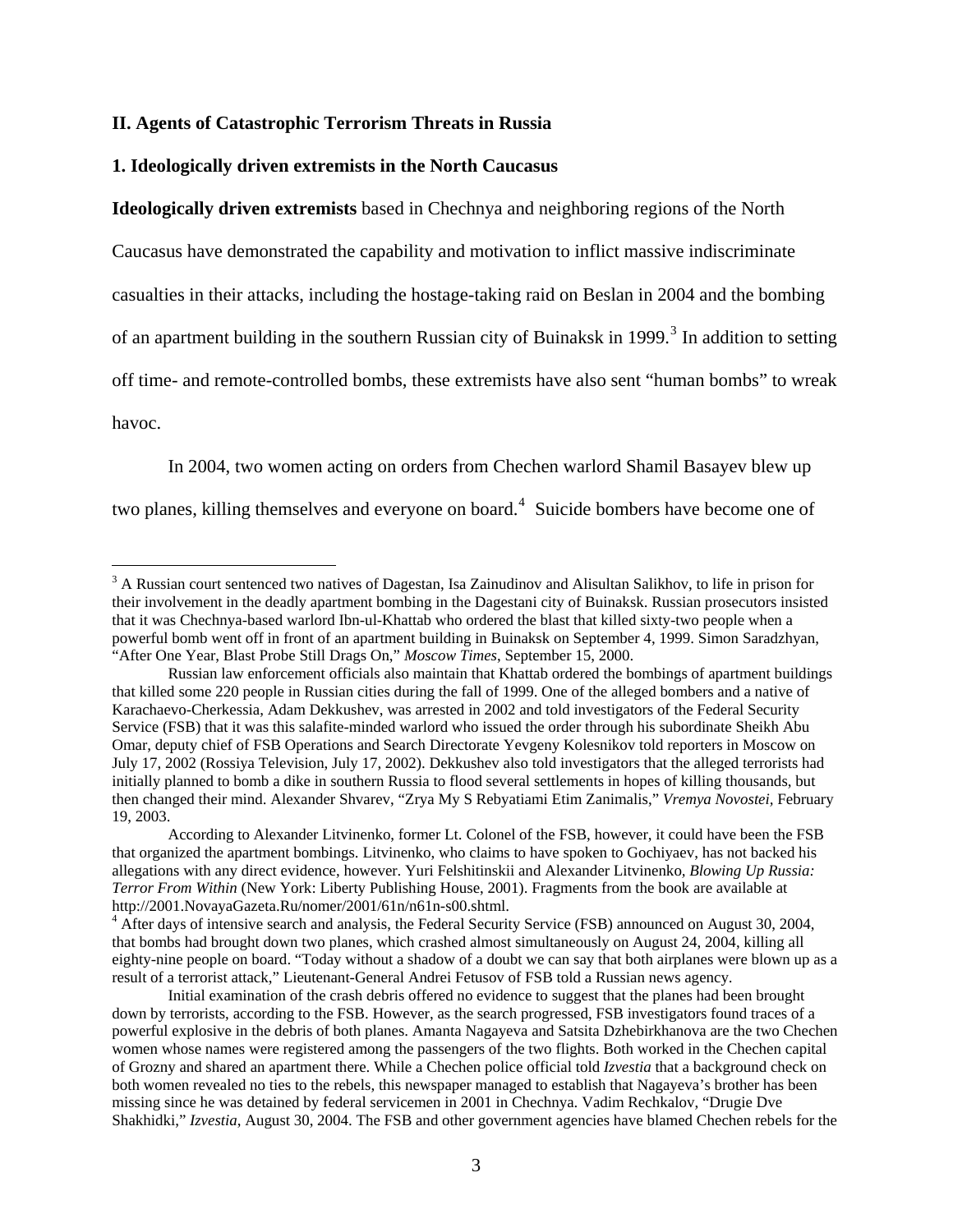the most worrisome manifestations of the growing determination of Islamist extremists to win the war by all means.<sup>[5](#page-7-0)</sup> The religious motivations of suicide bombers in Russia—most of whom are women—are often coupled with the desire for personal revenge for the loss of their relatives. In one case, two wives and a sister of a killed Chechen warlord blew themselves up in successive attacks.<sup>[6](#page-7-1)</sup> The large-scale terrorist attacks, such as the hostage-taking raids in Moscow in October 2002 and in Beslan in September 2004, featured female suicide bombers.

 The most horrendous casualties registered in a single attack to date were in Beslan, when a group of gunmen from Chechnya and Ingushetia took more than 1,200 people hostage in a local school. More than 330 hostages were killed in explosions blamed on the terrorists and in the cross fire between rescue teams and the terrorists, who were acting on orders of the most notorious Chechen warlord, Shamil Basayev.<sup>[7](#page-7-2)</sup> The capacity of the extremist groups in the North Caucasus for attacks of similar and larger proportions is formidable and growing.<sup>[8](#page-7-3)</sup> The multipronged attack by about 200 militants on the city of Nalchik, the capital of Kabardino-Balkaria, in October 2005, represented the end of a relative lull in this restive region which has lasted for more than year. The Nalchik attack, which was organized by Basayev, demonstrated the lasting commitment by networks of insurgents and terrorists to try to destabilize the North Caucasus in the hope of wresting part of this region from Moscow's control. This attack and the summer

attacks, which the Russian press speculated could have been carried out by two female natives of Chechnya that were among the passengers. In September 2004, Chechen warlord Shamil Basayev claimed responsibility for these and other attacks with the participation of the suicide fighters in August-September 2004.

<span id="page-7-0"></span><sup>&</sup>lt;sup>5</sup> After the raid on the Moscow's Dubrovka theater in October 2002, Chechen suicide bombers led eleven attacks that reportedly claimed the lives of 295 people, mostly Russian civilians. Several attacks were averted. Shamil Basayev claimed responsibility for all the attacks, repeatedly acknowledging on the rebel website Kavkazcenter.com that he has trained some forty more female suicide bombers.

<span id="page-7-1"></span><sup>&</sup>lt;sup>6</sup> Sergei Dyupin, "Vdova ne Prihodit Odna," *Kommersant*, August 10, 2004.

<span id="page-7-2"></span> $\frac{1}{2}$  Several witnesses and victims of the Beslan raid contested the official version in court in 2005, claiming that the explosion and the following fire in the crowded school were set off by actions of the Russian special forces and the military servicemen.

<span id="page-7-3"></span><sup>&</sup>lt;sup>8</sup> While Russian authorities' count of terrorist attacks is flawed (it includes attacks on combatants and excludes some politically motivated assassinations), it is still useful for the purpose of tracing the dynamics of the terrorism threat in Russia. According to the Emergency Situations Ministry, more than 650 people died in what it defined as terrorist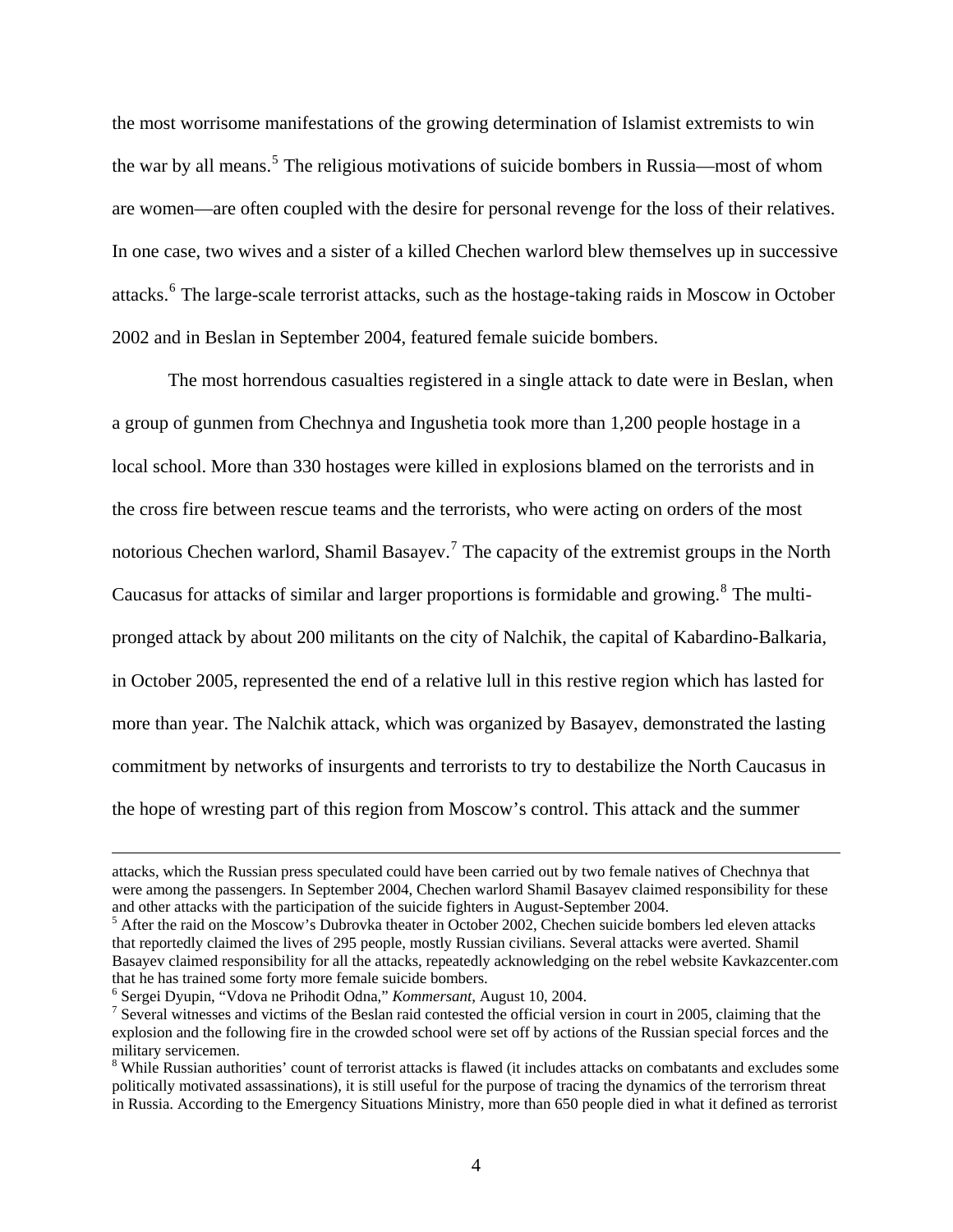2004 raids on the Ingush city of Nazran and the Chechen capital Grozny also showed that the groups subordinate to Basayev and other warlords are not only motivated, but also trained and equipped for coordinated simultaneous attacks on multiple guarded facilities.<sup>[9](#page-8-0)</sup>

 The capabilities of these groups to prepare and carry out attacks are also multiplied by sympathetic and corrupt public servants, including law enforcement officers. In addition to local recruits and supporters, these groups also receive logistical support and personnel reinforcements from foreign extremist and terrorist organizations, including al-Qaida.[10](#page-8-1)

In addition to plotting and executing attacks with the use conventional arms and

explosives, the extremists in Chechnya have sought to acquire chemical and nuclear materials

with the intent to use them in terrorist attacks. During Russia's first military campaign in

Chechnya in between 1994–1996, Chechen separatists acquired radioactive materials,  $^{11}$  $^{11}$  $^{11}$ 

attacks in the first eleven months of 2004, 2.5 times more than the number of those killed in such attacks over the same period in 2003.

<span id="page-8-0"></span> $9$  In June 2004, some 300 Ingush and Chechen insurgents simultaneously attacked eleven military and police facilities in Ingushetia to kill eighty-eight people, including sixty law enforcement and military officers. Two months later Chechen rebels attacked several police facilities in the Chechen capital Grozny, killing more than eighty policemen and soldiers. These raids became a striking manifestation of the insurgents' capability to plan and implement multi-pronged operations requiring a high degree of planning and discipline.

<span id="page-8-1"></span><sup>&</sup>lt;sup>10</sup> Osama bin Laden has been actively involved in the terrorist insurgency in Chechnya since 1995, sending al-Qaida agents to the North Caucasus and sponsoring Chechen rebels, according to a declassified U.S. intelligence report released by Judicial Watch, a U.S. public corruption watchdog, in 2004. Bin Laden sent Jordanian-born warlord Khattab, who is now dead, and nine instructors to Chechnya in 1995 to set up terrorist training camps, according to the six-page U.S. Defense Intelligence Agency report, which was based on notes from an unspecified person in 1998 and is marked at the top as not "finally evaluated intelligence." It says bin Laden met several times in 1997 with Chechen and Dagestani Wahhabis and "settled the question of cooperation -- agreeing to provide 'financial supplies' to Chechen militants."

<sup>&</sup>quot;U.S. Report Links Bin Laden, Rebels," *Moscow Times*, November 22, 2004.

In addition to Khattab, of several senior figures in Chechen-based groups probably tied to al-Qaida was Abu Dzeit, a Kuwaiti national and suspected al-Qaida liaison who was killed by Russian security forces in February 2005. A video purportedly showing Basayev preparing for the 2004 Beslan school attack shows Abu Dzeit sitting next to Basayev. "Video Apparently Shows Basayev Planning Attack," *Associated Press*, September 1, 2005. Also a Jordanian named Abu Majahid, who FSB believes to have arrived in Chechnya in 1992 and served as an emissary of al-Qaida, was the organizer of foiled chemical attacks in the cities of the North Caucasus in 2005. "FSB Says Major<br>Terror Attacks Foiled," Moscow Times, May 6, 2005

<span id="page-8-2"></span><sup>&</sup>lt;sup>11</sup> Chechen fighters removed several containers of radioactive materials from the Grozny branch of Russia's Radon nuclear waste collection site prior to the seizure of the facility by federal troops in January 2000, according to a Russian magazine's sources in the Russian Ministry of Defense. Yury Gladkevich, "Poshel v Gory," *Profil*, March 20, 2000, quoted in "Radwaste Reported Removed from Radon Facility in Grozny," NIS Nuclear Trafficking Database, Center for Nonproliferation Studies, Monterey Institute of International Studies Nuclear Threat Initiative, <http://www.nti.org/db/nistraff/2000/20000230.htm>.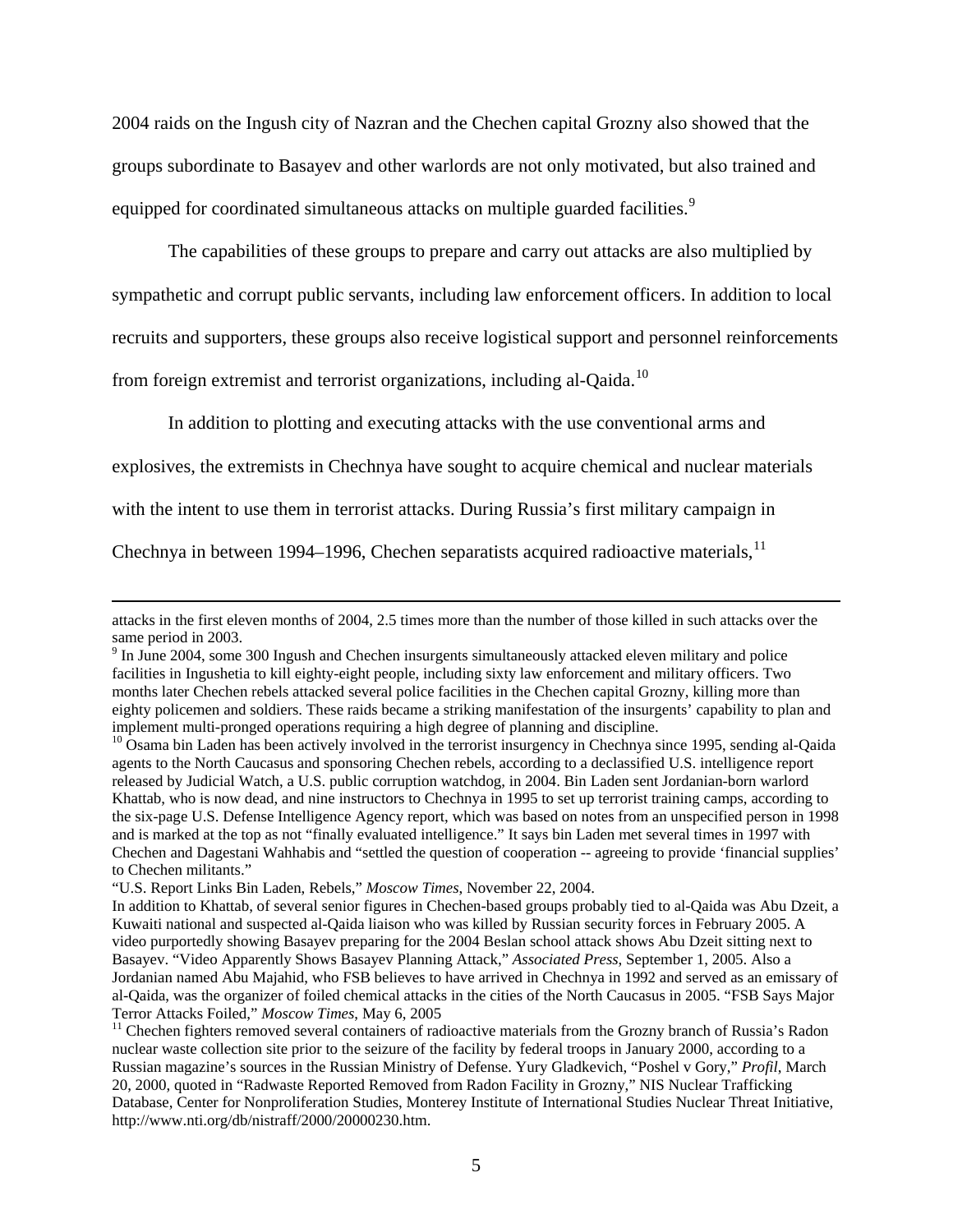threatened to attack Russia's nuclear facilities,  $^{12}$  $^{12}$  $^{12}$  plotted to hijack a nuclear submarine,  $^{13}$  $^{13}$  $^{13}$  and attempted to put pressure on the Russian leadership by planting a container with radioactive materials in Moscow and threatening to detonate it.<sup>[14](#page-9-2)</sup> During the second campaign that began in 1999, Chechen separatists planted explosives in chemical storage tanks, scouted Russian nuclear facilities, and established contacts with an insider at one such facility.<sup>[15](#page-9-3)</sup> During the second war, the warlords also planned attacks using poisons and toxic substances in the capitals of the North Caucasus region and several large regional centers elsewhere in Russia.[16](#page-9-4)

 While the intensive fighting in Chechnya subsided long ago, reports of Chechnya-based extremists seeking WMD continue to surface. As of 2005, there has been a continuous stream of intelligence from the Federal Security Service (FSB) that terrorist groups based in Chechnya and elsewhere are developing plans that target the Russian military's nuclear arsenals, according to General Igor Valynkin, head of the twelfth Main Directorate of the Russian Defense Ministry

<span id="page-9-0"></span> $12$  Then-Chechen president Dzhokhar Dudayev warned that his fighters might attack nuclear plants in Russia in 1992 to discourage Moscow from trying to counter his republic's independence bid. He issued a similar threat again in 1995 when the military campaign was already underway in the republic. "Dudayev Grozit Perenesti Voinu v Glub'<br>Rossii," Vecherny Chelyabinsk, February 1, 1995.

<span id="page-9-1"></span><sup>&</sup>lt;sup>13</sup> "V Chechne Nashli Plan Zakhvata Rossiiskoi Lodki," *Lenta.ru*, February 4, 2002, www.lenta.ru/vojna. Also reported in "Nachalnik Operativnogo Shtaba Maskhadova Gotovil Plan Zakhvata Rossiiskoi Atomnoi Podlodki,"<br>RIA-Novosti, April 25, 2002.

<span id="page-9-2"></span><sup>&</sup>lt;sup>14</sup> Chechen warlord Shamil Basayev tried to blackmail Russian leadership with a crude radiological device. Basayev began with threats to organize undercover attacks with radioactive, chemical, and biological substances against Moscow and other strategic sites in Russia unless peace negotiations, which began on July 5, 1995, proved successful.

In July 1995 talks failed, and four months later—on November 23, 1995—a Russian TV crew found a lead container filled with radioactive cesium-137, which had been planted by Basayev's men, in Moscow's Izmailovsky Park. In addition to tipping off the media, Basayev also claimed that his agents had smuggled in four more such packages, and that at least two of them contained explosives, which could be detonated at any time, turning the containers into "dirty bombs." Grigorii Sanin and Aleksandr Zakharov, "Konteyner Iz Izmailovskogo Parka Blagopoluchno Evakuirovan," Segodnya, November 25, 1995.

<span id="page-9-3"></span><sup>&</sup>lt;sup>15</sup> "Tver Region. Captain of A Regiment Which Guards Kalininskaya NPP Is Suspected of Having Supplied Secret Information To Chechens," *Regnum*, November 19, 2002.<br><sup>16</sup>A specially equipped cache containing a cyanide-based substance was discovered during the course of combat in

<span id="page-9-4"></span>an unnamed settlement on the Chechen-Ingush border. Experts have concluded that the application of these strongacting poisons in minimal doses in crowded places, in vital enterprises, and in water reservoirs could produce numerous victims," the FSB said. "According to experts, the contents of a single 4-gram container could kill around 100 people. "FSB Says Major Terror Attacks Foiled," *Moscow Times*, May 6, 2005.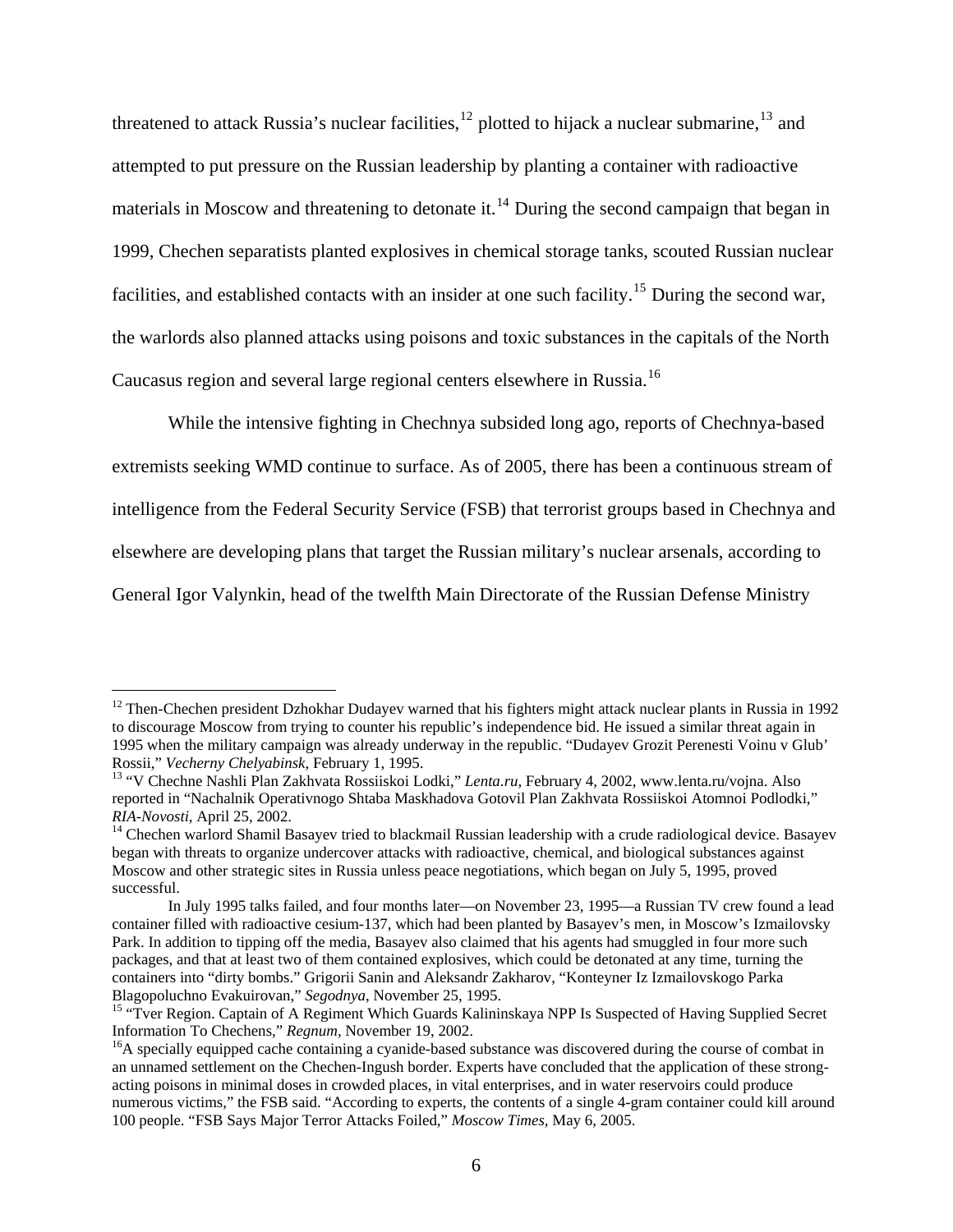(twelfth GUMO), which is the Defense Ministry's nuclear security and maintenance department.<sup>[17](#page-10-0)</sup>

 "We have special information continuously incoming from the Federal Security Service on terrorist groups' plans against our facilities," the general told *Izvestia* after a June 22, 2005 press conference.<sup>[18](#page-10-1)</sup> He cited two cases where individuals tried to penetrate security perimeters as evidence that terrorists have been casing Russian nuclear arsenals. In both cases, the attempt involved one civilian intruder. Both facilities are located in the European part of Russia, he said. Both attempts "were averted by our mobile units and security at the facilities." The intruders were apprehended and handed over to the FSB. The first attempt was made in 2002, and the second in 2003. Valynkin would not elaborate on either of the two cases. However, he pointed at Chechen groups when asked what actors pose the most serious threat of nuclear terrorism to Russia. "It is, of course, Chechen terrorist groups," the general said.

 According to *Nezavisimaya Gazeta*, the suspects tried to case two separate facilities located in the Saratov region. A Russian daily quoted a "well-informed source" in the Defense Ministry as saying that that two ethnic Chechens, who resided in Saratov, tried to collect intelligence on the facilities' security systems as well as "determine the possibility of gaining access to the arsenals."<sup>[19](#page-10-2)</sup>

<span id="page-10-2"></span> The Federal Security Service also makes no secret of its intelligence that terrorist groups are making attempts to acquire weapons of mass destruction, including nuclear and biological weapons with practical use in mind. "The terrorists are striving to obtain access to biological, nuclear and chemical weapons. We record this, and we have such information," FSB director

<span id="page-10-0"></span><sup>&</sup>lt;sup>17</sup> Igor Valynkin made these and following statements at a press conference in Moscow on June 22, 2005 [Is there any newspaper that reported some of the comments that you could cite as well? - No I had transcripts of this press conference].

<span id="page-10-1"></span><sup>18</sup> Dmitry Litovkin, "Predotvrashcheny Dve Popytki Yadernogo Terrorisma," *Izvestia,* June 23, 2005.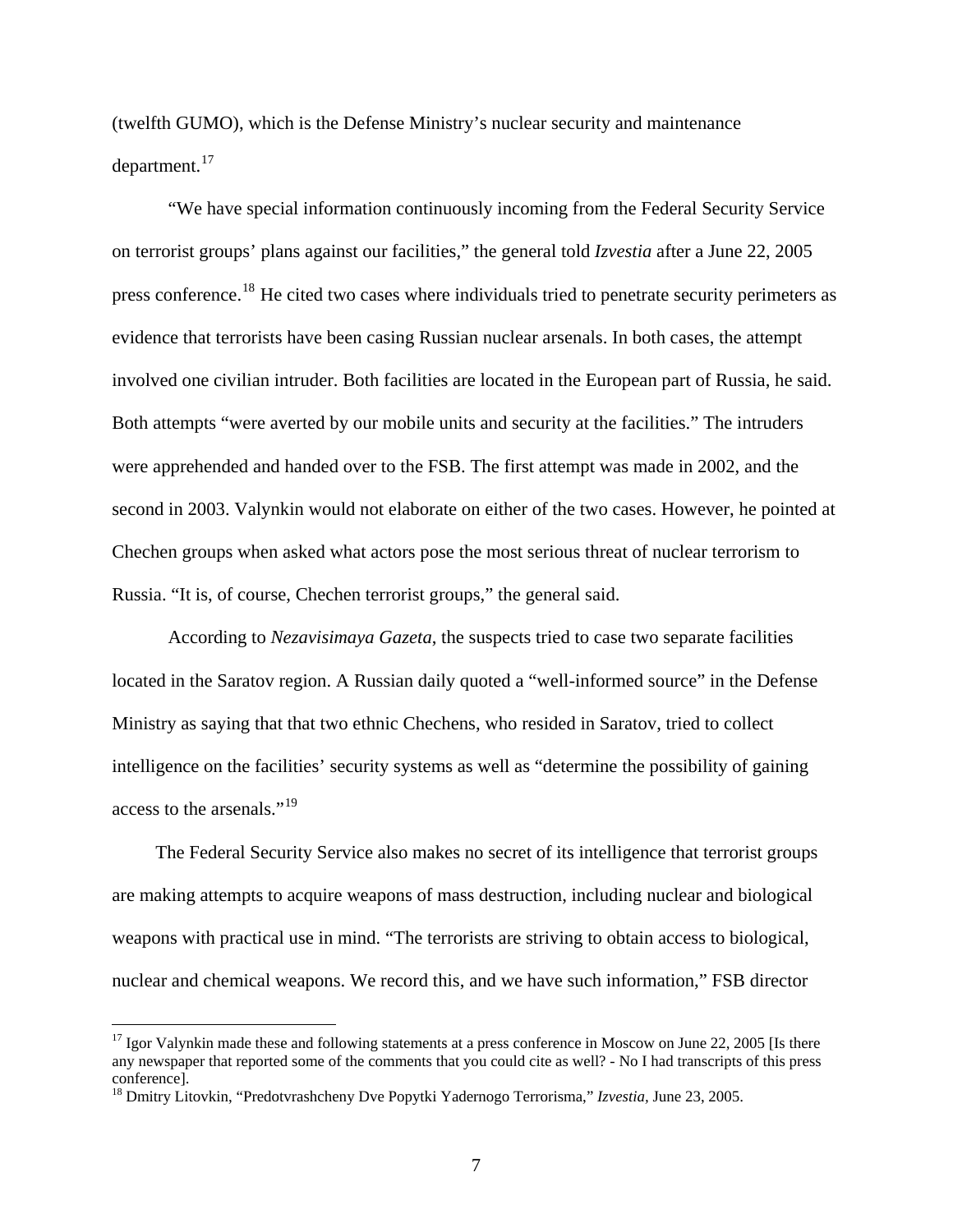Nikolai Patrushev said at a meeting with his counterparts from other countries in the Commonwealth of Independent States in Aktau, Kazakhstan in August [20](#page-11-0)05.<sup>20</sup> The FSB and its counterparts in the CIS, as well as the militaries of these countries, have been conducting joint anti-terrorist exercises for years, but they will train specifically to repel a terrorist attack on a nuclear power plant in Armenia in 2006 to prepare for a joint response to the threat of nuclear terrorism.[21](#page-11-1)

 These statements demonstrate that Russian authorities do not only acknowledge the threat of WMD terror to Russia, but are genuinely concerned that Chechen-based extremists continue to seek WMD in the wake of Beslan and other horrific, but still conventional terrorist attacks. In fact, the Beslan tragedy has pushed the extremists beyond the moral threshold after which massive casualties, characteristic of catastrophic terrorism, become "admissible." The Beslan organizers cannot possibly be perceived as freedom fighters again, even if they were to downscale their attacks. On the contrary, these terrorists would have to up the stakes by launching an even deadlier attack to preserve "credibility" in the eyes of their followers and sponsors in order to reinforce the belief that they may eventually win this war.<sup>[22](#page-11-2)</sup>

<sup>19</sup> Vladimir Ivanov, Andrei Terekhov, Anton Trofimov, "Generaly Pugayut Inostrannykh Investorov," *Nezavisimaya* 

<span id="page-11-0"></span><sup>&</sup>lt;sup>20</sup> Simon Saradzhyan, "FSB Says Terrorists Are Trying to Secure WMD," August 22, 2005.

<span id="page-11-1"></span><sup>&</sup>lt;sup>21</sup> Patrushev said the Federal Security Service, or FSB, was evaluating security and accountability in the defense industry and other enterprises that are or have been involved in the development and production of WMD to ensure that they are impenetrable to terrorist groups. He said the FSB was focusing on preventive measures." In light of the aim of terrorists to get access to weapons of mass destruction, we must perfect this work." Simon Saradzhyan, "FSB Says Terrorists Are Trying to Secure WMD," August 22, 2005.

<span id="page-11-2"></span> $^{22}$  Also Doron Zimmermann of the Center for Security Studies, ETH Zurich, Switzerland argues that there is a dynamic of reciprocal threat perception between perpetrators and victims of mass casualty attacks. " In an age in which the specter of "superterrorism" reigns supreme and has successfully undermined governmental and public confidence in the past decade, most PVMs (political violence movements) very likely are under increasing pressure to reinforce the popular nightmare of mass casualty terrorism that is the obsession of Western governments, their allies, and the mass media alike. Doron Zimmermann, "Terrorism Transformed: The "New Terrorism," Impact Scalability, and the Dynamic of Reciprocal Threat Perception," Quarterly Journal "Connections," Partnership for Peace Consortium of Defense Academies and Security Studies Institutes, Garmisch-Partenkirchen, Germany, March 2004.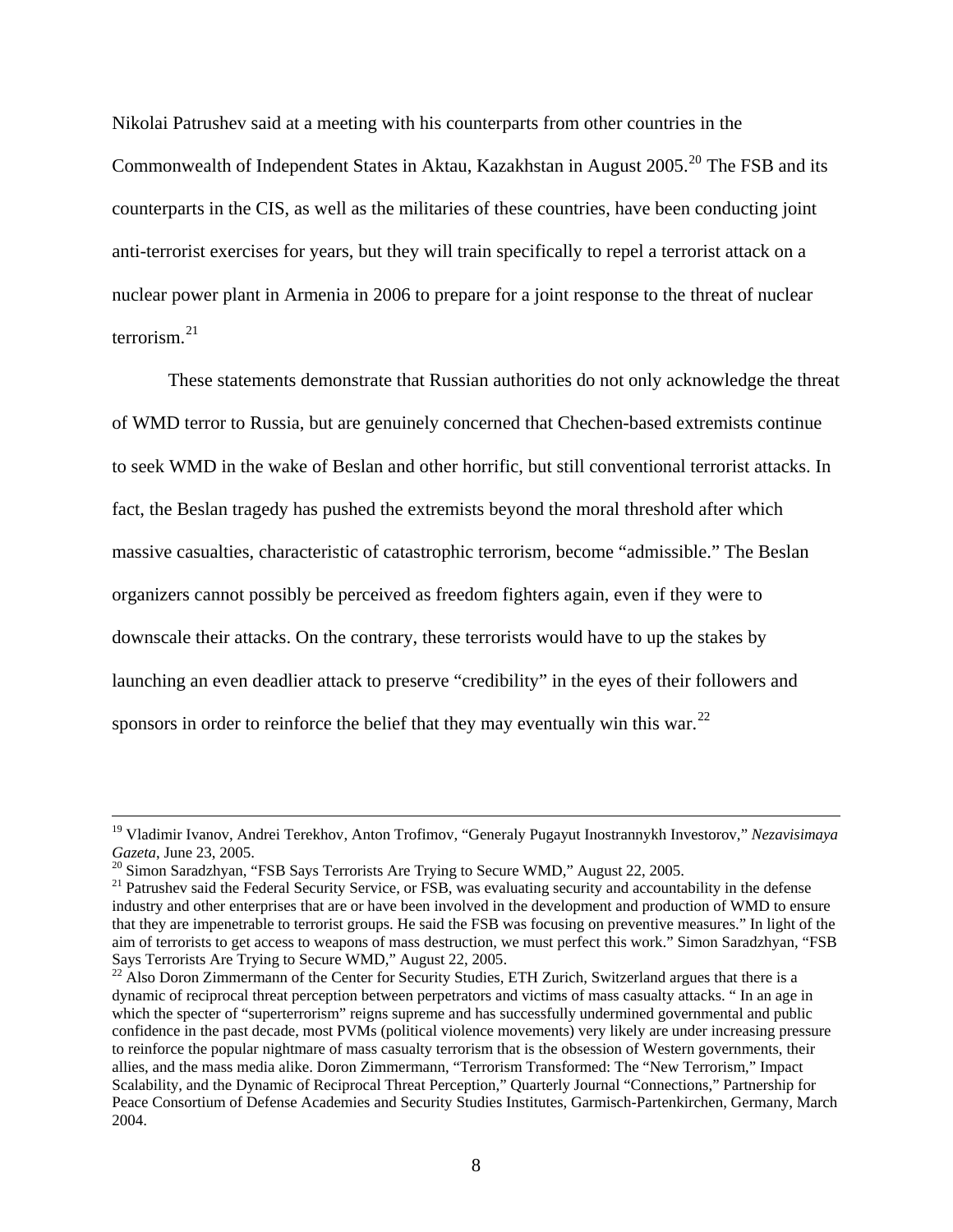The self-confessed organizer of the Beslan attack, Shamil Basayev, said in an interview taped in June 2005 that he had miscalculated that the Russian authorities would risk lives of children in Beslan by storming the school. Rather than give up after seeing that Beslan failed to advance his objectives, Basayev said he is seeking new ways. "We are always looking for new ways. If something doesn't work, we look for something else. But we will get them," the warlord said in the interview broadcast by the U.S. television network *ABC* on July 28, 2005. In the interview, Basayev vowed to "do everything possible" to end the second Chechen war. "I am trying not to cross the line. And so far, I have not crossed it," said Basayev, who ordered the planting of radioactive containers in Moscow and who has threatened to resort to WMD terror in the past.

 Moreover, Basayev is no longer constrained in planning and executing terrorist attacks since the popularly elected, separatist president of the Chechen republic of Ichkeria and its commander-in-chief, Aslan Maskhadov, is now dead. Even when Maskhadov was alive, the signs of the separatists' "evolution" towards "terrorist methods" were numerous. Maskhadov himself proclaimed in July 2004 that Russian cities were legitimate targets for the rebels, and that the murder of Russian civilians was also legitimate.<sup>[23](#page-12-0)</sup> He also blamed Western governments for siding with the Kremlin on the Chechnya issue, adding that the separatist cause would not seek legitimacy with such a corrupt partner. The statement removed constraints that the "moderate" secular wing of the Chechen rebels, which Maskhadov formally commanded until his death, is facilitating closer cooperation between the separatist wing and Islamists in implementing terrorist attacks. The killing of Maskhadov in March 2005 de-legitimized the notion of a "secular moderate wing" in the Chechen insurgency, since his successor, the littleknown Chechen cleric Abdulkhalim Sadulayev, does not have either the legitimacy or the clout

<span id="page-12-0"></span> $23$  The full text of the interview is available at Maskhadov's website, <http://www.chechenpress.info/news/2004/07/18/08.shtml>.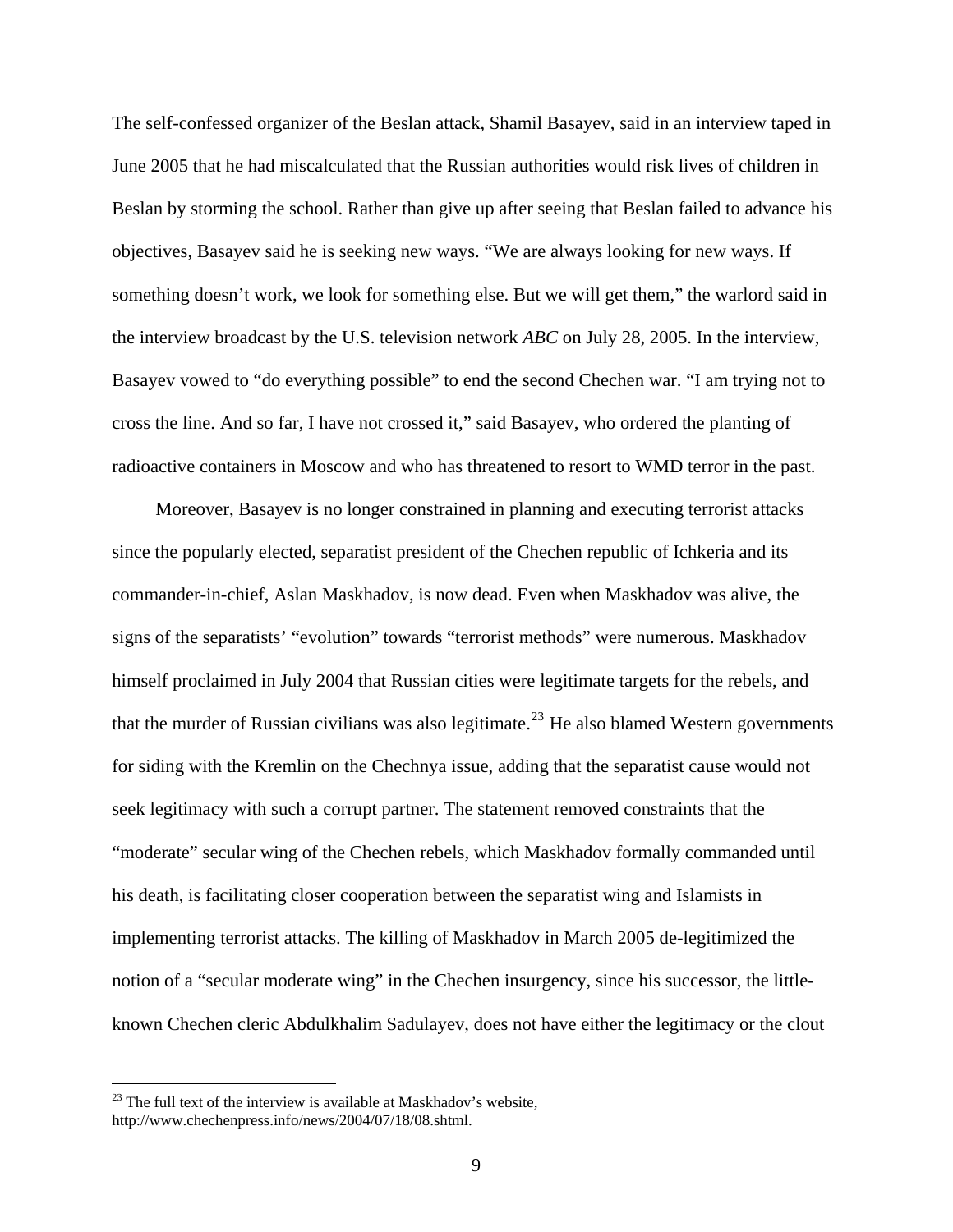of his predecessor. He handed over the effective control and coordination of operations to two extremists, Shamil Basayev and Doku Umarov.<sup>[24](#page-13-0)</sup> Both are firmly inclined to pursue Chechnya's secession from Russia by violent means, while the former also frames the rebels' struggle as jihad against infidels.

 Basayev had initially been a champion of the secular model, but when Islamism emerged at the end of the first military conflict in Chechnya, he quickly adopted this ideology and befriended a chief proponent of Wahhabism in Chechnya: Jordanian-born warlord Umar Ibn al-Khattab. Khattab arrived in Chechnya with several dozen Arab Islamist fighters to fight the "infidels" in 1996, and remained there even after the Chechen rebels won the war and achieved de facto independence. $^{25}$  $^{25}$  $^{25}$ 

 Khattab's arrival and the subsequent growth of his influence in Chechnya signified a shift in ideology in the Chechen movement, from that of secular indolence to holy war. In the absence of support from international donors and neighbors, this shift was a prerequisite for the separatists—Islamism was the fastest and easiest way to expand the sympathetic constituency abroad and gain financial and political support. As a result of this ideological shift, the goals of the movement had to shift as well. In August and September 1999, Basayev and Khattab led two raids into the neighboring Russian republic of Dagestan under the proclaimed goal of establishing an Islamic state on the territory of the Caucasus.<sup>[26](#page-13-2)</sup>

<span id="page-13-0"></span><sup>&</sup>lt;sup>24</sup> Sadulayev appointed Basayev in August 2005 to the post of first deputy prime minister in the separatist government, in what may reflect the growing influence of religious radicals in the rebel cause. Maskhadov had previously suspended Basayev from his posts in the rebel hierarchy and formally launched an investigation into his actions after Basayev claimed responsibility for ordering a hostage-taking raid on a Moscow theater in October 2002.

<span id="page-13-1"></span><sup>&</sup>lt;sup>25</sup> Khattab reportedly was fighting against the Soviet Army in Afghanistan in the 1980s and retained connections to what later emerged as al-Qaida. After the first war in Chechnya, Khattab set up at least seventeen training camps in Chechnya. Michael Wines, "Russia Releases Tape to Support Claim of Chechen Rebel's Death," *New York Times*, April 27, 2002.

<span id="page-13-2"></span><sup>&</sup>lt;sup>26</sup> The text of Basayev's Islamic Shura declaration of the Islamic State of Dagestan on August 10, 1999 can be viewed at the *Russky Zhurnal's* news archive at [http://www.russ.ru/politics/news/1999/08/10.htm#7.](http://www.russ.ru/politics/news/1999/08/10.htm#7)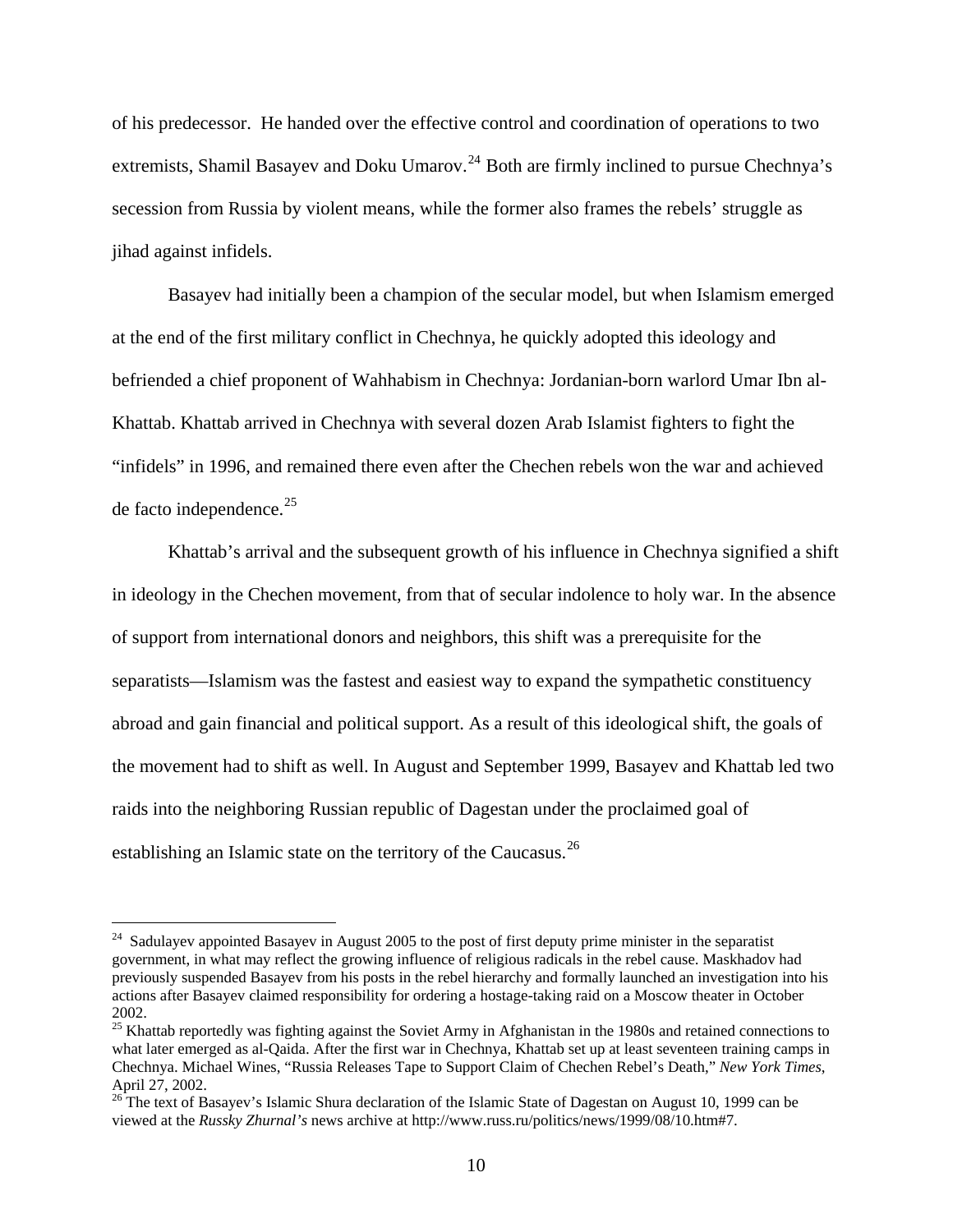Russia responded to this incursion with force, and the ensuing war was immediately

framed by the Islamist wing of the Chechen-based religious extremists as a crackdown on true believers, while their struggle was depicted as *jihad*. [27](#page-14-0) To date, these extremists continue to fight and use Islam to legitimize their actions and to frame their struggle as part of the worldwide jihad.<sup>[28](#page-14-1)</sup>

When Wahhabism and other forms of militant salafism took root in Chechnya in the mid-

1990s, it became a training ground for jihadists from all over the world. "Students" from Central

Asia, the Caucasus, and the Volga region, as well as citizens of Saudi Arabia, Jordan, China,

Pakistan, and Malaysia learned explosive techniques, guerilla warfare and Wahhabi theory at

camps run by Khattab and other warlords in Chechnya.[29](#page-14-2) Alumni of Chechnya's training camps

have become the core of the extended anti-Russian terrorist networks of "Wahhabis"<sup>[30](#page-14-3)</sup> in

<span id="page-14-0"></span> $27$  See Basayev's numerous statements on the rebel website Kavkazcenter.com.

<span id="page-14-1"></span> $^{28}$  Reacting to this shift, the U.S. Department of State designated three Chechen rebel groups—Islamic International Brigade, Special Purpose Islamic Regiment, and Riyadus-Salikhin Reconnaissance and Sabotage Battalion of Chechen Martyrs—as foreign terrorist organizations in February 2003. The Chechen rebels' *jihad* doctrine is represented by judgments of the major ideologue of violent *jihad* and the mentor of Osama bin Laden, Palestinian Sheikh Abdullah Azzam, taken out of his work *Defense of the Muslim Lands*, and of a Muslim theologian Ibn Taymiyya (1263–1328), a favorite theorist of radical Muslims. Both encourage the participation of women and children in the fighting.

Operatives of another al-Qaida-linked network, the Islamic Movement of Uzbekistan, have been spotted in Russia. Three IMU members suspected in a March attack in Uzbekistan that killed forty-seven people were arrested in May and June of 2004 in Russia's Muslim-populated Volga regions.

Compared to other neighboring ethnic groups preaching Islam, the Chechens have not developed a indigenous school of religious thought and have retained many ancient animist traditions and beliefs. The extremely formalized and de-spiritualized Wahhabism that perceives *jihad* as external warfare (contrary to the Northern Caucasus' traditional sufi Islam, that views *jihad* as a struggle of a Muslim with his own vicious impulses) quickly took root among the Chechen youth, who saw it as a revolutionary and "purifying" doctrine.

Inside Chechen terror networks, the preaching of mullahs defines the rebels' modus operandi, since both sources of religious and operational authority coincide in their leadership, called the *Majlis-ul Shura* (People's Council). The *Shura* unites warlords, Wahhabi scholars, and the Chechen rebels' few foreign envoys. Any criticism from religious authorities from outside the rebels' cause is repelled by the *Shura*, which denies their legitimacy because of their siding with Moscow.<br><sup>29</sup> Gennady Troshev, "Emir Khattab: Shtrihi k Portretu," *Krasnaya Zvezda*, April 27, 2002.

<span id="page-14-2"></span>

<span id="page-14-3"></span><sup>&</sup>lt;sup>30</sup> Islamist radicals are commonly, but incorrectly, referred to in Russia as Wahhabis. Not all those that Russian officials and media brand as Wahhabis are followers of cleric Al Wahhab and his teachings, and not all of those who are indeed Wahhabis are preaching or practicing violence. It would be more appropriate to describe such Islamist fighters, who seek to establish an Islamist state that would include all Muslim republics of the North Caucasus as militant salafites. Salafites are Islamists who stand for Salafiya, which means "pure Islam." Many ascribing to Salafites support radical actions in search of pure Islam. Again, we should note that not all Salafites in the North Caucasus are militant and ready to use force in order to establish an Islamist state. For instance, only 1,000 out of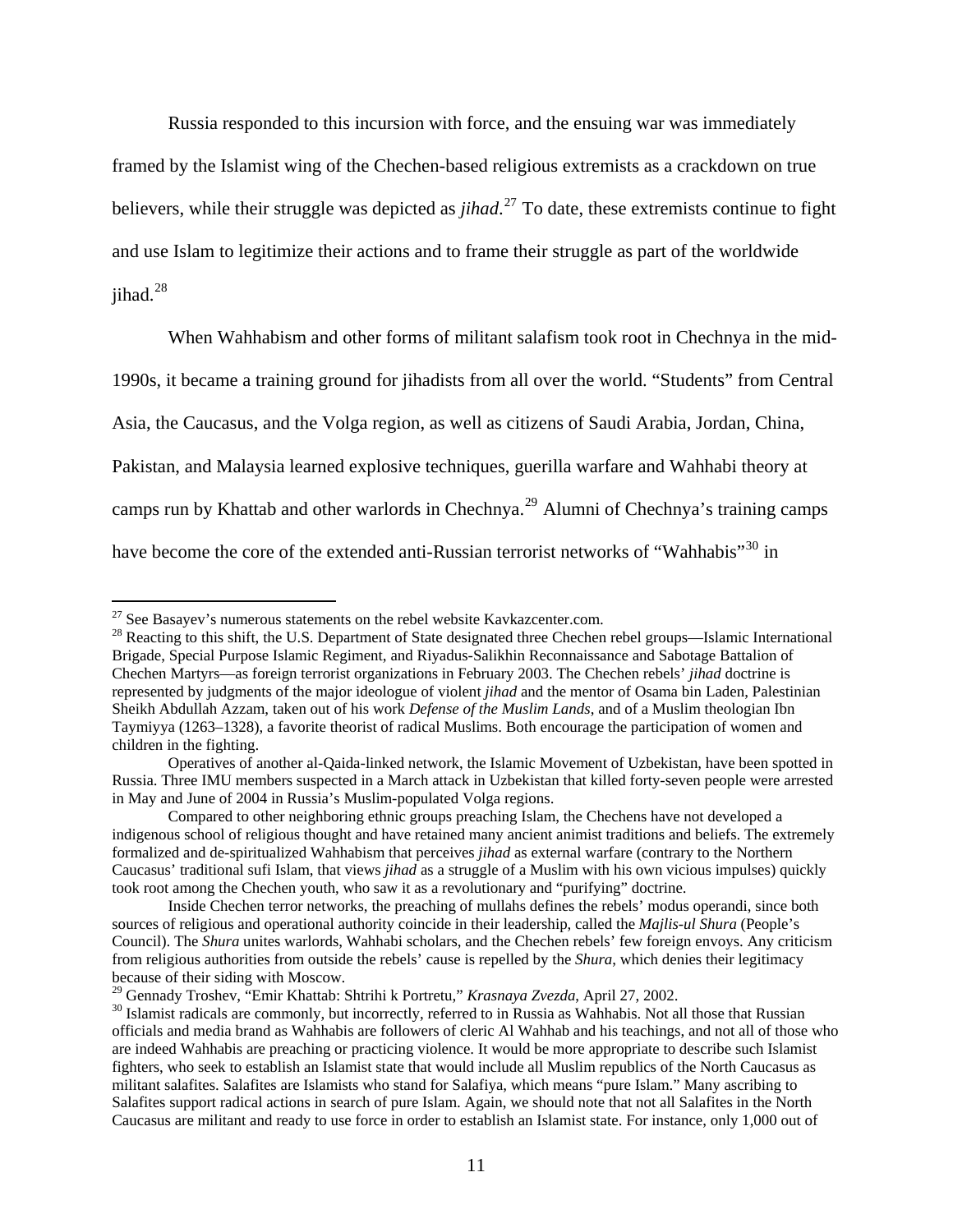Karachayevo-Cherkessia, Kabardino-Balkaria, Ingushetia, and Dagestan, actively participating in the anti-government insurgency.

**In Dagestan**, militant salafites—led by Dagestani warlord Rappani Khalilov— have already demonstrated that they may easily resort to indiscriminate and massive terrorist attacks. Russian prosecutors believe that Khalilov's group was behind the bombing of the Victory Day parade in Kaspiisk on May 9, 2002 that claimed the lives of forty-three Russian servicemen and civilians and wounded over 200. In addition to targeting the military, Khalilov's terrorist group, Jennet, has also proclaimed a war against the Dagestani and federal law enforcers. Law-enforcers estimate that members of this group were behind killings of some eighty officers from June 2003 to June 2005.

 Dagestani 'Wahhabis' did not hesitate to launch indiscriminate attacks as well. They carried out the first in the series of deadly apartment building bombings in Russian cities, which preceded the second Chechen war. Sixty people died when an apartment building collapsed after a powerful bomb exploded in the Dagestani city of Buinaksk in September of 1999.<sup>[31](#page-15-0)</sup> The insurgent network in Dagestan has demonstrated formidable resilience, remaining active in carrying out attacks on law enforcers even after a massive police crackdown on its members, in which dozens of them, including the major plotter of the terrorist attacks, Rasul Makasharipov, were ambushed and killed in 2004 and 2005.

 **In Ingushetia**, the local "Wahhabi" cells are an increasingly potent force. They participated in the June 2004 raid in which groups of Chechen and Ingush extremists led by

<http://pubs.carnegie.ru/books/2001/03am>.

<sup>21,000</sup> salafites in Dagestan could be described as "militant" as of 2000, according to estimates by Alexei Malashenko in "*Islamic Factor in the Northern Caucasus*," Gendalf, Moscow, 2001.

Due to all of the above factors, we will use the definition as militant salafites or put the word Wahhabi inside

<span id="page-15-0"></span> $31$  Several natives of Dagestan were convicted of this bombing and Khattab was implicated by Russian officials in ordering the attack. Nabi Abdullaev, "Buinaksk Apartment Bombers Convicted," *Moscow Times*, March 20, 2001.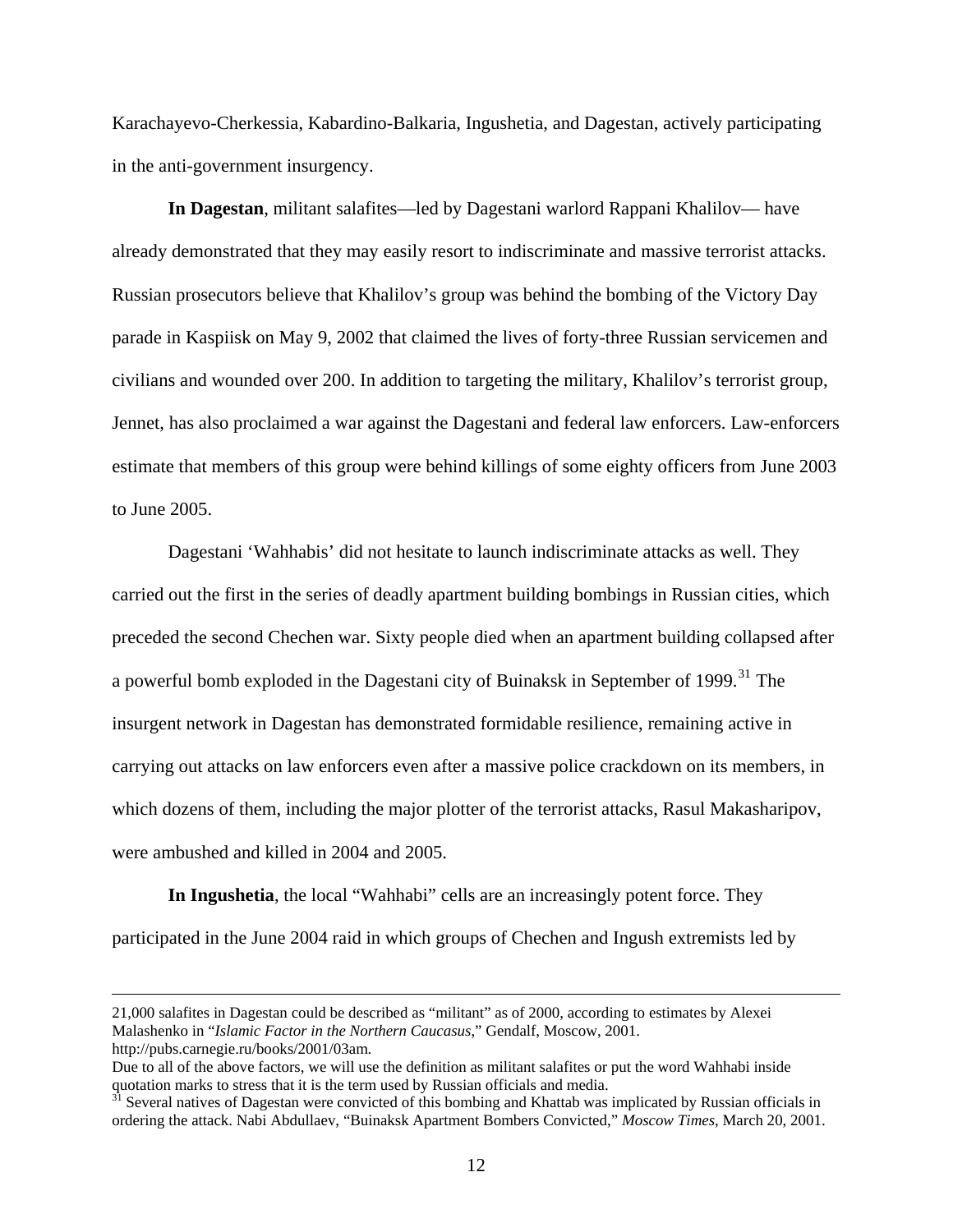Basayev launched simultaneous attacks on police and military installations in Ingushetia. The attackers purposefully executed sixty Ingush police officers and prosecutors, and about thirty civilians were killed in the crossfire. In Beslan, nine out of thirty-two hostage-takers were Ingush, according to Basayev.<sup>[32](#page-16-0)</sup> Russian officials confirm that most of the attackers were ethnic Ingush and Chechen, but gave no break-down as nine bodies of the suspected terrorists remained to be identified as of September 2005.<sup>[33](#page-16-1)</sup> Both sides concur that the preparations into the Beslan terrorist raid by dozens of militants were carried out in a forest camp on the territory of Ingushetia and lasted for several days. Police officials from the nearby Ingush villages denied any knowledge of these preparations on their turf.

 These and other events demonstrate that extremist groups in Ingushetia—which had been initially perceived as a branch of the Chechen groups—have developed into full-fledged independent networks with their own agenda. One strong manifestation of this development is the string of bombings and ambushes aimed against republican officials, including the attack against Ingush President Murat Zyazikov in 2005. The attacks were framed as a warning to Zyazikov's government to put an end to a string of extra-judicial seizures by law-enforcers of male Ingush with suspected ties to rebels, but with no firm evidence to back it up.

 In the latest high-profile assassination attempt, two roadside bombs exploded in the Ingush capital Nazran on August 25, 2005, badly wounding Ingush Prime Minister Ibragim Malsagov and killing his driver. A week before that attack, Nazran police chief Dzhabrail Kostoyev was wounded when unknown assailants detonated a radio-controlled land mine as his car was passing.

<span id="page-16-0"></span><sup>&</sup>lt;sup>32</sup> "Abdullah Shamil: Operation Nord-West in Beslan..." September 17, 2004, Kavkazcenter, http://www.kavkazcenter.com/russ/content/2004/09/17/25985.shtml.

<span id="page-16-1"></span><sup>&</sup>lt;sup>33 "</sup>My Ne Isllyuchaemn Vozmozhnosti Vozbuzhdenia Dela v Otnoshenii Rukovodstva Silovykh Struktur," interview with Deputy Prosecutor General Nikolai Shepel, *Gazeta*, September 18, 2005.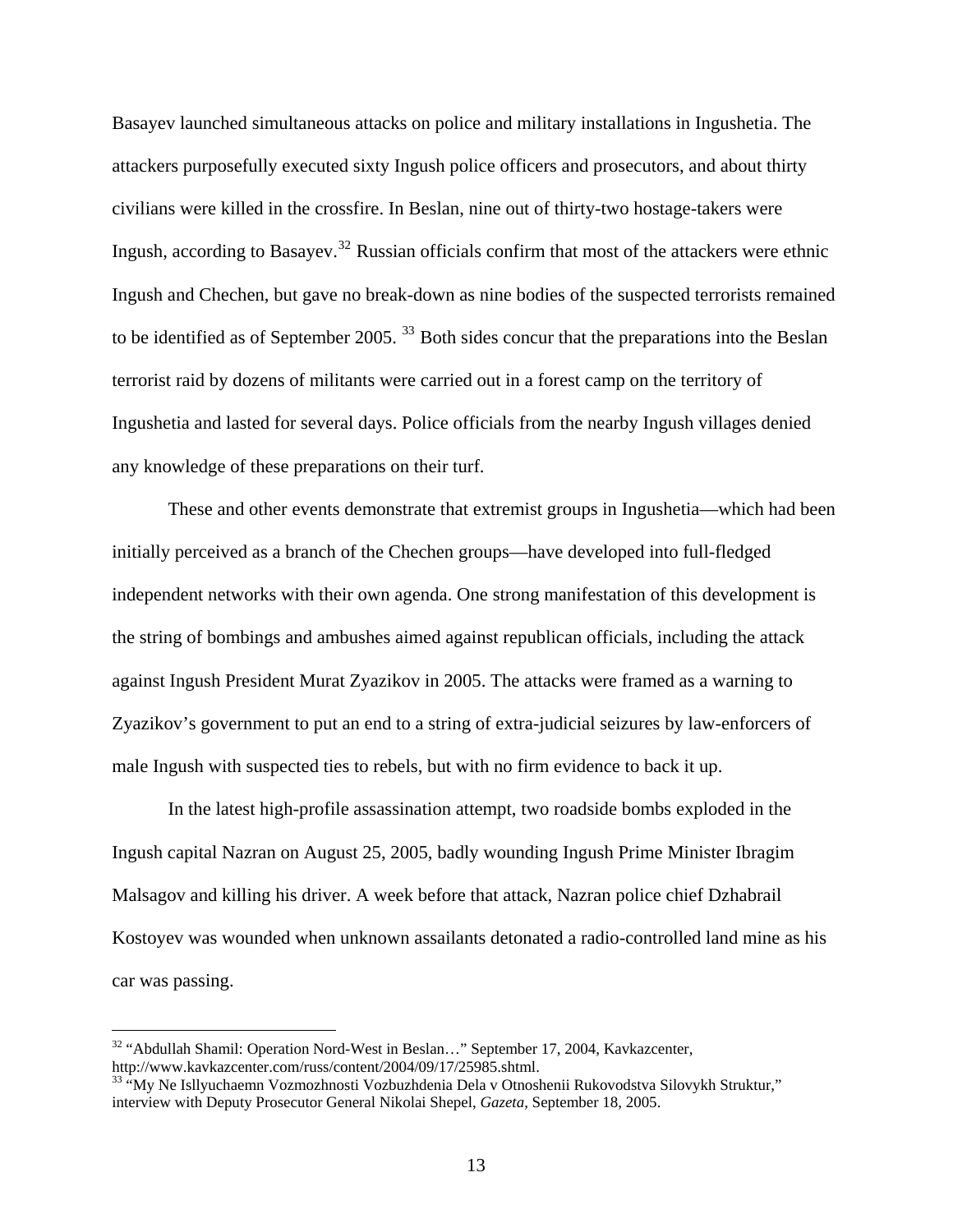Another sign of the local networks' organizational evolution is the emergence of strong local leaders. Once subordinate to Chechen warlords, in 2004 some of these Ingushetia-based networks appeared to have been operating under the command of an individual who is only known through his radio alias—Magas. The individual using that name in short-wave radiocommunications coordinated the attack on Nazran in June 2004. Federal and local law-enforcers have claimed several times that Magas had been killed, but as of August 2005 he was still at large. According to accounts in the Russian press, Magas could be former Ingush policeman Ali Tazieyv. Tazieyv was kidnapped by Chechen gunmen in the fall of 1998 and thought to have died in captivity, but then resurfaced as one of the Beslan organizers.

**In Karachaevo-Cherkessia,** there has emerged one of the deadliest and most motivated groups of jihadists in the entire region.<sup>[34](#page-17-0)</sup> The first public manifestation of growing Islamist sentiments in Karachaevo-Cherkessia occurred even before the formal disintegration of the Soviet Union. Taking advantage of the Soviet leadership's drive to ease restrictions on independent political and public activities, ethnic Karachai and radical Islamic leader Muhammad Bidzhi Ulu united local salafites into the Party of Islamic Revival in 1990-1991. The party drew emissaries from Pakistan, Saudi Arabia, and Jordan to recruit followers. Karachai "Wahhabis" also reached out beyond the border of the republic, establishing contacts with likeminded radicals in Kabardino-Balkaria and in Chechnya and other neighboring provinces, while maintaining a relatively low profile in their homeland. One of the "Wahhabi" cells was established in the republic's second largest city—Karachaevsk—in the form of Muslim Society No. 3 led by Achemez Gochiyaev.<sup>[35](#page-17-1)</sup> It was not until the apartment bombings in Moscow and

<span id="page-17-0"></span> $34$  The information on Karachayevo-Cherkessia militant salafites is taken from "Karachai 'Wahhabis' re-emerge as a threat," Simon Saradzhyan, ISN Security Watch, October, 2004.

<span id="page-17-1"></span><sup>&</sup>lt;sup>35</sup> By the end of 1997, Muslim Society No. 3 reportedly had 200 members, including ethnic Karachai, Nogay, and Russians - some of whom reportedly underwent training in camps run by Khattab in Chechnya and later fought alongside Chechen rebels during Russia's second military campaign. Gochiyaev's cell did manage to stay below the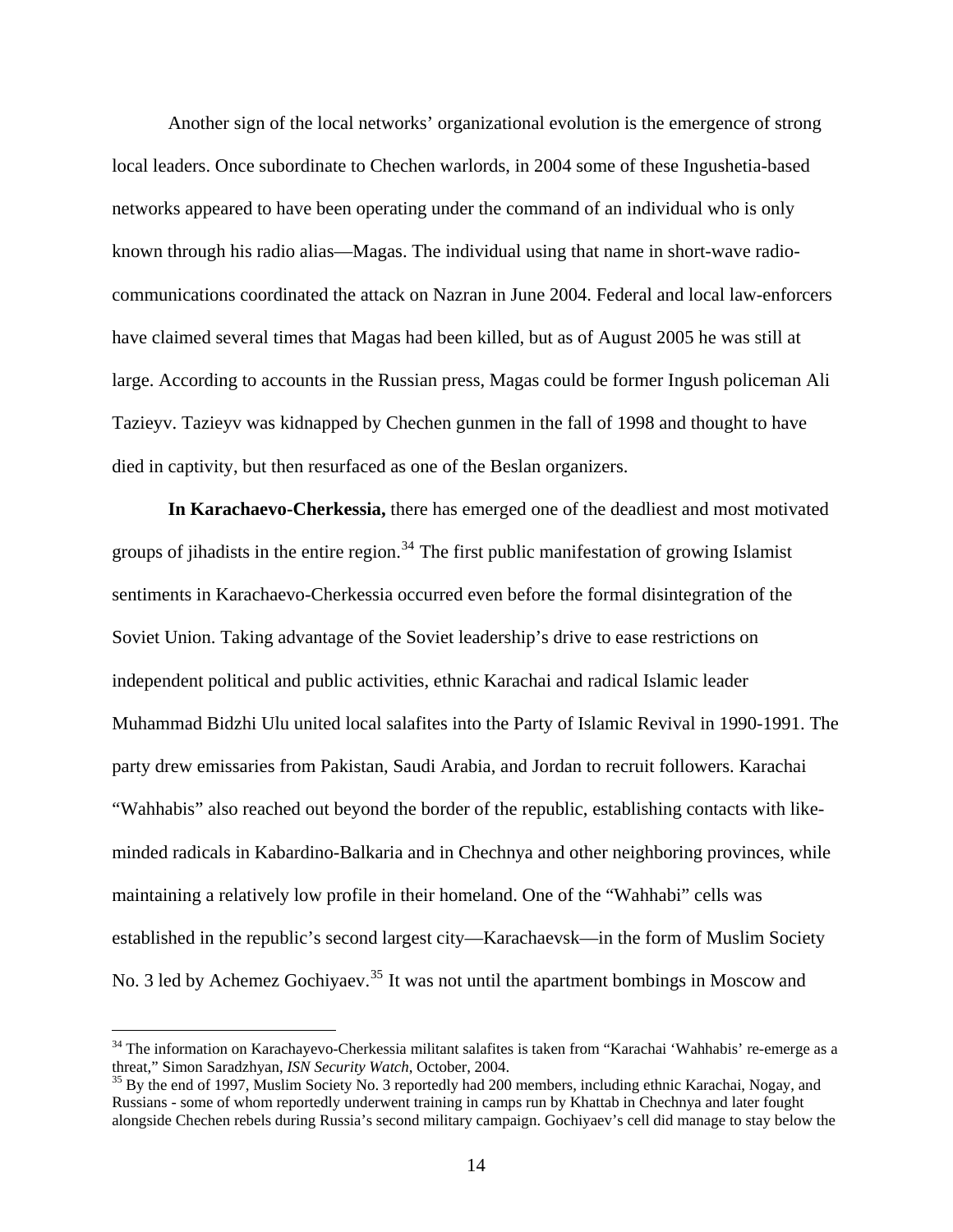Volgodonsk in 1999 that police and security services launched a hunt for the leaders of Muslim Society No. 3, whose members allegedly organized and carried out the bombings. Russian authorities maintain that the Moscow explosions were ordered by the warlord Khattab and carried out by this group, the bulk of whom were Karachai "Wahhabis" led by Gochiyaev. Several members of this group were arrested, tried, and convicted for these terrorist acts, including Kazbek Shailiev, who replaced Gochiyaev as the leader of Muslim Society No. 3, after Gochiyaev fled.

 As a result of the police crack-down, most of the aboveground "Wahhabi" network was dismantled in Karachaevo-Cherkessia by 2002, and there are only about 220 practicing "Wahhabis" on the republican police force files as of 2005. However, authorities failed to completely disband the movement, and its members re-emerged as the culprits of several deadly terrorist attacks in Russia in 2004. Moscow chief prosecutor Anatoly Zuev announced in 2004 that his office believed that Gochiyaev's group had organized the suicide bombing at the Rizhskaya subway station in Moscow and the suicide bombing of two airliners over central and southern Russia earlier that year.<sup>[36](#page-18-0)</sup> The prosecutor also said Russian law-enforcers had finally managed to identify the man who blew himself up in a Moscow metro station in February 2004, as another member of Gochiyaev's group, twenty-year-old Anzor Izhayev.<sup>[37](#page-18-1)</sup> Zuev's revelations prove that, despite authorities' ongoing efforts to dismantle the Karachai "Wahhabi" networks, the latter continue to operate, taking advantage of their contacts with like-minded actors in neighboring republics to escape the hunt and plan new operations. Unable to expand their

radar of law enforcement officers and he managed to escape prosecution even though local police found guns and a grenade in a car he was riding in August 1998.

<span id="page-18-1"></span><span id="page-18-0"></span><sup>&</sup>lt;sup>36</sup> According to the chief prosecutor, Gochiyaev's accomplice and Karachai "Wahhabi" Nikolai Kipkeev escorted the suicide bomber to the Rizhskaya station area on August 31, 2004, and died in the blast when the bomb accidentally detonated earlier than planned.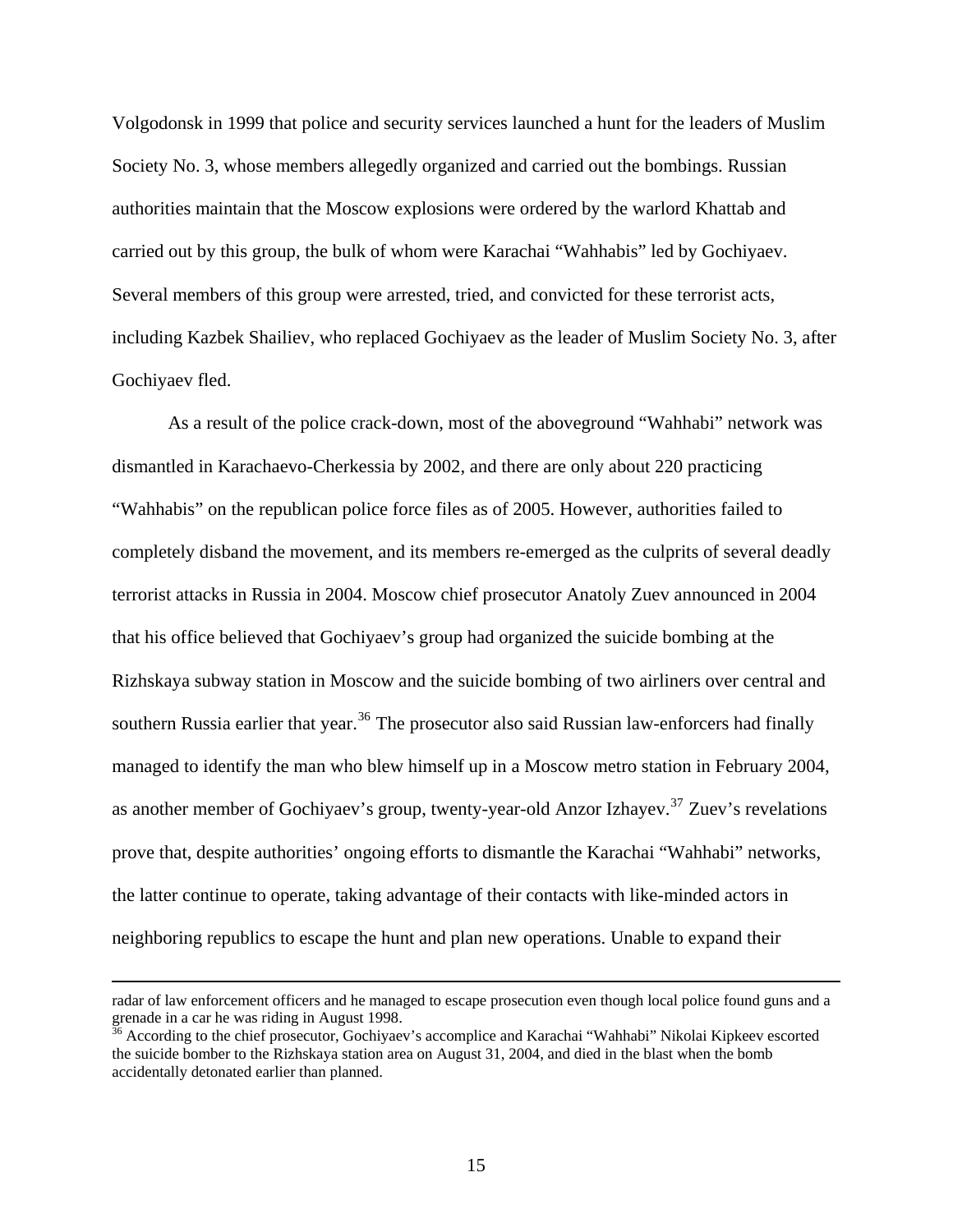support base to a level that would threaten Karachaevo-Cherkessia itself, they continue to pose a serious threat to the overall stability in the region.

 **In Kabardino-Balkaria**, local "Wahhabis" were led by the Shogenov brothers, who helped Basayev to organize female suicide bombings in Moscow in 2003. In August 2003, Russian security services killed the Shogenovs in a massive crackdown on Islamist cells in the republic. However, the local "Wahhabi" organization Yarmuk was not wiped out; in August 2004, two police officers were killed in a confrontation with the "Wahhabis" near the capital Nalchik, and the ensuing search operation led to another clash, in which a cache of explosives was seized by law- enforcement officers.<sup>[38](#page-19-0)</sup> In January and April 2005, the local policemen managed to track down and kill several leaders of Yarmuk in massive sting operations. However, deadly attacks on republican law enforcers didn't only continue in the republic unabated, but also escalated into a multi-pronged offensive staged on Nalchik on October 13, 2005. Up to 200 militants, most of them members of Yarmuk and allied salafites, participated in the Nalchik attacks which targeted the headquarters of the republican branch of the Federal Security Service, the regional Interior Ministry building, the regional border guard offices, a local prison and a military unit guarding the city's airport. Chechen warlord Basayev assumed responsibility for organizing the attacks, which left more than 100 people dead.

 **In Tatarstan and Bashkortostan,** the Muslim republics of Russia's central Volga region, "Wahhabi" cells have also been active**.** In 1999, Tatar religious extremists bombed the major Urengoi-Pomara-Uzhgorod natural gas pipeline traversing the republic. Ten bombers have been sentenced to prison terms of between twelve and fifteen years.<sup>[39](#page-19-1)</sup>

 $37$  Izhayev, who lost his father at the age of seven and was a high school drop out, studied at the radical Uchkeken madrassa in Karachaevo-Cherkessia. It was his mother that brought him to the madrassa, hoping that studies there would turn her problem child into a good Muslim, according to *Moskovsky Komsomolets*. 38 Timur Samedov, "Prishol, Uvidel, Upustil (Came, Saw, Missed)," *Kommersant*, August 20, 2004.

<span id="page-19-1"></span><span id="page-19-0"></span><sup>39 &</sup>quot;Za Vzryv Gazoprovoda Vahhabita Prigovorili k 15 Godam Kolonii," *RIA-Novosti*, November 28, 2002.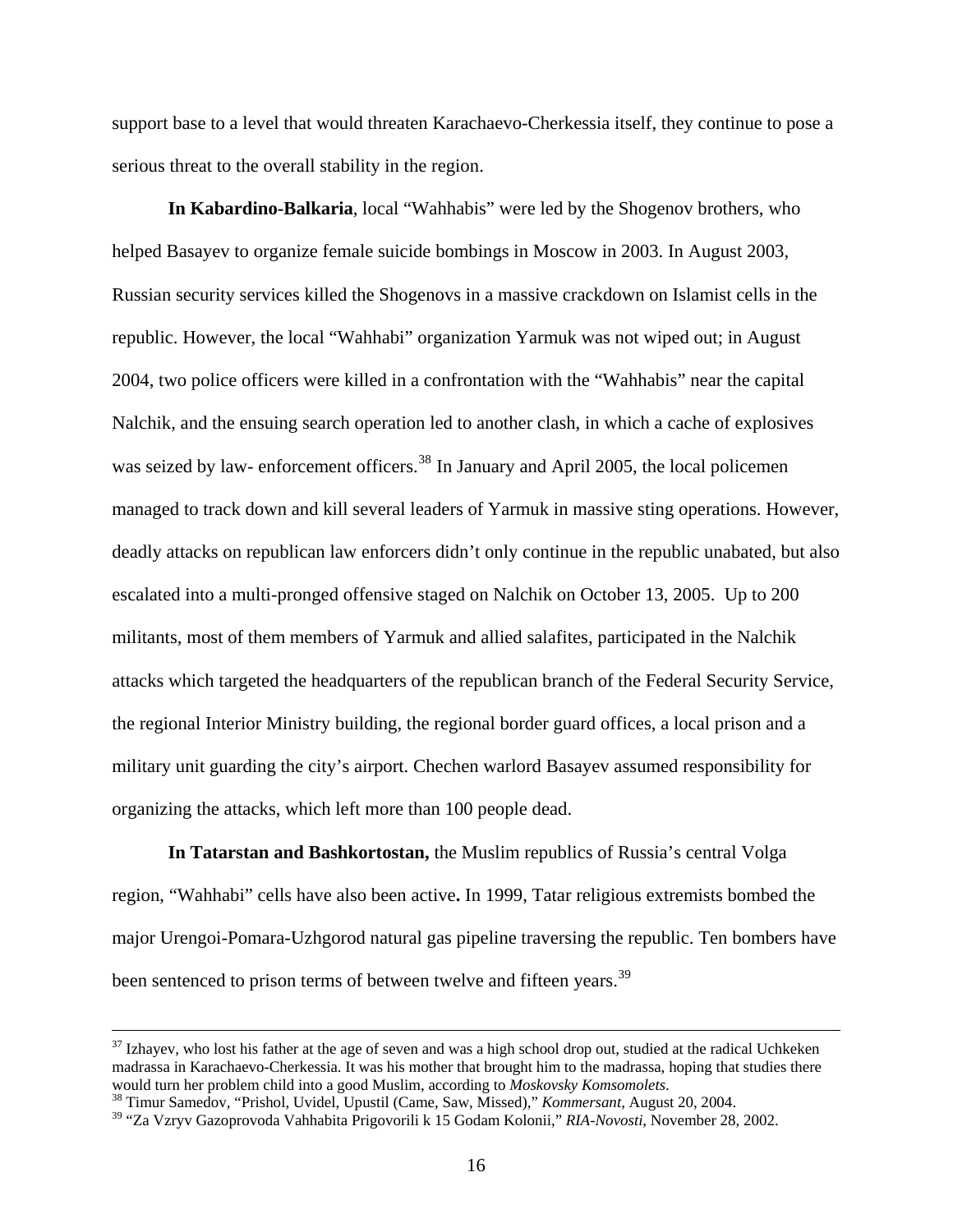Envoys of the Chechnya-based religious radicals were actively recruiting among Tatar and Bashkir youth to attend terrorist learning camps in Chechnya during its de-facto independence between 1996-1999. A member of Achemez Gochiyayev's group, Denis Saitakov, an ethnic Tatar who was born in Uzbekistan but then relocated to Tatarstan's town of Naberezhnye Chelny, attended the radical Yildyz madrassa there in 1996.<sup>[40](#page-20-0)</sup> One of the Tatar individuals detained in Afghanistan by U.S. forces in 2001, Airat Vakhitov, studied in that madrassa for five years. The Yildyz madrassa, run by visitors from several Arab countries, was shut down in September 2000 after some of its former students were implicated in terrorist attacks. Two of the eleven convicted in a December 1999 bomb attack on the Urengoi-Pomary-Uzhgorod gas pipeline, which traverses Tatarstan and supplies several European countries, had attended Yildyz.<sup>[41](#page-20-1)</sup>

 Also, three residents of Tatarstan and one resident of Bashkortostan were detained by U.S. troops in Afghanistan in late 2001. These individuals—known at home as religious dissidents—claimed to have traveled to Afghanistan in search of an ideal Muslim society. Both U.S. and Russian investigators failed to find these individuals guilty of terrorist activities and released them in 2004. In early 2005, two of them, Timur Ishmuradov and Ravil Gumarov, were arrested in Tatarstan on suspicion of blowing up a natural gas pipeline there on January 8, 2005. In September 2005, they went on trial but were found not guilty by a jury.

 **Elsewhere in Russia**, agents of the North Caucasian militant salafites have been recruiting ethnic Slavs to convert them to their radical beliefs and use them to prepare and stage terrorist attacks. Ethnic Slavs are less suspicious in the eyes of the Russian police, which routinely engages in racial profiling. One such convert was identified by the FSB in January 2005 as Pavel

<span id="page-20-1"></span><span id="page-20-0"></span><sup>&</sup>lt;sup>40</sup> Elmira Yakovleva, "Denisa Saitakova Uzhe Net V Zhivykh," *Vecherniye Chelny*, September 13, 2000.<br><sup>41</sup> Nabi Abdullaev, "From Russia to Cuba via Afghanistan," *Moscow Times*, Decemeber 18, 2002.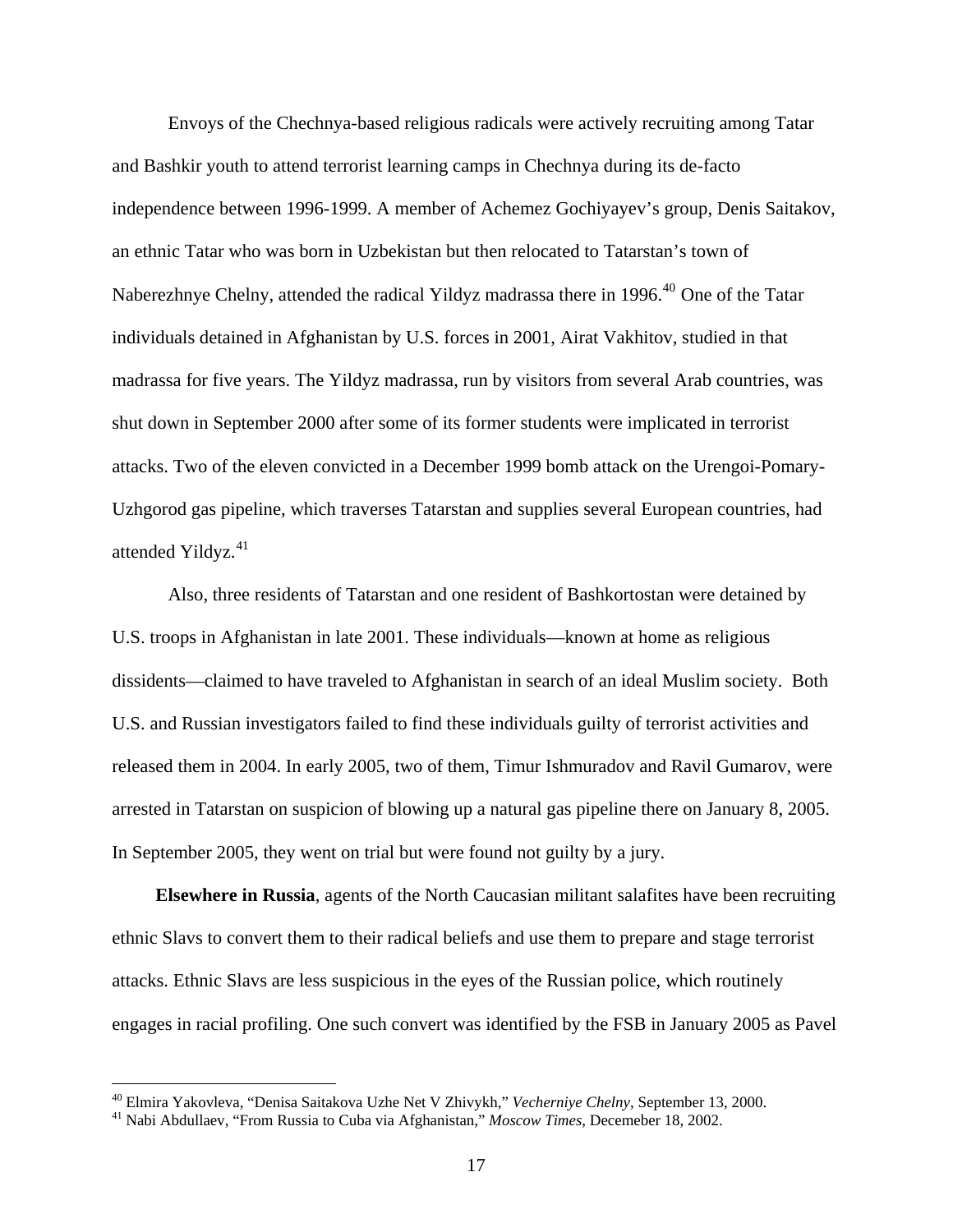Kosolapov. Kosolapov, an ethnic Russian from the Volgograd region, was expelled from a Rostov-on-Don military academy in the late 1990s for breaking rules and was later recruited by Chechens living in Volgograd to fight against federal troops in Chechnya, according to Federal Security Service investigators. In Chechnya, he converted to Islam, received training from Arab instructors and was picked by Basayev in late 2003 to head a group to carry out terrorist attacks in Russia.

 The first attack, which Kosolapov helped to arrange, was the February 6, 2004 suicide bombing on a train traveling between the Paveletskaya and Avtozavodskaya metro stations in Moscow, in which some forty passengers perished. Several weeks later, Kosolapov and two Kazakh citizens blew up four gas pipelines and set mines under three electric gridline poles outside Moscow, the FSB said. Basayev has claimed responsibility for all of those attacks in statements posted on the rebel Kavkaz Center Web site. The FSB also believes that Kosolapov organized a bombing at a Samara outdoor market in July 2004, which killed eleven, and two bus stop bombings in Voronezh in June 2004, which resulted in the death of one man.<sup>[42](#page-21-0)</sup>

 In May 2005, law-enforcers in Voronezh unveiled that they had arrested an ethnic Slav, who they identified as Maksim Panaryin, on suspicions that he helped to organize the bus stop bombings in Voronezh in 2004 and was planning to stage another terrorist attack in this city on Victory Day of this year (May 9, 2005).<sup>[43](#page-21-1)</sup> In a statement to the State Duma in May 2005, FSB director Nikolai Patrushev mentioned Panaryin as among key members of a terrorist group responsible for at least nine attacks, including the series of explosions in Voronezh in 2004 and in 2005, the suicide bombings outside Moscow's Rizhskaya metro station, and on the train heading to the Avtozavodskaya metro station in 2004. Patrushev said FSB officers have detained

<span id="page-21-1"></span><span id="page-21-0"></span>

<sup>&</sup>lt;sup>42</sup> *Vremya Novostei,* January 13, 2005<br><sup>43</sup> "Prizrak Kosolapova," *Vremya Novostei,* May 13, 2005.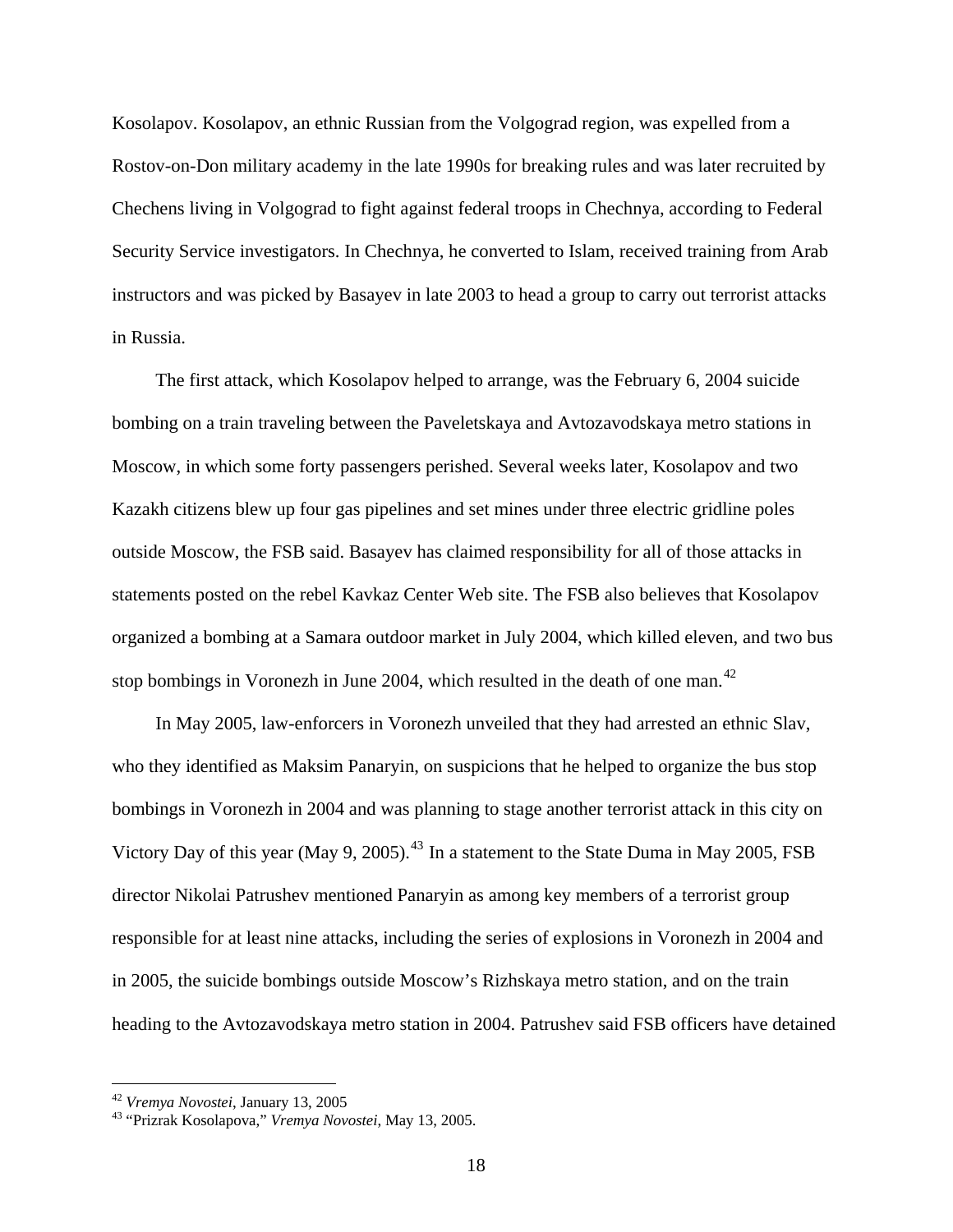Panaryin and two more people suspected of having organized the attacks. He identified them by their last names, Khubiyev, Panaryin, and Shavorin.<sup>[44](#page-22-0)</sup>

The majority of the above-listed groups believe that:

- Fighting Russian "infidels" and collaborators is a holy duty for ideologically driven extremist groups, and a defeat would be unthinkable;
- Fighting reflects their core identity and dignity;
- In Chechnya, since the warring sides are in a stalemate and the war cannot be won in real time or in real terms if limited to conventional arms, it must be reconceived on a sacred basis that evokes grand scenarios, blurring the notion of Chechen separatism as a political cause, and allowing indiscriminate attacks on an open-ended range of targets.

The radicalization of the insurgency in the North Caucasus is in line with these beliefs. What is more, large-scale attacks, such as Beslan, the Moscow theater siege, and the twin plane hijackings demonstrate that there are no barriers to whom these terrorists will kill. It is therefore likely that such large-scale attacks will "pave the way" for an act of catastrophic terrorism.

 Fortunately, none of the groups of ideologically driven extremists operating in the North Caucasus have thus far managed to acquire weapons of mass destruction. Apart from Aum followers, no members of radical Russian sects or political radicals have sought such weapons. While realizing that an attack with nuclear, biological, or chemical materials may fail to produce heavy casualties, however, the ideologically driven extremists may conceive of an attack on a conventional facility, which could have catastrophic consequences. Some conventional industrial facilities, for example, if attacked or sabotaged skillfully, could explode and cause widespread damage and a high number of casualties. Facilities such as fertilizer plants and industrial

<span id="page-22-0"></span><sup>44</sup> Simon Saradzhyan and Carl Schreck "FSB Chief: NGOs a Cover for Spying," *Moscow Times*, May 13, 2005.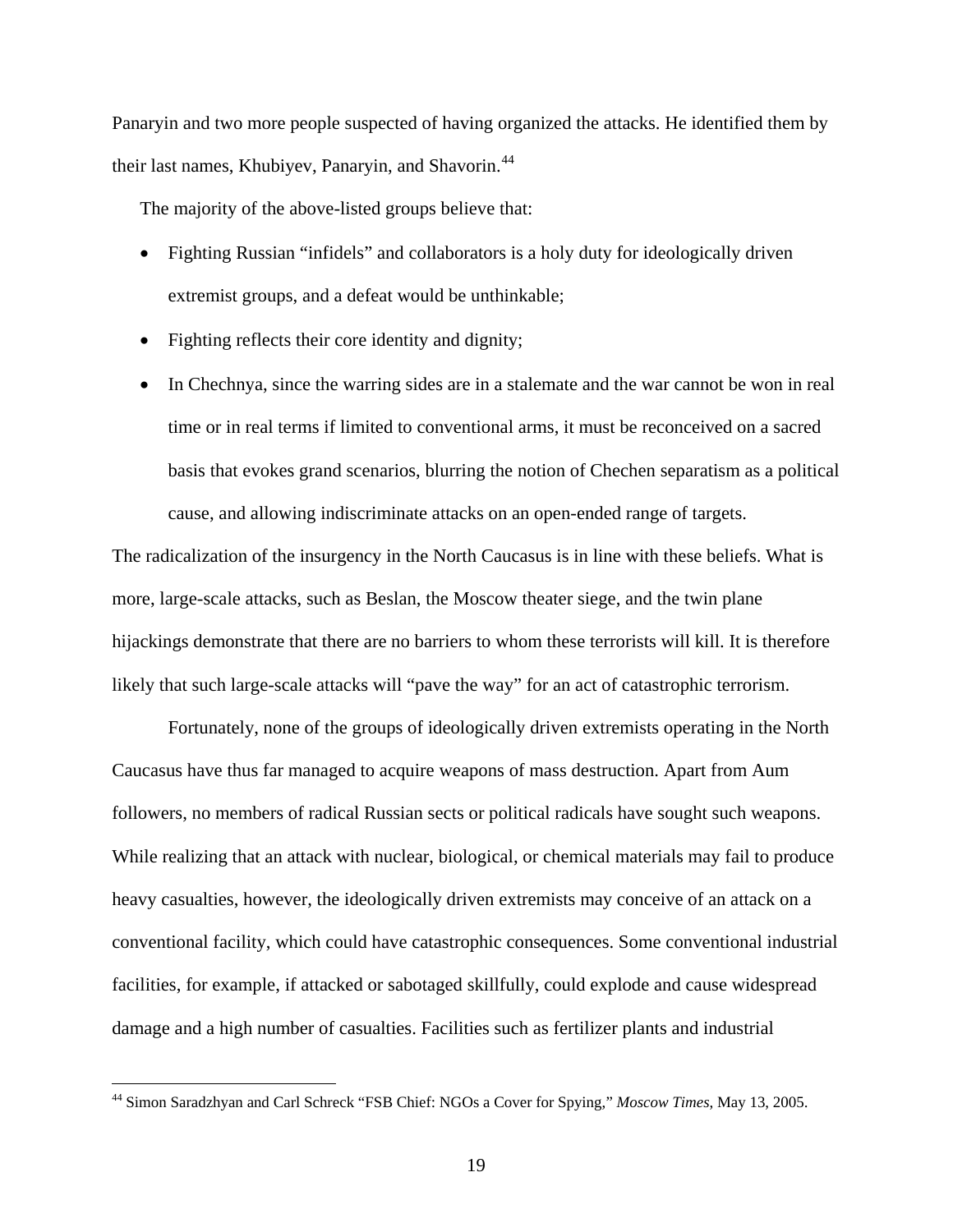refrigeration warehouses could, under certain conditions, be turned into "weapons of mass destruction."<sup>[45](#page-23-0)</sup>

## **2. Messianic and Totalitarian Sects**

i<br>Li

Another threat is posed by religious messianic and totalitarian sects operating outside of the North Caucasus. On the surface, this threat currently appears far less robust than the menace of Islamist extremists in and around Chechnya. However, we should not underestimate the longterm destructive potential of messianic sects. Russian law enforcement agencies and other government agencies by running checks on their finances and paperwork and creating other hurdles with tacit encouragement of those religious organizations that have traditionally been dominant in Russia. These are the Russian Orthodox Church and the Sunni branch of Islam, which are strongly opposed to the emergence of new religious groups and organizations.

 The demise of the Soviet Union left an ideological vacuum, with religious groups that were well established in pre-revolutionary Russia (such as the Russian Orthodox Church and Islam) but were suppressed under the Soviet regime. As a result, not only did various "benign" traditional religious groups begin to reclaim believers in the post-Soviet era, but also a number of what the authorities have branded as "sects" or "cults," groups seeking to establish new religions, began to scout for new recruits in Russia and other Soviet republics.

 Russian government and Orthodox Church experts estimated that there were anywhere between 300 and 500 "sects" operating in Russia as of 2003.<sup>[46](#page-23-1)</sup> In addition, there were up to one million followers of sects and other "non-traditional" religious organizations in Russia, with 70

<span id="page-23-0"></span><sup>&</sup>lt;sup>45</sup> "Terrorism in the Metropolis: Assessing Threats and Protecting Critical Infrastructure," PIR Center, Moscow, 2003.

<span id="page-23-1"></span><sup>46</sup> Roundtable discussion, "Totalitarian Sects—Weapons of Mass Destruction. Program of Disarmament," held in the Central House of Journalists in Moscow in October 2003 and organized by the Russian Orthodox Church's Center for Religious Studies. (Where specifically—what organization was the sponsor?)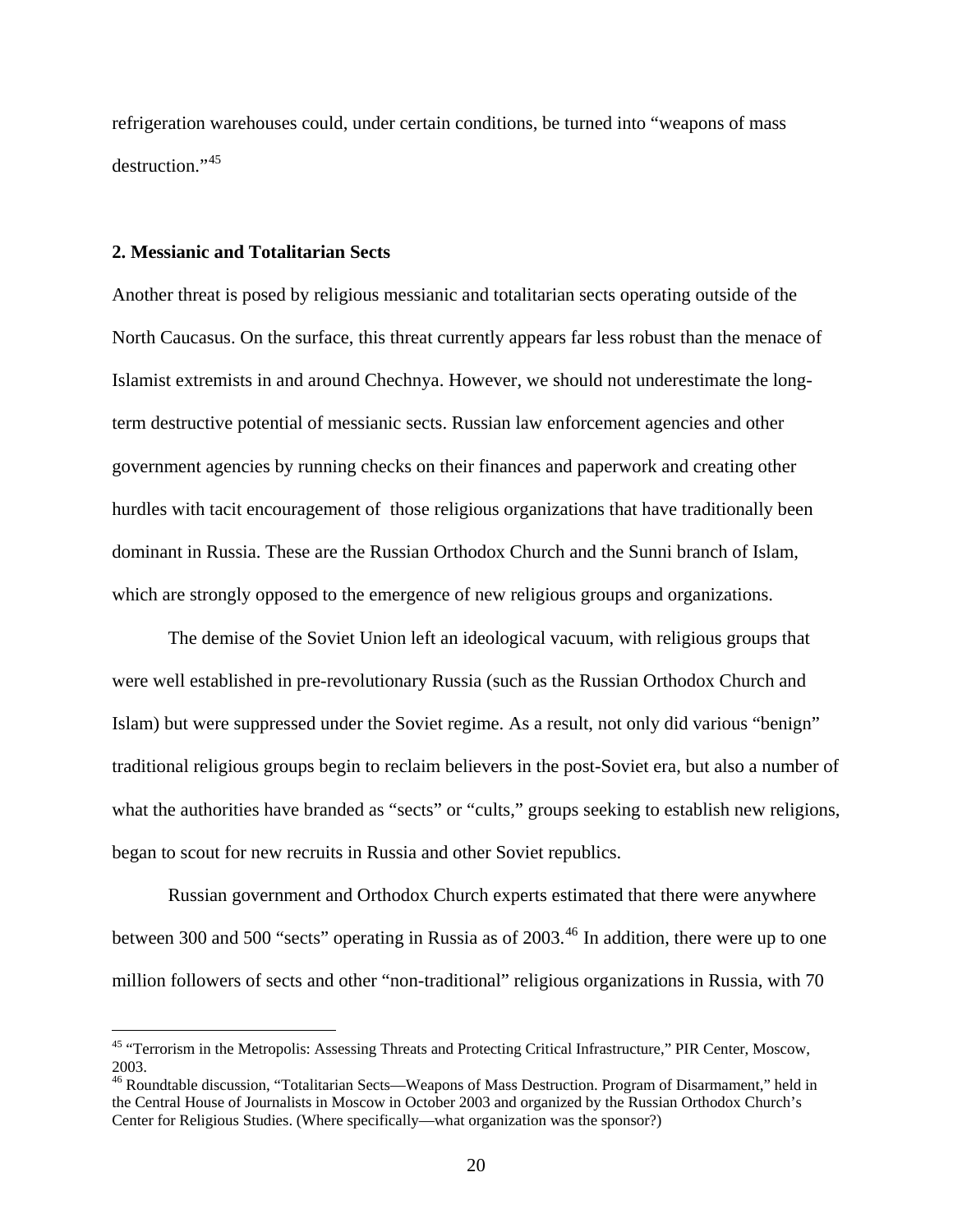percent being young men between eighteen and twenty-seven.<sup>[47](#page-24-0)</sup> According to the director of the Research Center for Development Strategies and National Security, Igor Oleinik, some of these sects have begun to develop ties with terrorist organizations. Alexander Dvorkin, Russia's leading expert on these religious groups, also alleges that "totalitarian sects merging with...terrorism" in his recent book.<sup>[48](#page-24-1)</sup>

 The Japanese doomsday cult Aum Shinrikyo is the most illustrative example of how a messianic sect can expand across Russia unhindered by law enforcement despite its efforts to recruit defense industry specialists and acquire WMD technologies. At one point, this cult, which dispersed anthrax spores in Tokyo in 1993 and sprayed sarin gas in the Tokyo subway in 1995, had more followers in Russia than in any other country, according to the U.S. Senate Government Affairs Permanent Subcommittee on Investigations.<sup>[49](#page-24-2)</sup> The cult actively recruited scientists and technical experts in Russia in order to develop weapons of mass destruction. Aum allegedly managed to recruit followers among employees of the Kurchatov Institute.<sup>[50](#page-24-3)</sup> The sect also infiltrated the town of Obninsk, where the Institute of Nuclear Power Engineering is located, which had a functioning reactor until  $2002$ <sup>[51](#page-24-4)</sup>. In addition to recruiting followers, the cult sought to acquire various weapons in Russia as well. $52$ 

i<br>Li

<span id="page-24-3"></span> $h_{\text{tot}}$  For instance, there are references in the documents seized from Aum's "construction minister," Kiyohide Hakawa, to the desired purchase of nuclear weapons. The documents contain the question, "How much is a nuclear warhead?" and lists several prices. Staff of the Senate Government Affairs Permanent Subcommittee on Investigations, "Global Proliferation of Weapons of Mass Destruction: A Case Study on the Aum Shinrikyo," October 31, 1995, [http://www.fas.org/irp/congress/1995\\_rpt/aum/part06.htm](http://www.fas.org/irp/congress/1995_rpt/aum/part06.htm).<br><sup>51</sup> S. Romanyuk, "Totalitarian Sects in Russia," *Observer* 5 (1999).<br><sup>52</sup> Staff of the Senate Government Affairs Permanent Subcommittee on Invest

<span id="page-24-0"></span> $47$  Ibid.

<span id="page-24-1"></span><sup>48</sup> Alexander Dvorkin, "Totalitarnye Sekty. Sektovedenie," *Nizhni Novogrod*, Russia, 2003.

<span id="page-24-2"></span><sup>&</sup>lt;sup>49</sup> A report from the Russian State Duma's Security Committee put the number of Aum's Russian followers at 35,000, with eleven branches outside of Moscow and at least seven inside of the Russian capital. Staff of the Senate Government Affairs Permanent Subcommittee on Investigations, "Global Proliferation of Weapons of Mass Destruction: A Case Study on the Aum Shinrikyo," October 31, 1995, http://www.fas.org/irp/congress/1995 rpt/aum/part06.htm.

<span id="page-24-4"></span>

<span id="page-24-5"></span>Weapons of Mass Destruction: A Case Study on the Aum Shinrikyo," October 31, 1995, [http://www.fas.org/irp/congress/1995\\_rpt/aum/part06.htm](http://www.fas.org/irp/congress/1995_rpt/aum/part06.htm).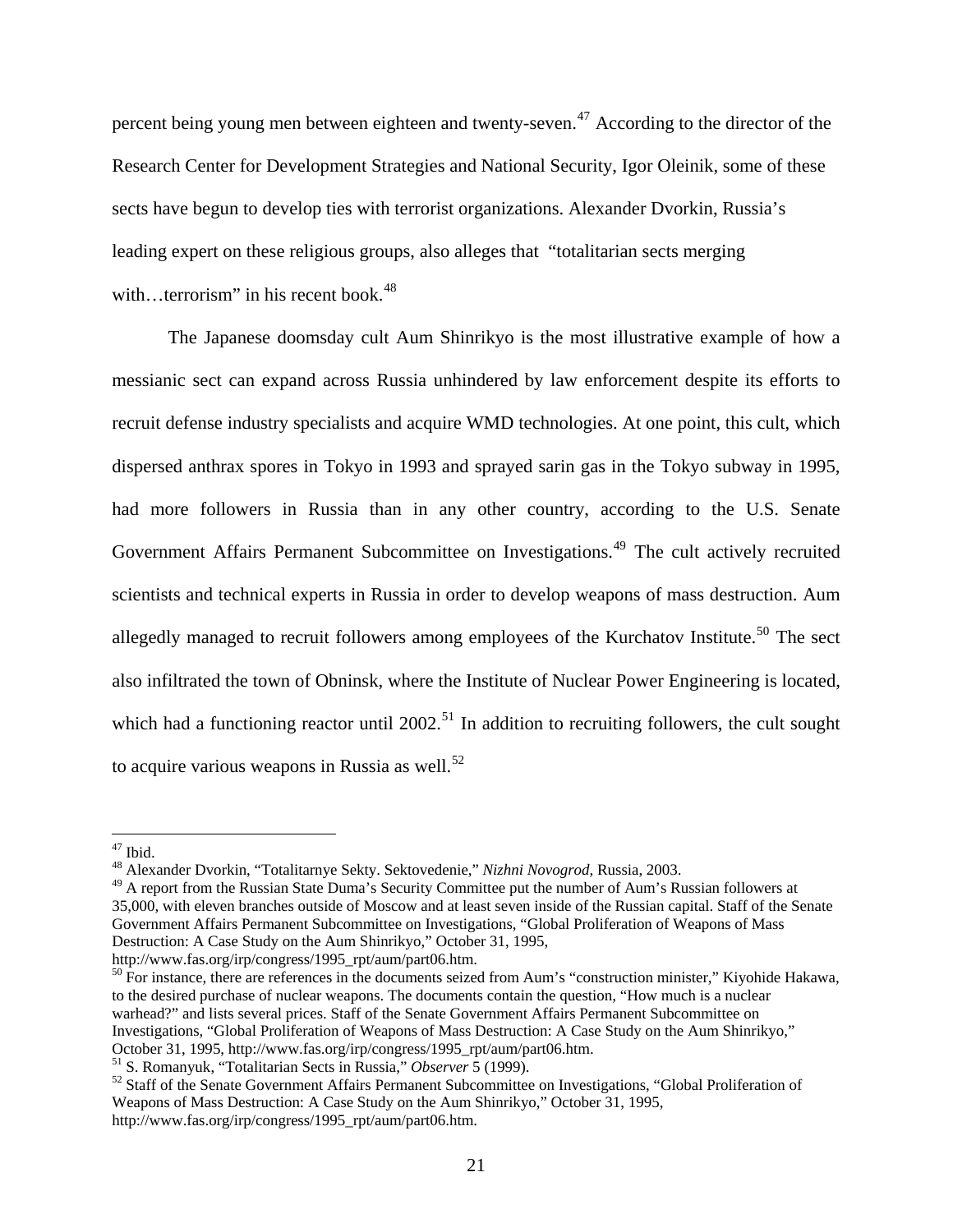It was only after the 1995 attacks in the Tokyo subway that Russia's law enforcement machine finally swung into action, with Aum's facilities across the country either raided or closed and the sect banned in the same year. Russian members of the sect demonstrated both their motivation and capability to stage acts of terror after the arrest of the cult's leader, Shoko Asahara, in Japan. Four activists planned to stage a series of terrorist attacks and take hostages in Japan in 2000 to blackmail the Japanese authorities into releasing Asahara, so that they could covertly ship him to a secret location in the remote settlement of Slavyanka in Russia's Primorsky Krai region.<sup>[53](#page-25-0)</sup> The crackdown has failed to break the will of some of Aum's Russian followers, and some 300 members could have still been operating in Russia as of April 2004.<sup>[54](#page-25-1)</sup>

 To date, Aum Shinrikyo remains the only cult that has been publicly known to seek WMD technologies in Russia with practical use in mind. However, there are other cults active in Russia, operating as networks of largely underground cells, virtually unhindered despite the fact that their leaders have preached that the "judgment day" is imminent and their followers have displayed readiness to sacrifice their lives.

 The so-called White Brotherhood has proved to be, perhaps, one of the most sophisticated of messianic cults that have survived a crackdown by authorities. This sect was established in Ukraine by an electronics engineer, Yuri Krivonogov, who studied methods of influencing the psyche at a KGB institute during the Soviet era. The cult, which stated its messianic ambitions in July 1990, quickly expanded into Russia, with branches operating in as many as forty-five Russian cities as of 1993. Members of this sect believed that Krivonogov's

 $\overline{\phantom{0}}$ 

<span id="page-25-1"></span><span id="page-25-0"></span><sup>&</sup>lt;sup>53</sup> Dmitry Sigachev and his three accomplices were arrested by Russia's Federal Security Service in the summer of 2000, and subsequent searches of their apartments revealed an arsenal of guns, photographs of populous areas of Tokyo and other Japanese cities, as well as enough explosives to stage twelve "powerful explosions." The four went on trial, and Sigachev confessed during one of the hearings in a Primorskii Krai court to having planned terrorist attacks in Japan. "A Member of the Russian Branch of Aum Shinrikyo Found Unfit to Stand Trial," *Kommersant*, 2002. Sigachev was sentenced to 8 years, while two of his three accomplices were sentenced to 6.5 and 4 years respectively.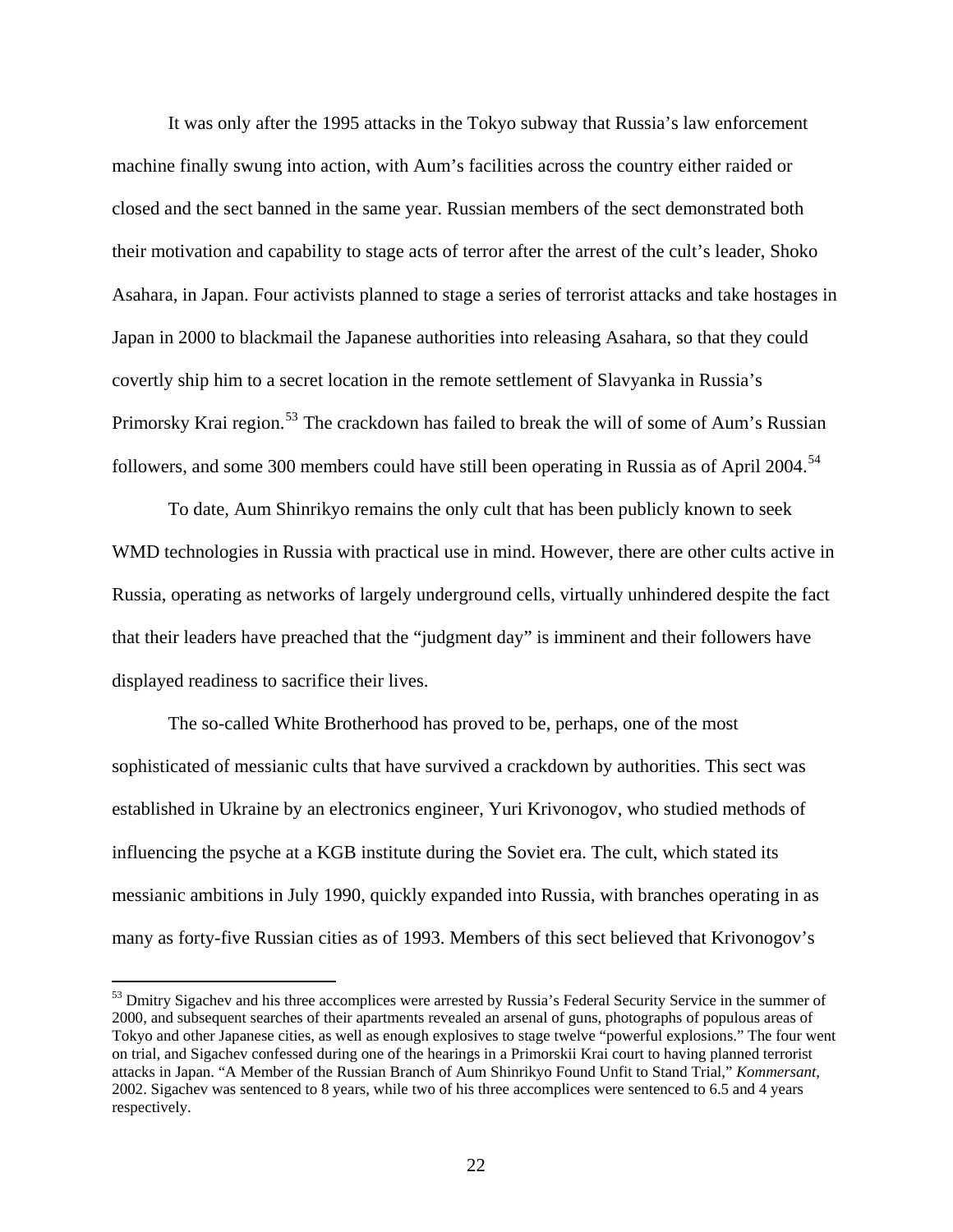then wife, Maria Tsvigun, was simultaneously the mother, wife, and re-incarnation of Jesus Christ, and referred to her as "Mary David Christ." Krivonogov positioned himself as the reincarnation of John the Baptist. The sect's doctrine said Tsvigun would at one point ascend to Heaven, with Judgment Day soon to follow. According to their teachings, only 144,000 faithful followers will survive Judgment Day, and sermons delivered by its leaders contained calls to kill those who oppose the White Brotherhood. The sect's newspaper at one point called on the followers to prepare "as 12,000 souls should perish as sacrifice," and told them that it is "their duty to wash off the sins of unfortunate mankind with your blood."<sup>[55](#page-26-0)</sup>

 The cult's members planned a mass suicide on November 24, 1993 in the Ukrainian capital of Kiev. The suicide was supposed to coincide with the "assumption" of Tsvigun, but Ukrainian police cracked down on the sect two weeks earlier, after Tsvigun and her supporters tried to seize the Sophia Orthodox cathedral in Kiev. This helped to avert the mass suicide, but it reinforced the followers' preparedness to sacrifice themselves. The fact that one sect member committed suicide after being expelled from the sect demonstrates the followers' deep-seeded commitment to the White Brotherhood.<sup>[56](#page-26-1)</sup> More than 600 sect members, including Tsvigun, were detained in Ukraine in late 1993. To protest the arrests, more than 150 cult members went on a hunger strike. Tsvigun was tried and convicted in 1994, along with several other leaders of the sect, including Krivonogov. The sect was widely believed to have fizzled out in the wake of the convictions of its leaders and a ban imposed on the White Brotherhood by Ukrainian authorities.

<span id="page-26-1"></span> These beliefs turned out to be groundless, however, as the sect continued to operate underground. The sect maintained its low profile when Tsvigun was released in August 1997 and Krivonogov walked free in 2000, but followers of Krivonogov have re-emerged in several

<span id="page-26-0"></span><sup>&</sup>lt;sup>54</sup> "Aum Shinrikyo Changed Its Name," *Vesti* news program, Rossiya Channel, April 16, 2004.<br><sup>55</sup> Ibid.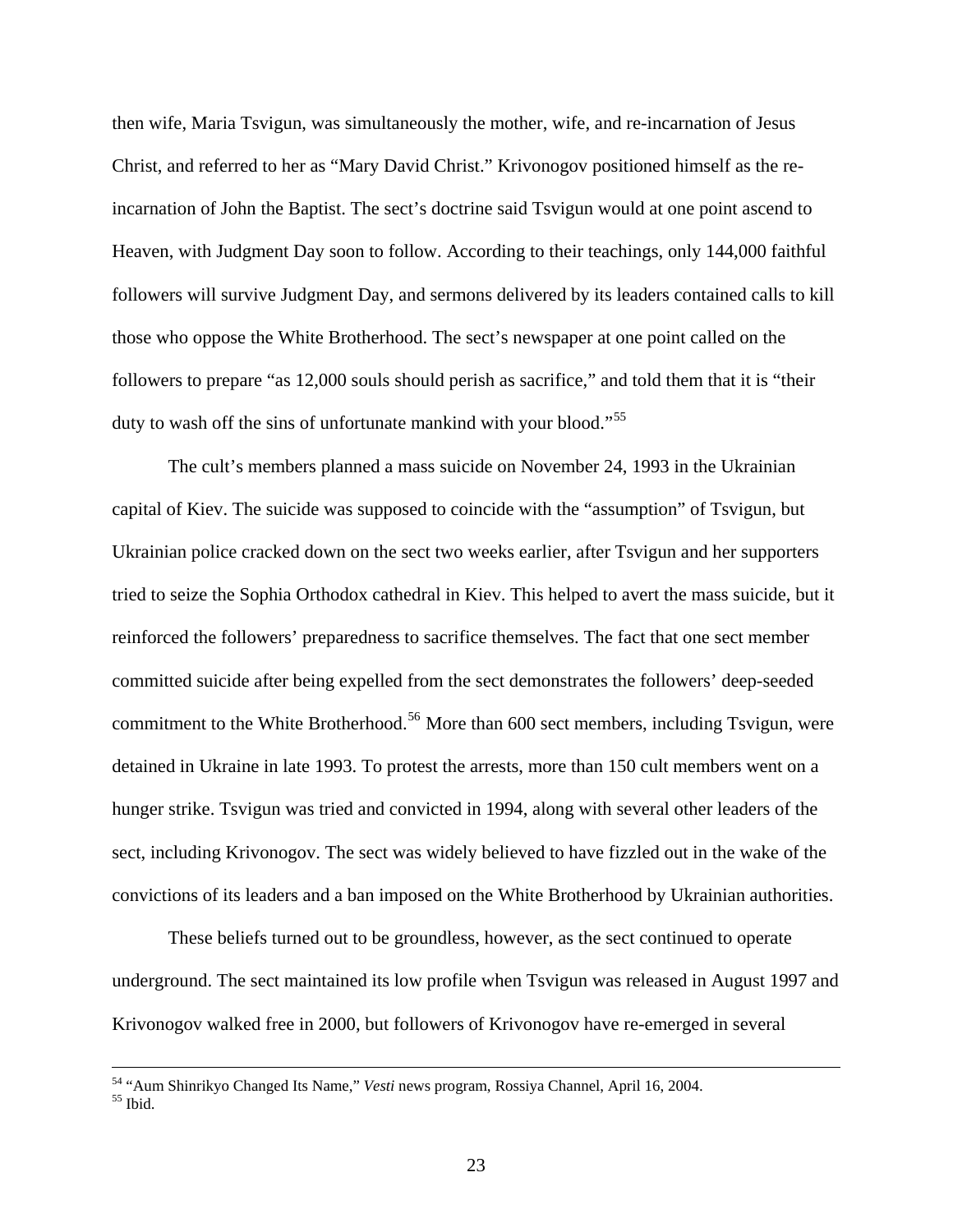Russian regions.[57](#page-27-0) The sect has managed to survive despite the jailing of its leaders. It became decentralized to operate in small cells, probably in accordance with a contingency plan. Members of the sect would live in rented flats with an average of fifteen to twenty people per apartment, and they would regularly change apartments. Activists were advised to spend not more than three days in one city, a practice that made both the apprehension of the leaders and an examination of their activities difficult.

 Such a structure and operational mode has allowed the White Brotherhood to retain its potential, which could be easily expanded the way a peace-time army regiment can be quickly brought up to full strength in case of war. The sect maintains a Web site that can be used to alert members in coded messages. Both Russian and Ukrainian law enforcement agents have expressed concern that there is a "high probability" that members of this sect have the capability to engage in terrorist acts.<sup>[58](#page-27-1)</sup>

 Some totalitarian sects, such as the "New Generation Church," use systemic violence to subordinate their members. Leaders of this sect beat their followers, including children.<sup>[59](#page-27-2)</sup> The fact that sects such as Aum and the White Brotherhood have managed to recruit thousands of followers and operate across Russia demonstrates that messianic cults and groups—including al-

<sup>56</sup> *New Religious Organizations of Destructive and Occult Character in Russia*, Second Edition (Belgorod: Missionary Department of the Moscow Patriarchate of the Russian Orthodox Church, 1997).

<span id="page-27-0"></span> $57$  Followers of the sect re-emerged in the Vladimir region in August 2000. "Emissaries of the White Brotherhood Appear in the Vladimir region," *Mayak* radio station, August 8, 2000. In a more recent development, two young women surfaced in the central Russian city of Orel in May 2003 to praise Maria Tsvigun, whom sect members refer to as "Mary David Christ" and solicit donations. One of the women said there were only a few members of her organization in Orel, but their number is growing. "Orel: A Totalitarian Sect Re-emerges in the City," *Regnum* news agency, May 12, 2003. The sect's followers were also seen in 2003 singing the praises of the White Brotherhood in suburban trains that shuttle between the Ural city of Yekaterinburg and neighboring towns. The local followers applied for registration as a religious organization in the Sverdlovsk region, but their application was rejected, probably in accordance with the Yeltsin-era law on religion. "Yekaterinburg: Followers of the White Brotherhood Re-appear in the Urals," Novyi Region news agency, June 18, 2003.

<span id="page-27-1"></span><sup>&</sup>lt;sup>58</sup> *New Religious Organizations of Destructive and Occult Character in Russia*, Second Edition (Belgorod: Missionary Department of the Moscow Patriarchate of the Russian Orthodox Church, 1997).

<span id="page-27-2"></span><sup>59</sup> Alexander Dvorkin, "Totalitarnye Sekty. Sektovedenie," *Nizhni Novogrod*, Russia, 2003.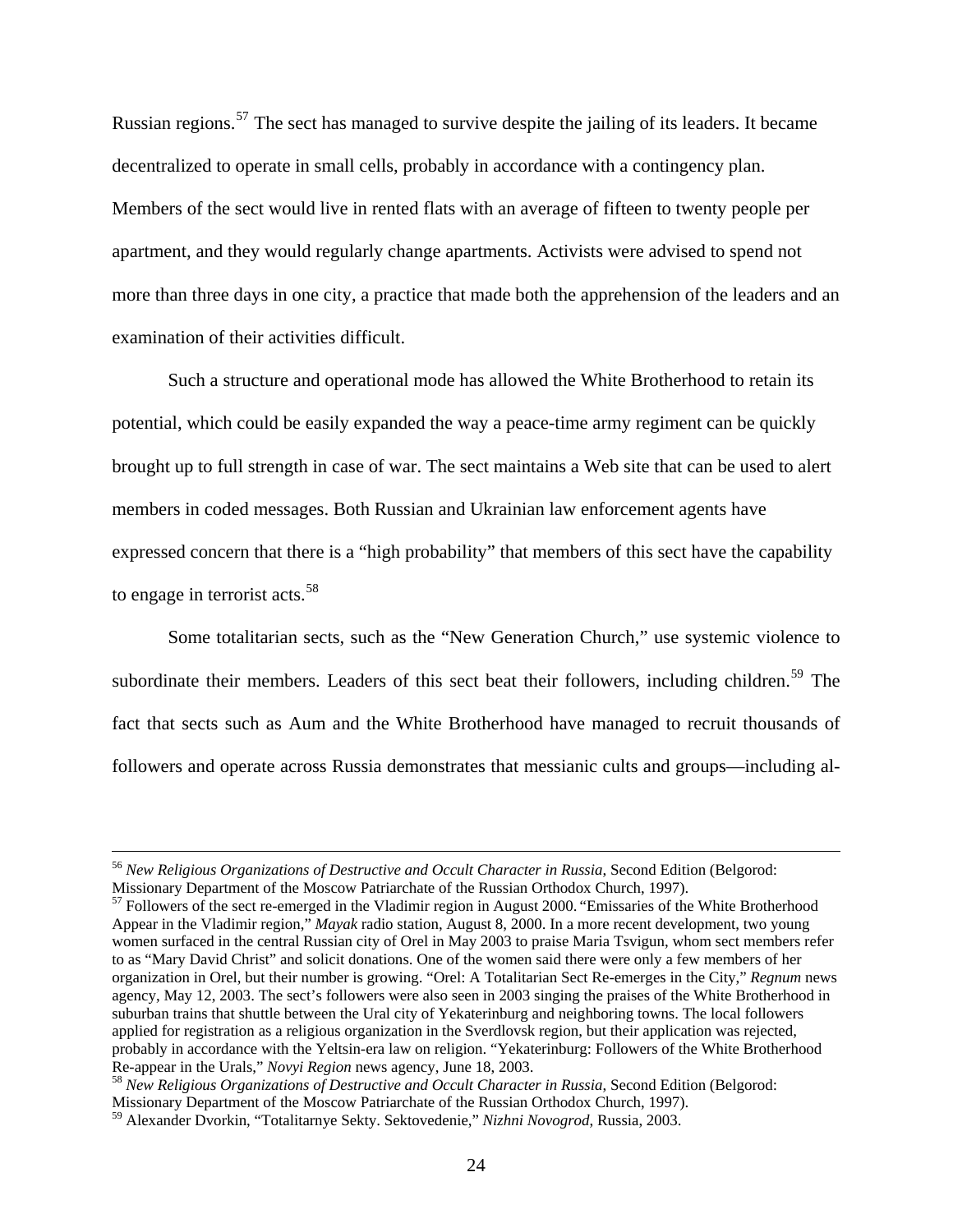Qaida cells, whose leaders strive for catastrophic terrorism—can operate without the awareness of Russian law enforcement agencies.

 The White Brotherhood leadership is known to have recruited members in Russia's depressed defense industry towns, and we can only guess what suicidal missions their leaders may assign to their followers if they are cornered in the current crackdown on "non-traditional" religious groups, which has outlawed even Jehovah's Witnesses in Moscow.<sup>[60](#page-28-0)</sup> One sect, named "Mother of God Center," even had officers of the elite Special Forces Division, which is stationed in the Moscow region, serving as their "priests" to "baptize" their soldiers. This Russian-based sect also maintains a Praetorian Guard manned with physically fit men known as the "Legion of the Mother of God."<sup>[61](#page-28-1)</sup>

 Just as police and secret services in Japan failed to identify what Aum's real intentions were until the 1995 subway attack, it may prove difficult for Russian law enforcement and security agencies to discern whether the White Brotherhood and other messianic cults harbor similar terrorism ambitions until they actually strike. It may also prove extremely difficult to locate and neutralize all branches of a messianic terrorist organization even after it strikes, as is the case with al-Qaida cells in North America. $62$ 

 Of course, one can accept the rather common notion that leaders of some such sects are rational and are positioning themselves as messiahs in order to achieve power through their

<span id="page-28-0"></span> $60$  In June 2004, the Moscow City Court prohibited Jehovah's Witnesses from engaging in religious activity under a provision that allows courts to ban religious groups considered to incite hatred or intolerant behavior. "City Court Backs Ban of Jehovah's Witnesses," *Associated Press*, June 17, 2004.

The first major step to curb "non-traditional" religious groups was made in 1997 when then President Boris Yeltsin signed into law a controversial bill on religion that critics said placed strict restrictions on freedom of worship in Russia. The law granted special status to Russia's conservative Orthodox Church. It also said faiths not registered with the state since 1982, when the Communist regime was in control, must register annually for fifteen years before they can proselytize, publish, or invite missionaries to Russia without restrictions. Dmitry Zaks, "Final Religion Bill Signed by Yeltsin," *Moscow Times*, September 27, 1997.

<span id="page-28-2"></span><span id="page-28-1"></span><sup>&</sup>lt;sup>61</sup> Alexander Dvorkin, "Totalitarnye Sekty. Sektovedenie," Nizhni Novogrod, Russia, 2003.<br><sup>62</sup> Simon Saradzhyan, "Russia: Grasping Reality of Nuclear Terror," ISP Discussion Paper, Discussion Paper 2003-02, Cambridge, MA: Belfer Center for Science and International Affairs, March 2003.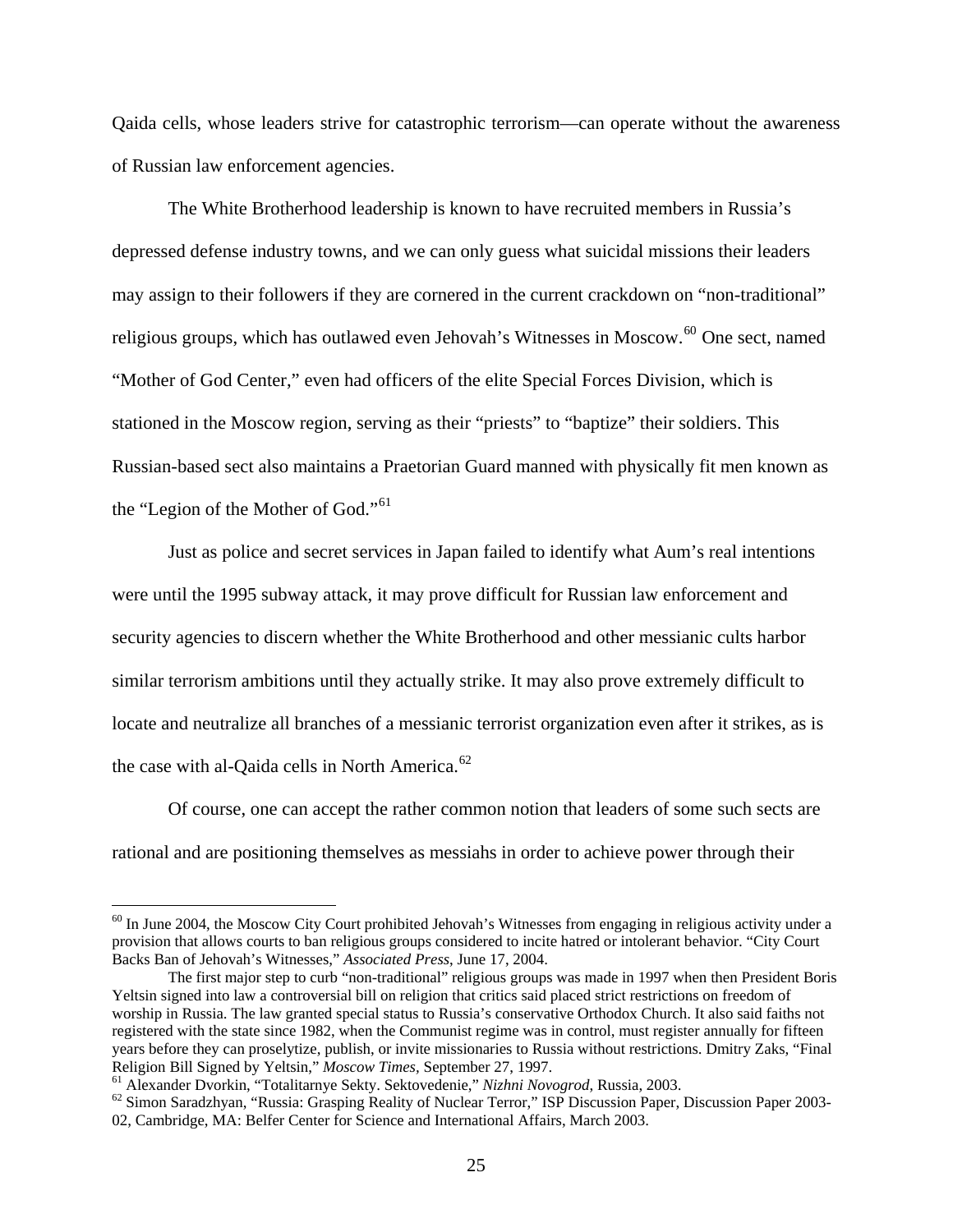followers. But it could just as easily be the case that they, like Asahara, truly believe in what they preach, and may one day order their followers to begin the Judgment Day, or the faithful themselves can decide it is time to for such a day and try to stage an act of catastrophic terrorism. Whether it is the day Asahara is put to death or a leader of another sect is apprehended, we may learn only after a sect—some of which are known to have had nuclear weapons experts and special forces commandos among their members—stages such an attack, unless authorities act to both disrupt such cults and deny them the capabilities to carry out a catastrophic attack.

## **3. Extremist Political Groups**

i<br>Li

 While they currently do not appear to be harboring any intentions to stage acts of catastrophic terrorism, activists from Russia's extremist youth organizations have shown the capability to slip through gaps in security arrangements to embarrass Russia's law enforcement community by their public attacks on top officials and infiltration into public buildings. The National Bolshevik Party (NBP), led by the writer Eduard Limonov, has excelled in carrying out symbolic assaults on government officials and facilities, ranging from throwing food at Prime Minister Kasyanov in December 2003, capturing the premises of the Health Ministry in Moscow in August 2004 and of the guarded reception office of the presidential administration in December 2004. In Russia, the NBP has staged acts of protest against liberal economic reforms. The party has also carried out several symbolic attacks and protests in CIS countries, demanding more rights for ethnic Russians living there. Police and security officials have responded extremely harshly to these actions, stimulating the sense of victimization and glorification of the NBP activists.<sup>[63](#page-29-0)</sup> In July 2005, forty-eight members of the NBP were serving prison terms, most

<span id="page-29-0"></span> $63$  See the party's website  $\frac{www.nbp-info.ru}{m}$  $\frac{www.nbp-info.ru}{m}$  $\frac{www.nbp-info.ru}{m}$  for examples of glorification of the party's activists and the chronicle of government crackdowns on the party.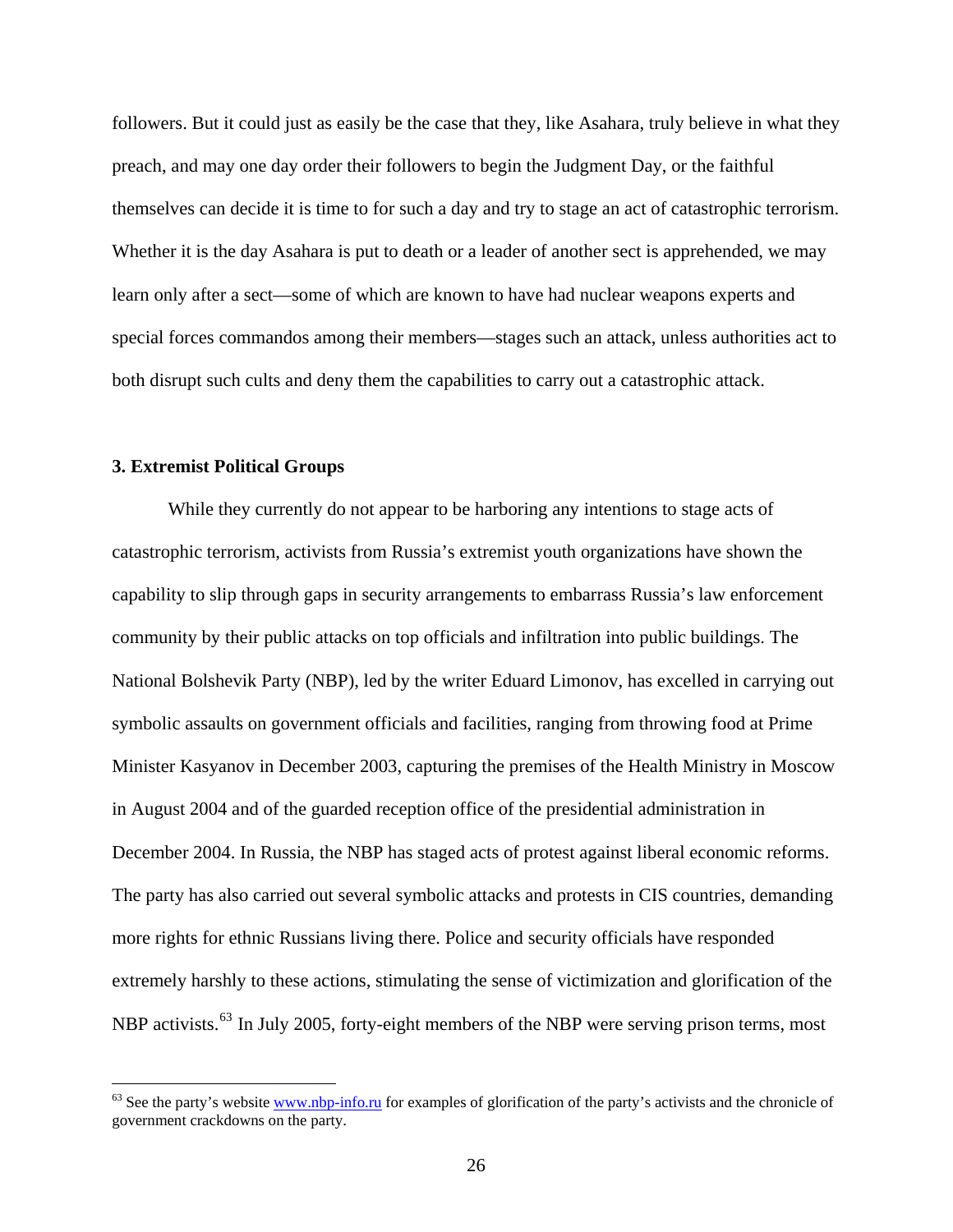of them on charges related to their political actions.<sup>[64](#page-30-0)</sup> Another 39 activists who participated in the seizure of the reception office of the presidential administration in December 2004 were found guilty of public disorder by a Moscow court in December 2005. 31 received suspended sentences and 8 got prison terms of 18 months to three and a half years. Since 2004, the NBP has been in a legal war with the Russian authorities aiming to disband the party on premises that its members have engaged in extremist activities. The party was banned by the Russian Supreme Court in November 2005. The NBP leaders vowed repeatedly in 2005 that, if banned, the party, which counts over 25,000 members in 50 Russian regions, would operate underground.<sup>[65](#page-30-1)</sup>

 The use of such brutal tactics against the NBP clearly helps the organization to accumulate a pool of young operatives who have no fear of potentially violent confrontation with the state. As NBP activists see no effect from their actions other than publicity and repression, some of them may start to wonder whether more serious attacks will have the desired impact on authorities and the public.

 A more disturbing development is that hatred toward the government itself—which is understandably represented by its most powerful institution, the Federal Security Service (FSB)—has already led to several actual terrorist attacks against the agency by young leftist radicals. Although nobody died in these and other bombings of symbolic establishments, several leftist extremists have been convicted over the past several years to prison terms as long as nine years.[66](#page-30-2) The most notorious attack, against the FSB building in Moscow in April 1999, was led by four female members of the Russian Communist Labor party. The party perceives itself as revolutionary, and blames the parliamentary Communist Party of the Russian Federation for

 $<sup>64</sup>$  Interview with Limonov by authors on June 29, 2005.</sup>

<span id="page-30-2"></span><span id="page-30-1"></span><span id="page-30-0"></span> $^{\rm 65}$  Ibid.

<sup>66</sup> Nabi Abdullaev, "4 Women Sentenced in FSB Bombing," *Moscow Times*, May 15, 2003.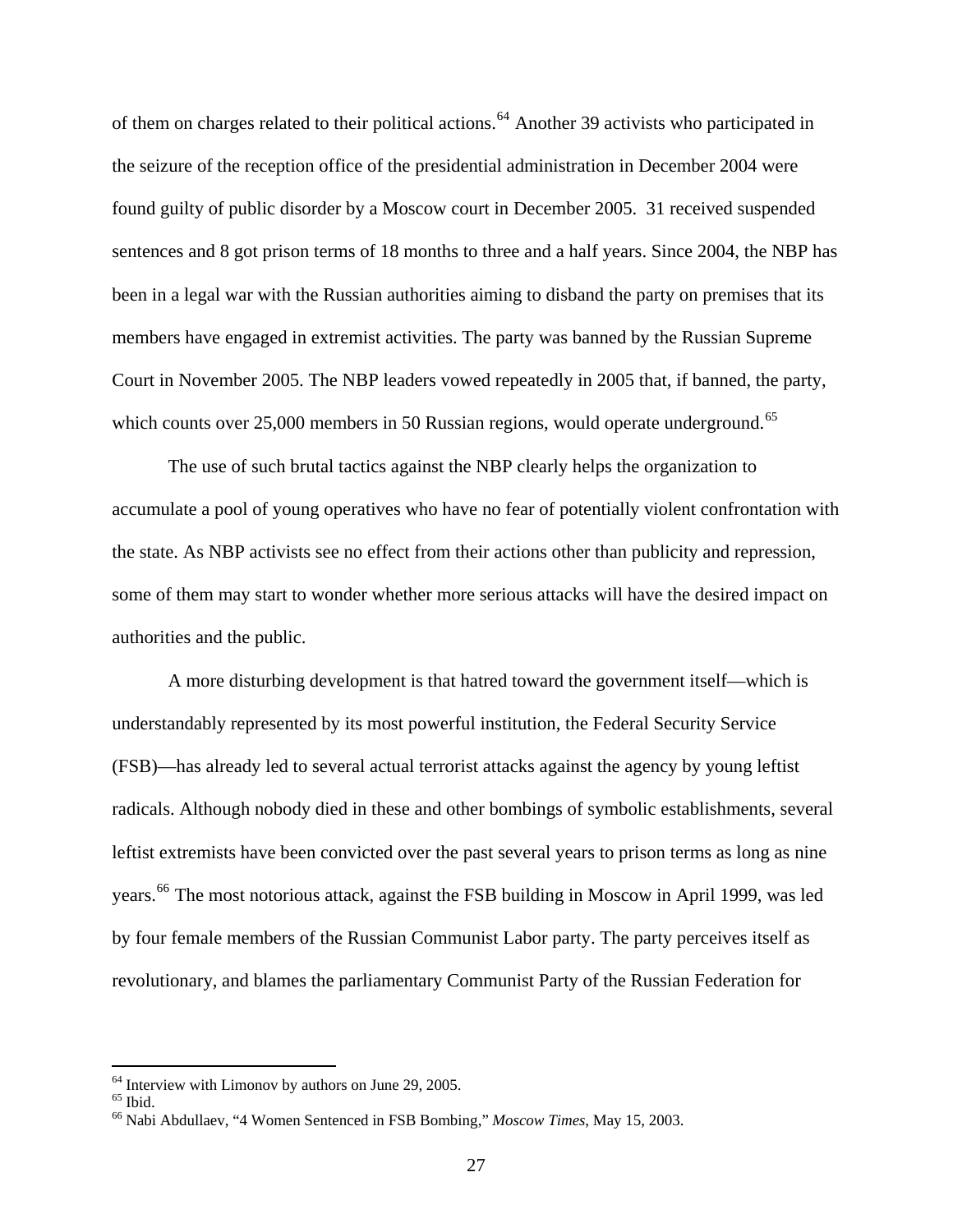cooperation with authorities.<sup>[67](#page-31-0)</sup> The emergence of the aggressive pro-Kremlin youth group Nashi in 2005, whose mission is to counter opposition groups, both leftist and liberal, may furher radicalize the opposition youth groups.<sup>[68](#page-31-1)</sup>

 None of the above-mentioned political opposition groups have apocalyptic scenarios in their doctrines. However, the set of skills and expectations acquired by some of their followers may gradually transform them into violent political entrepreneurs whose experience and knowledge may be used by those who mastermind massive terrorist attacks. This probability will increase if the government continues to crack down on these largely benign radicals, and their frustration with the futility of their own relatively nonviolent tactics grows.

 Such scenarios have already played out in several societies, where ultra-leftist organizations could not earn any public attention to their causes without deciding to resort to terrorism. The examples include the Red Brigades in Italy, the Red Army Faction in Germany, Shining Path in Peru, and the Japanese Red Army.

<span id="page-31-0"></span> $67$  Another member of this organization, Alexander Biryukov, was convicted in 2001 for another FSB bombing in 1998. A member of Russian Communist Youth Union of Bolsheviks, Andrei Sokolov, was convicted in 2001 for bombing the monument to the family of the Russian tsars in Moscow in 1997. The bombings and other acts of protest led the FSB to announce the existence in 1999 of the so-called New Revolutionary Alternative, an underground leftist umbrella organization that stood behind the attacks.

<span id="page-31-1"></span><sup>&</sup>lt;sup>68</sup> After a group of up to thirty Nashi activists attacked a meeting of the NBP and another leftist group, AKM, in Moscow on August 30, 2005, Limonov said that NPB will have to resort to an equally violent response. Carl Schreck, "Masked Men Attack NBP Activists," *Moscow Times*, August 31, 2005.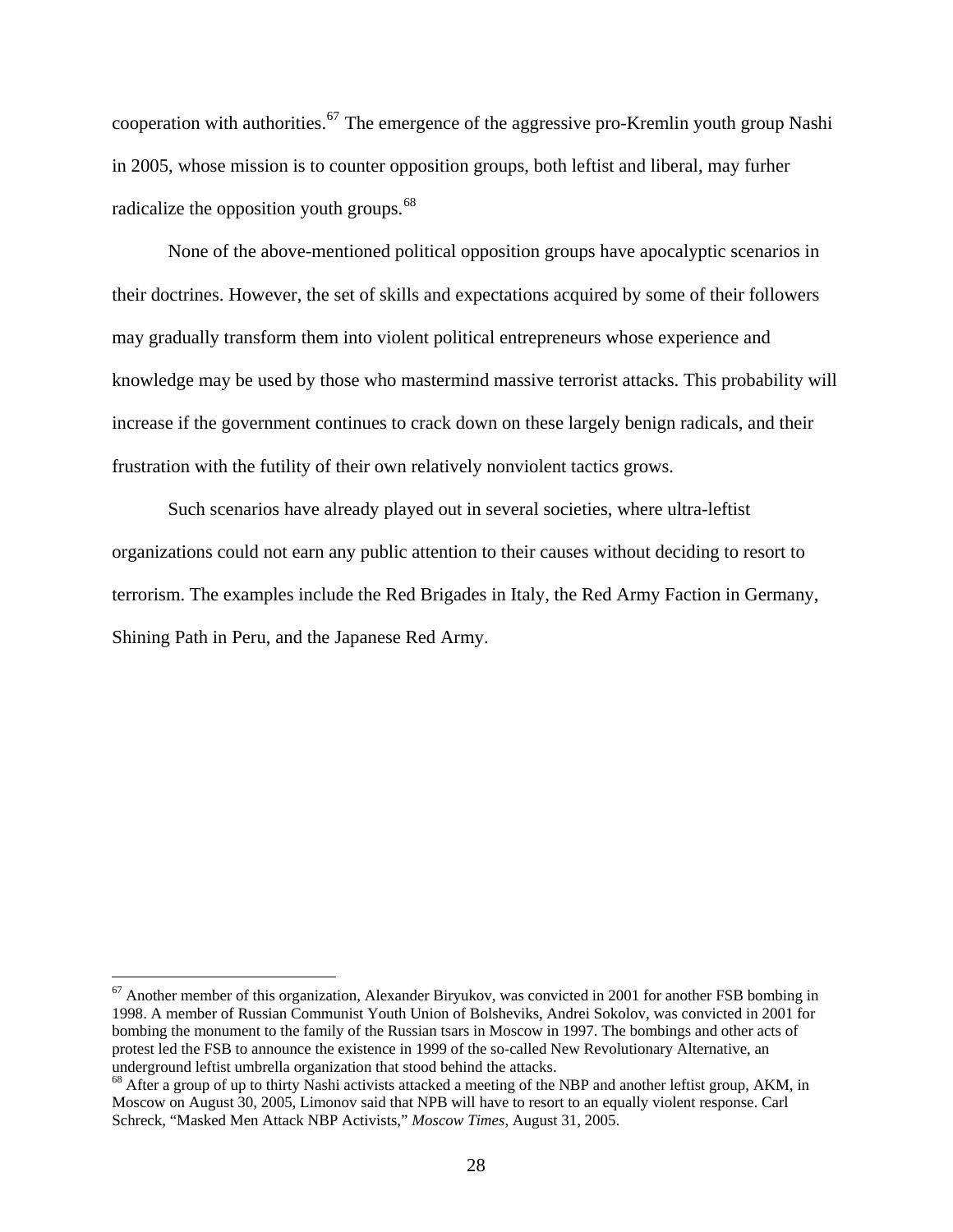**III. Corrupt and Converted Law Enforcement Agents Multiply Terrorists' Capabilities**  Corruption and ideological conversion of law enforcement officers by extremists in the North Caucasus has emerged as a major security threat, as the investigations of almost every new terrorist attack unearth cases of corrupt or ideologically driven police officers who have assisted the attackers. The latest in the deadly string of attacks was organized by an Ingush policeman who had switched sides after disappearing in Ingushetia six years ago, according to investigators from Prosecutor General's Office. Officer Ali Taziyev was serving in the Ingush police department for protection of facilities when he was kidnapped by Chechen gunmen in the fall of 1998. Taziyev was thought to have died in captivity, and was even declared officially dead by an Ingushetian court, only to resurface as one of the organizers of the Beslan hostage-taking attack. Taziyev used a fake passport, which identified him as "Magomed Yevloyev," and it was he who could have used the Magas alias in radio communications during the attacks in Ingushestia in 2005. An individual using this alias, along with Shamil Basayev, led a group of Ingush and Chechen gunmen into the Ingush city of Nazran in June of 2004 to stage simultaneous attacks on a number of government buildings, military barracks and police stations.

 After these raids, four local policemen, including Lt. Magomed Aspiev, commander of a platoon of the Ingush OMON police commando force, and his deputy, Alikhan Dolgiev, were arrested on suspicion of assisting the attackers. Upon his arrest, Aspiev testified that Dolgiev had been recruiting policemen upon the orders of extremist commanders. A subsequent search in Dolgiev's house revealed not only a cache of arms, but also brochures and books preaching extremist Wahhabism, an indication that this policeman might have been fighting for an idea rather than money.

 More disturbingly, a senior detective in the Ingush police internal affairs department reportedly used his ID to sneak Basayev in and out of Ingushetia before and after the attack. In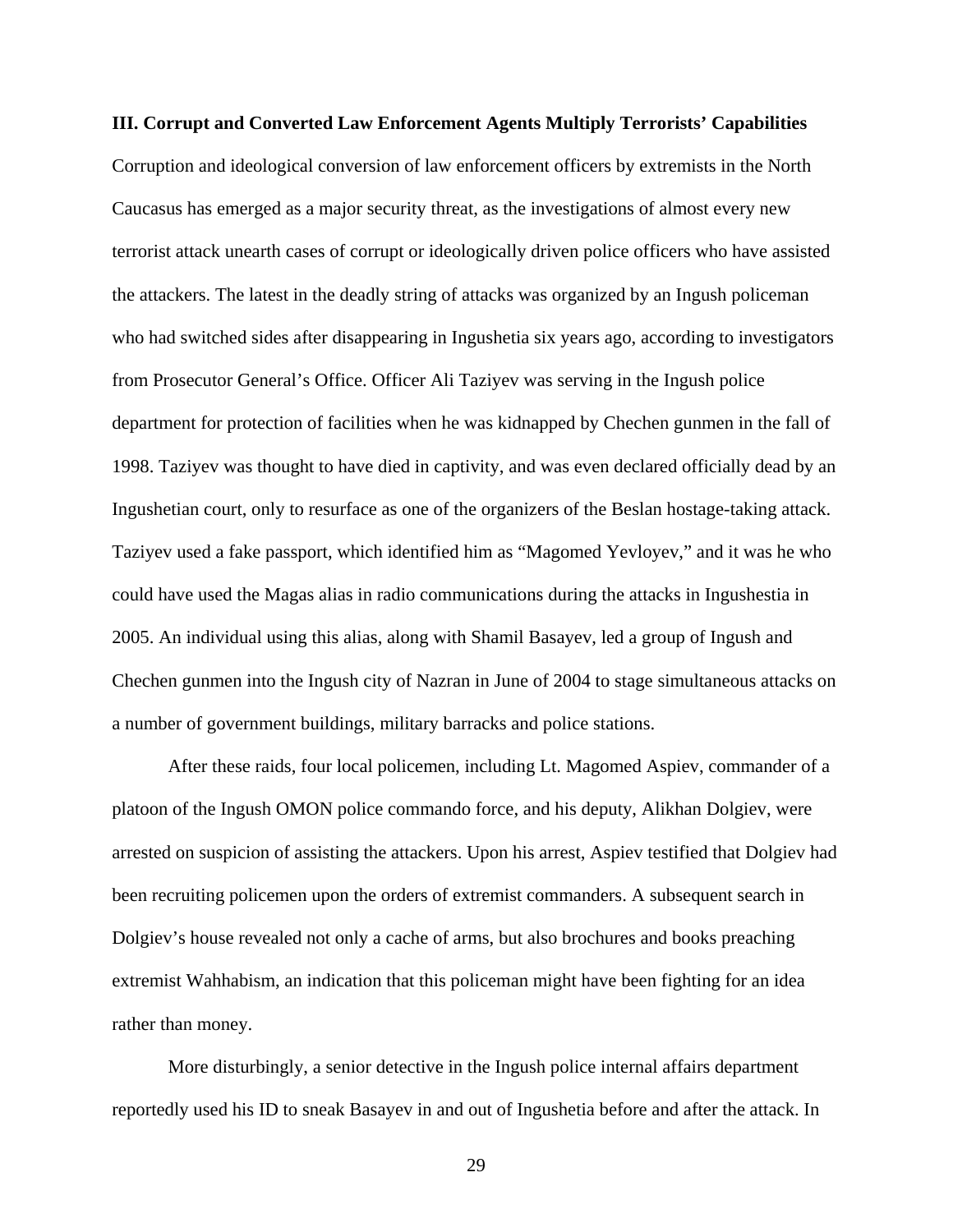2003 and 2004, another police officer, Bashir Pliev, drove Basayev to Ingushetia in his own car, and also tipped him off to upcoming police raids and helped to deliver weapons.<sup>[69](#page-33-0)</sup> The highestranking of the alleged turncoats is the former interior minister of Ingushetia, Daud Korigov. Korigov, who served as the republic's interior minister from 1997 to 1998 and held the rank of police colonel, gave rebels the use of a house he owned in the Chechen capital, Grozny, and was even seen there among the militants' captives, according to Vyacheslav Izmailov, a former army major who has worked on commissions to resolve kidnappings in Chechnya.<sup>[70](#page-33-1)</sup>

 In Dagestan, the republican Interior Minister Adilgirei Magomedtagirov admitted publicly in March 2005 that a mole inside his Ministry had provided the local militants with the list of senior officers of police and the republican prosecutor's office with their addresses and phone numbers. The list was found on a militant killed by the Dagestani police on March 6, 2005. The website of the Chechen rebels, kavkazcenter.com, several days later posted the list of the details on 140 Dagestani officers on the Internet, saying that it had been given to militants by senior police officials in exchange of guarantees of personal safety.

 There have also been cases in which Chechen extremists either changed their identity or surrendered to join pro-Moscow police forces in order to feed information to their accomplices, or even to participate in attacks staged by the extremists. Policemen have been repeatedly caught trying to sell arms to extremists, while cases of policemen either letting vehicles pass without inspection or issuing fake passports or residence registrations in exchange for bribes are reported almost monthly. Most recently, two policemen were arrested in Chechnya for not only selling arms to extremists, but also using their authority to ship these arms for them and give sanctuary to warlords.

<span id="page-33-1"></span><span id="page-33-0"></span><sup>&</sup>lt;sup>69</sup> Irina Khalip, "Provodnik Basayeva: Im Okazalsya Sotrudnik Otdela Sobstevennoi Bezopasnosti MVD Ingushetii," *Novazya Gazeta*, August 18, 2004*.*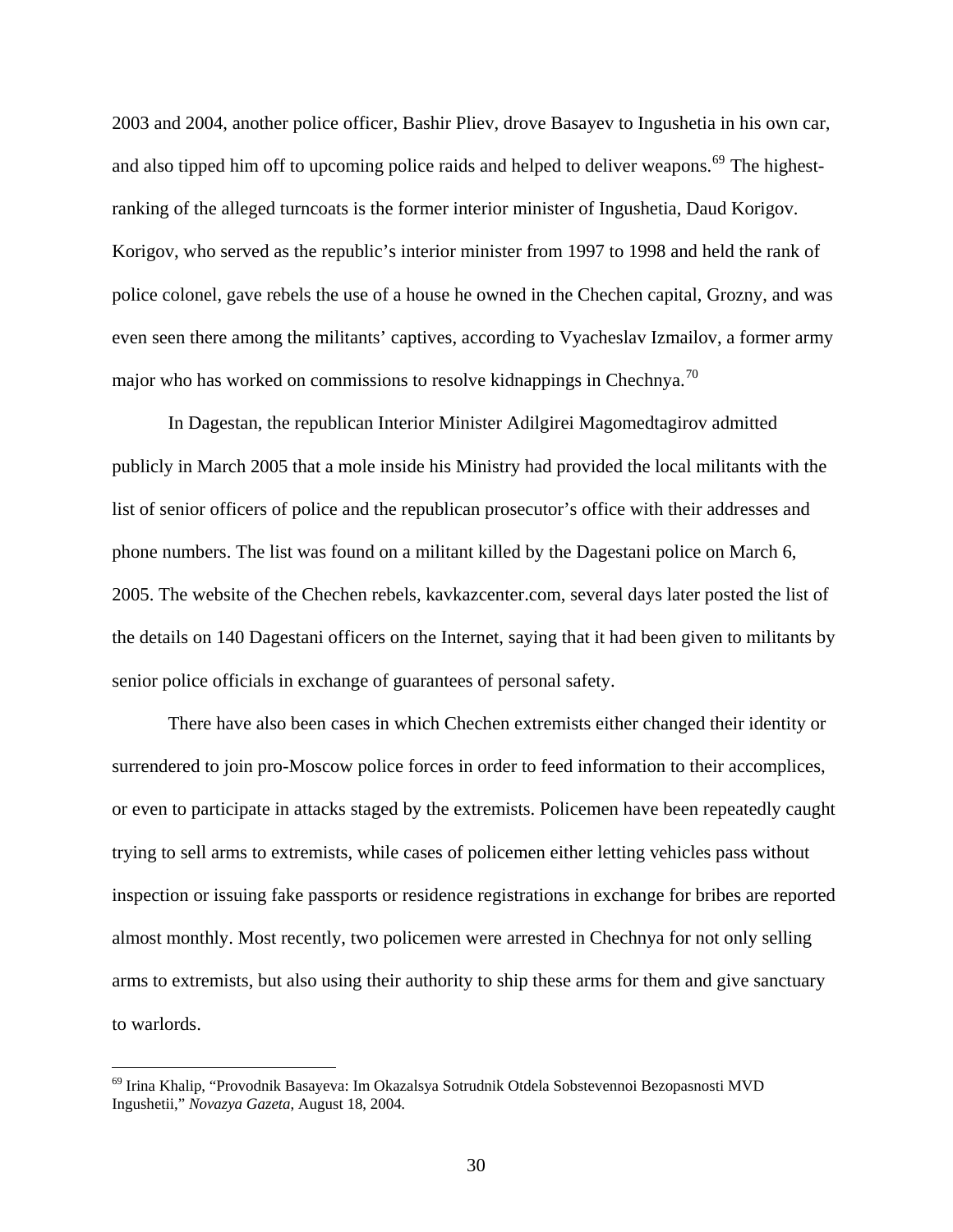It is this corruption and ideological conversion of law-enforcers that have in part prevented Russian troops, security services and police from catching the most notorious of the Chechen warlords. For instance, several policemen were arrested for helping Shamil Basayev, Russia's most wanted man, to slip in and out of the North Caucasian republic of Kabardino-Balkaria in 2003. Basayev lived for one month in a private house in the republic's town of Baksan.

 While cases of policemen converting to extremist Islam on religious or other grounds (such as strong clan ties) have been mostly limited to the North Caucasus, corruption of law enforcement and other agencies is a nation-wide phenomenon that allows terror groups to strike Russian cities hundreds of miles away from their bases. A Kislovodsk court sentenced a local traffic police officer, Stanislav Lyubichev, to four years in prison for letting a shipment of explosives—a truckload of six metric tons of hexogen—drive by without checking it in 1999. These explosives were later allegedly used to blow up apartment buildings in Moscow in September 1999. More recently, a Moscow policeman was sentenced in February 2004 to seven years for registering Luiza Bakueva as a legal resident in Moscow in 2002 in exchange for a bribe. Bakueva went on to participate in the hostage-taking at the Dubrovka Theater in Moscow in October 2002.

 Even more alarming is evidence that extremists could have tried to recruit an insider at a nuclear power plant, which, if sabotaged, could wreak havoc of catastrophic proportions. In October 2002, the FSB detained a serviceman from a special unit that was guarding the Kalininskaya nuclear power plant in the Tver region. The FSB found on the officer a map of the plant with all "secret facilities" identified on it, as well as a list of coded phone numbers. FSB

 $70$  Burt Herman, "Former cop allegedly among Russia school attack masterminds, one of many turncoats in law enforcement," *Associated Press*, September 16, 2004.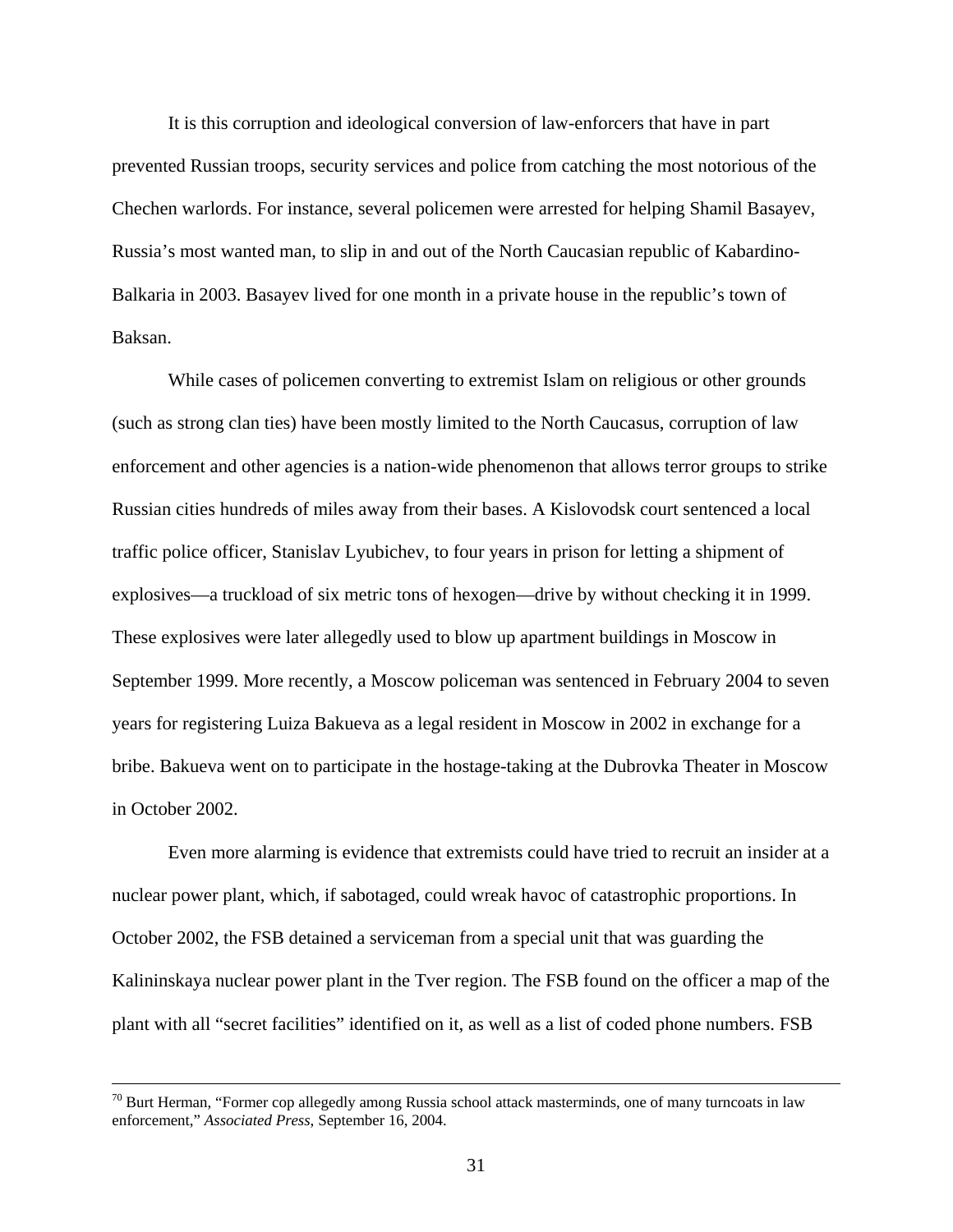agents managed to decode the phone numbers only to find out that they belonged to "natives of Chechnya." The agency said that the arrest of the captain, whose identity has not been released, coincided with the storming of the Dubrovka Theater in Moscow on October 26, 2002.<sup>[71](#page-35-0)</sup>

 In early 2005, a Moscow bailiff working at the Justice Ministry was arrested on suspicion of being an accomplice to terrorists who carried out a suicide bombing at the Rizhskaya metro station in Moscow on August 31, 2005, which claimed the lives of ten civilians. Murat Shavayev, an ethnic Balkar, allegedly made his Moscow apartment available to at least one of the terrorists and was a liaison between them and Achemez Gochiyayev, an individual whom Russian officials accuse of planning and carrying out a series of apartment building bombings in Moscow and the southern Russian city of Volgodonsk in 1999.<sup>[72](#page-35-1)</sup>

 As demonstrated above, cases of policemen either switching sides or turning a blind eye after being bribed by terrorists prove that corruption of law enforcement agents has become routine practice for the networks of ideologically driven extremists in the North Caucasus and other groups. Should these networks try to resort to catastrophic terrorism, their capability to stage attacks will be increased by the assistance of corrupted or converted law enforcement officials.

<span id="page-35-0"></span><sup>&</sup>lt;sup>71</sup> Simon Saradzhyan, "Russia: Grasping Reality of Nuclear Terror," March 2003.

<span id="page-35-1"></span><sup>72</sup> Irina Petrakova, "God Posle Rizhskoi," Gazeta.ru, Aug. 31, 2005, available at http://www.gazeta.ru/2005/08/31/oa\_169093.shtml.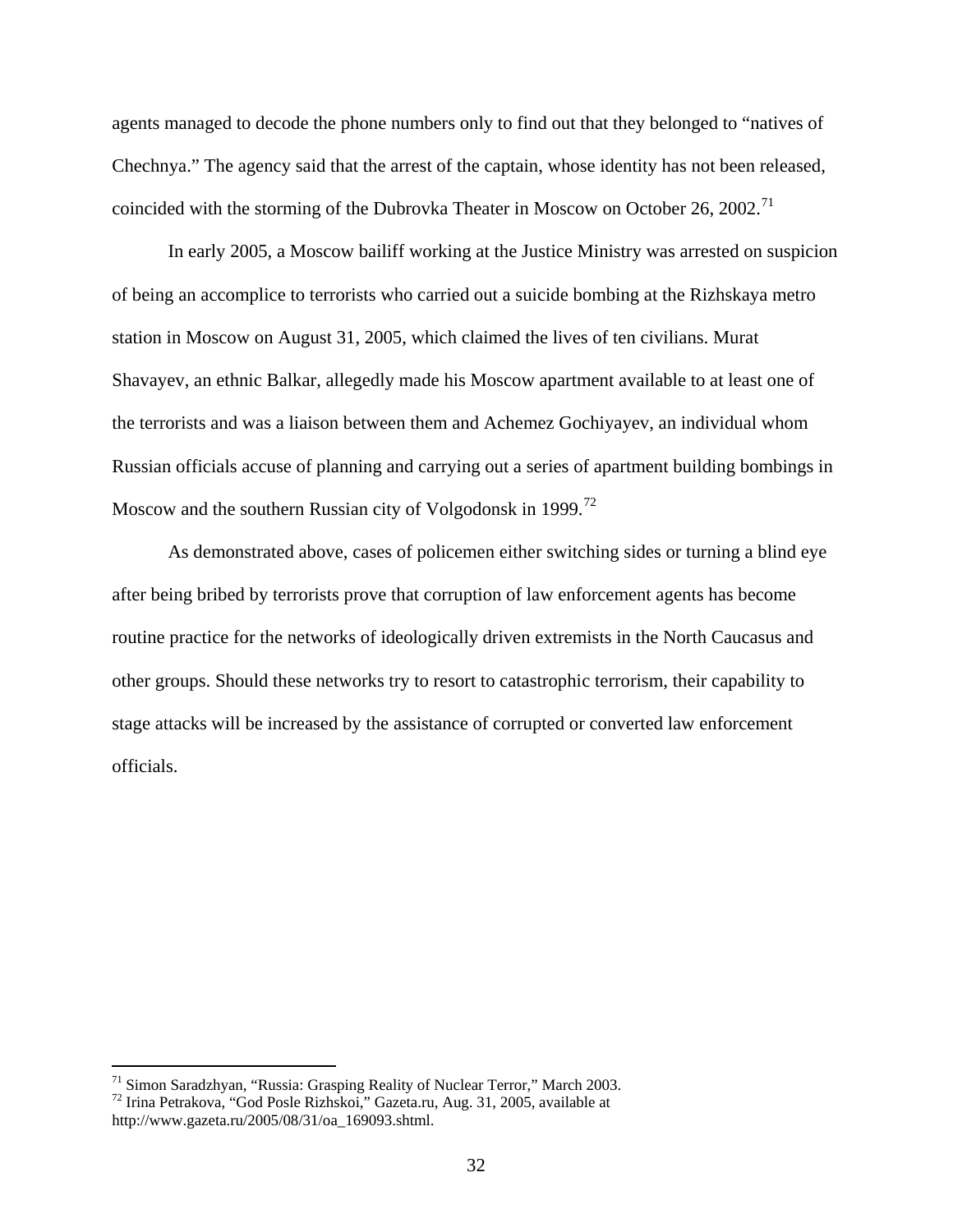## **IV. Trade-offs Between Security and Civil Liberties in Russia's War on Terror [73](#page-36-0)**

An analysis of the trade-offs between security<sup>[74](#page-36-1)</sup> and liberties in Russia's war on terror demonstrates that enhancing the powers of the security apparatus at the expense of civil liberties in a given region may help reduce the threat of terrorism in the short term, as local agents of terror divert part of their operations to "freer regions." However, our research indicates that such a strategy eventually backfires at the local level, as suppression of civil liberties generates political resentment that is among the root causes of terrorism.<sup>[75](#page-36-2)</sup>

 Russians elected Vladimir Putin as their president in 2000 partly, if not mostly, because he promised to curb terrorism in the wake of the apartment bombings that shocked the nation less than a year before. Putin and the majority of the general public then equated terrorism with Chechen separatism, and it was the latter that the Russian army successfully quashed during the first years of Putin's presidency. However, while putting an end to the self-proclaimed Chechen Republic of Ichkeria, the Russian army did not and could not possibly have eradicated terrorism as such. As Russia's Defense Minister Sergei Ivanov observed in 2004, trying to have army units

<span id="page-36-0"></span><sup>&</sup>lt;sup>73</sup> This chapter represents an abridged version of Nabi Abdullaev and Simon Saradzhyan, "Trade-offs Between Security and Civil Liberties in Russia's War on Terror," research paper written for the Transnational Crime and Corruption Center, American University.

<span id="page-36-1"></span> $74$  While acknowledging that there is a broad spectrum of systemic threats to Russia's security, the authors of this report focus on those posed by extremist and terrorist groups. We believe it is these groups that pose the most serious threat to Russia's national security and their actions are both a genuine cause and a pretext for infringements on and outright suppression of liberties in Russia. The report highlights trade-offs between liberties and security in four parts of Russia that the authors found to be most representative for this purpose; however, due to a lack of evidence, this paper is by no means a comprehensive nationwide study and should not be considered as such. There are simply not enough data in the public domain for a quantitative analysis even by methods of basic multiple regressions. While there is a wealth of quantitative data on Russia as a country, making it possible to identify variables for a multiple regression comparing Russia to other nations (using, for example, independent indexes of freedoms and so on), such indexes are not available for individual regions of Russia.

<span id="page-36-2"></span> $75$  While noting that resentment over suppression of freedoms and rights is among the root causes of terrorism and militancy, the authors also acknowledge that poverty and slow economic growth make it easier for insurgents to recruit new foot soldiers, as argued in a recent authoritative and extensive study of factors that explain which countries run the risk of sinking into civil war. (See James D. Fearon and David D. Laitin, "Ethnicity, Insurgency, and Civil War," Department of Political Science, Stanford University, Stanford, August 2002.) In fact, this paper argues that political resentment is not among the factors that significantly increase the threat of a civil war. The focus, however, is on trade-offs between liberties and security and, thus, the authors do not dwell on economic factors; the report mentions the latter in passing, noting the stratification of society and using the relative share of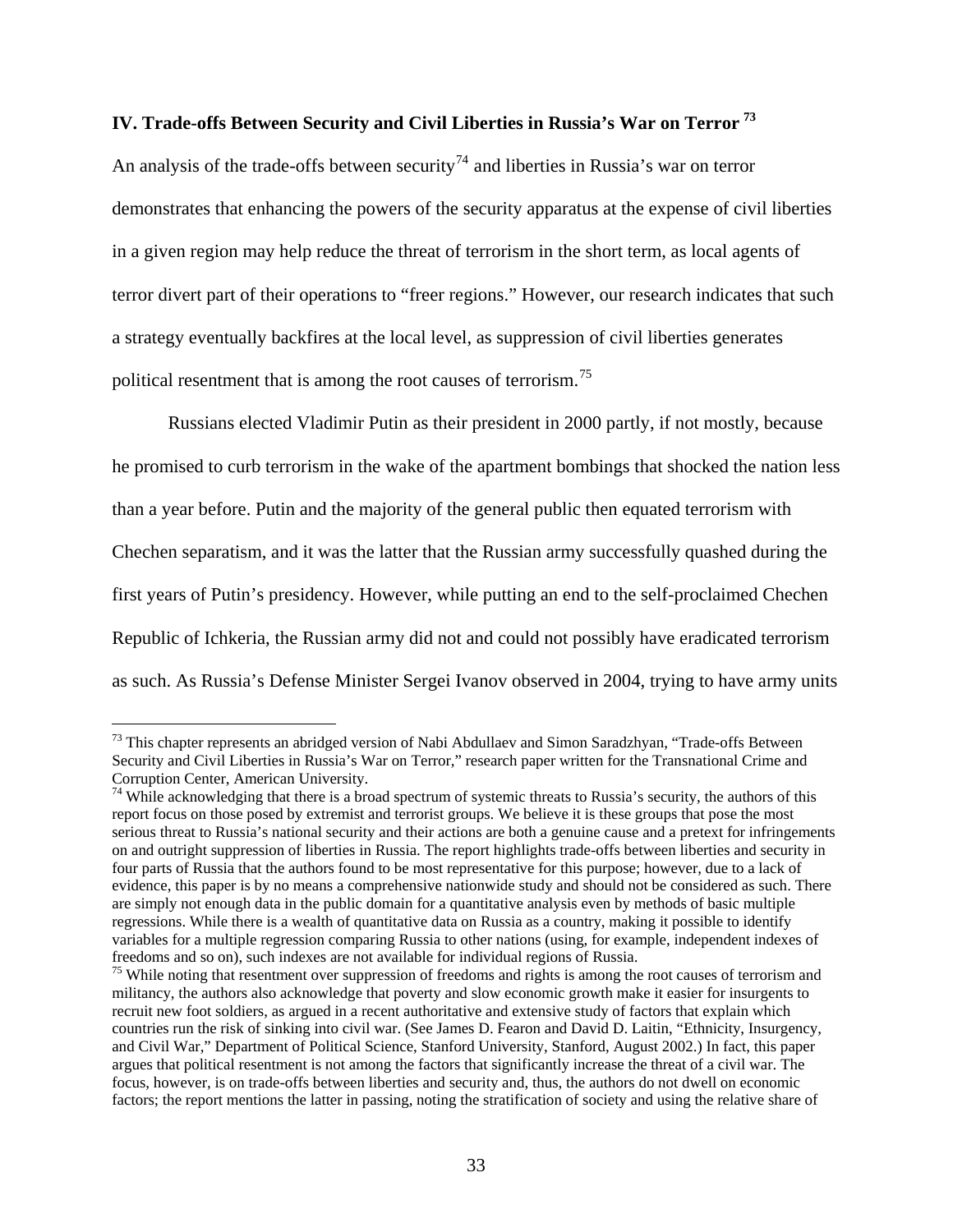fight terrorist groups is "like chasing flies with a sledgehammer." Moreover, as demonstrated above, the networks of terrorism and insurgency, once based mostly in Chechnya and dominated by ethnic Chechens, have now proliferated across the North Caucasus, with natives of neighboring republics forming their own cells to fight guerilla war and stage terrorist attacks within and outside of the North Caucasus.

 Almost every major terrorist attack in Russia has sparked a debate in Russia's policymaking community on how to stem the tide of terrorism. With Putin's ascent to the presidency and the subsequent consolidation of the Kremlin's grip on the executive and legislative branches of power, this debate almost invariably ended with calls for new laws boosting the powers of the law enforcement community at the expense of individual liberties. Even the September 2004 hostage-taking tragedy in Beslan failed to convince federal authorities that terrorism cannot be reined in by mechanical increases in law enforcement agencies' budgets and powers.<sup>[76](#page-37-0)</sup>

 Admittedly, the Kremlin's post-Beslan policy was more multifaceted than previous responses to terrorist attacks. The authorities, for example, made some official attempts to identify the root causes of Beslan rather than dismissively labeling it an act of fanaticism. Overall, however, the government continued to rely on a heavy-handed, incomprehensive approach, calling for further centralization of the Kremlin's power at the expense of regional administrations and strengthening its coercive forces (i.e., law enforcement agencies) at the expense of individual liberties. Instead of being subjected to fundamental, systemic reform, the law enforcement agencies have been routinely pumped up with more powers and cash in the hopes that their ability to prevent terrorist attacks will make a magical qualitative leap forward.

small businesses as a watch point—an indirect measurement of the overall level of liberties and freedoms—since, as a rule, the more liberal the regime, the easier it is to open a small business.

<span id="page-37-0"></span> $76$  Such a demonstrative reaction does help create the impression that authorities are doing their best to protect the public from the menace of terrorism, especially when covered favorably by state-owned television channels, as is the case in Russia.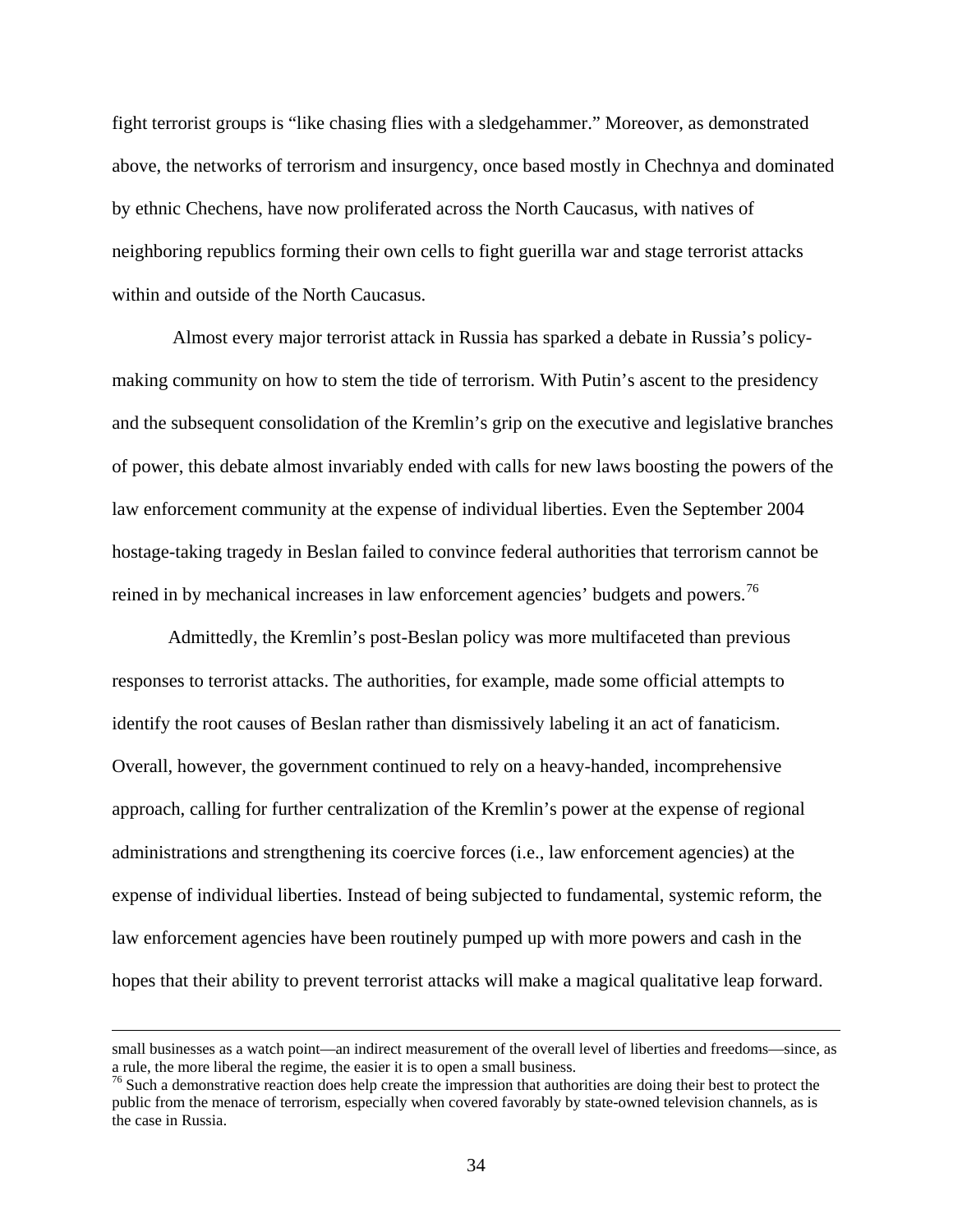Among other measures, the Putin administration has scrapped the popular election of governors, removed single-mandate districts in national and regional parliamentary elections, given new powers to the law enforcement community and restricted media coverage of terrorist attacks. While submitting these and other measures in the form of bills to the parliament, President Putin and members of his government also put pressure on regional elites and mass media to toe the Kremlin's line on what it describes as a "war against international terrorism." Bowing to this pressure, Russia's leading broadcast media responded by adopting a convention in April 2003 that set strict rules for covering terrorist acts and anti-terrorist operations.<sup>[77](#page-38-0)</sup>

 The law on countering extremism has become a landmark in terms of expanding law enforcement officials' powers in their day-to-day war on terror. The July 2002 law gives such a broad definition of terrorism that law enforcement agencies can apply it to an extremely broad spectrum of political and religious organizations and individuals. The law bans the dissemination of information that "substantiates or justifies ethnic or racial superiority," regardless of whether this information poses a threat or not. This provision allows prosecutors to classify many religious texts as extremist material. The law also defines any activity that "undermine[s] the security of the Russian Federation" as extremist. Law enforcement officers have already used this broad and vaguely worded definition to harass environmental whistle-blowers who have exposed cases of toxic and radioactive waste dumped by the Russian military. Another provision of this law expands the range of groups and individuals who can be prosecuted for assisting in extremist activities. This assistance can be defined very broadly, covering, for instance, those whose only relationship with a terrorist was as a landlord, or even someone who provided funds

<span id="page-38-0"></span> $77$  The convention emphasized that during terrorist attacks or anti-terrorist operations, rescue efforts and "the human" right to life take priority over all other rights and freedoms." The convention said that media outlets have the "right and duty of contributing to the open discussion of the problem of terrorism" and that the threat of terrorism must not be used to restrict media freedoms, but it subjects signatories to limitations from the government and sets guidelines on issues ranging from interviews with hostage-takers to the "tone" of coverage. "Media Firms Sign a Terrorism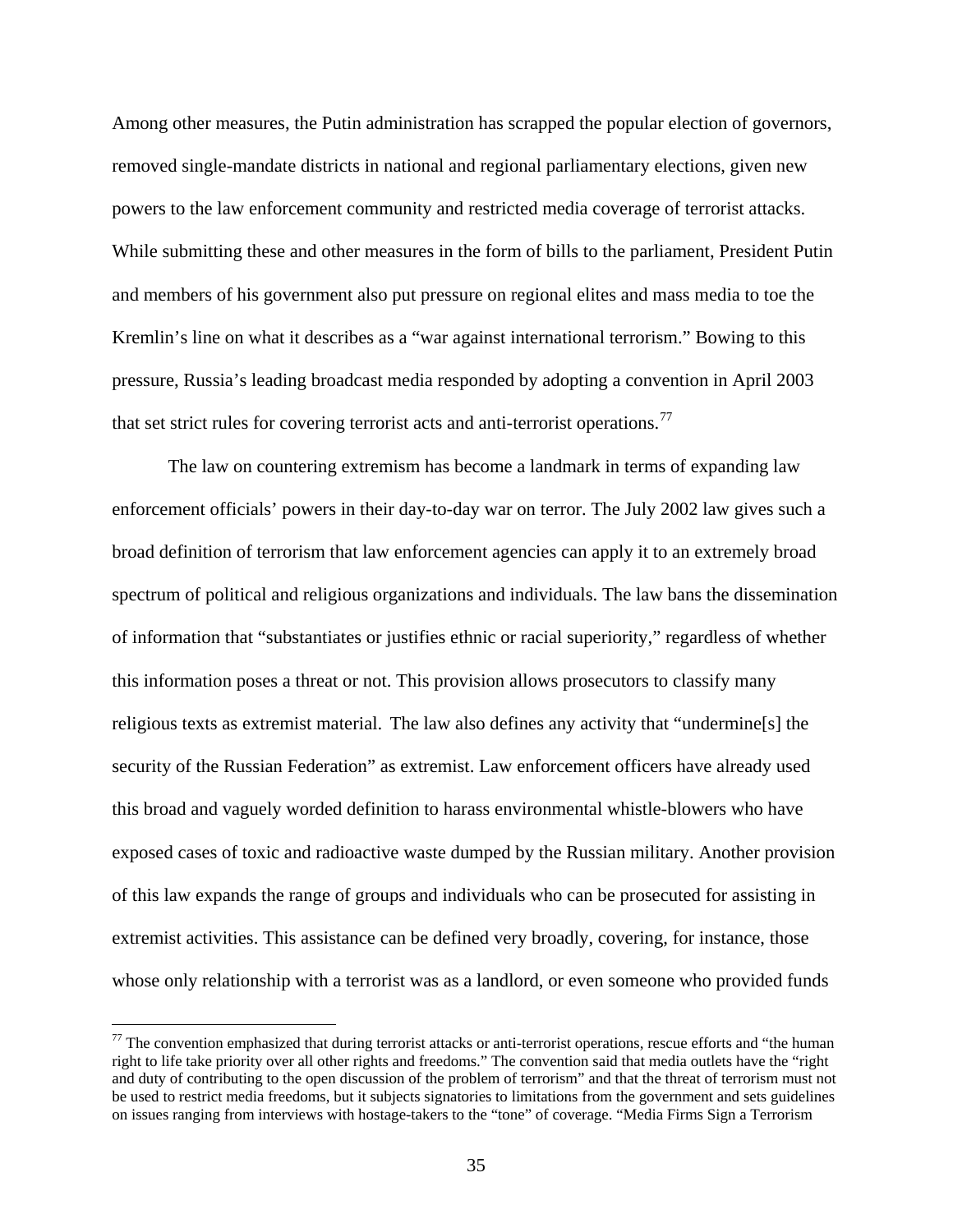or office equipment without knowing that they would be used for extremist activities. Such people can be identified as "extremists" and found liable under this law.

 The law gives the authorities a fast track for liquidating any organization suspected of extremist activities, which violates citizens' right to association. The Prosecutor General's Office or Justice Ministry can find an organization in violation of the law and issue it a warning. If the warning remains "unheeded," either of the two agencies can issue a second warning and go to court to ask for the organization to be shut down. The law also allows prosecutors to suspend the organization's activities without any court warrant at all, although the organization can appeal such a decision. Regrettably, the procedure for closing a media outlet is very similar to that for shutting down an organization suspected of extremism.

 Two other key bills passed in 2000-2004 by the parliament and signed into law by President Putin as part of the legal response to the escalation of terrorism include numerous amendments to the Criminal Code and the Criminal Procedures Code and give longer sentences to convicted terrorists. These amendments allow police to keep terrorism suspects in custody for up to thirty days without charging them. In comparison, those suspected of other crimes can be detained for up to three days without charges. This measure clearly violates the freedom of movement and an individual's right to impartial justice, allowing investigators to put more pressure on a suspect in custody and giving them time to come up with evidence in cases where they lack it.[78](#page-39-0) The year 2004 also saw the State Duma pass an initial draft of a new and more repressive law on fighting terrorism to replace the existing 1998 law. The bill would allow the

<span id="page-39-0"></span>Pact," *Associated Press*, April 10, 2003.<br><sup>78</sup> According to personal accounts of several individuals convicted in Dagestan over the past two years for participation in terrorist groups and/or engaging in terrorist activities, investigators used the first weeks of detention to force the suspects to testify against themselves using torture. This was acknowledged by Dagestan's Minister of Information, Zagir Arukhov, in an interview by the authors on October 10, 2004.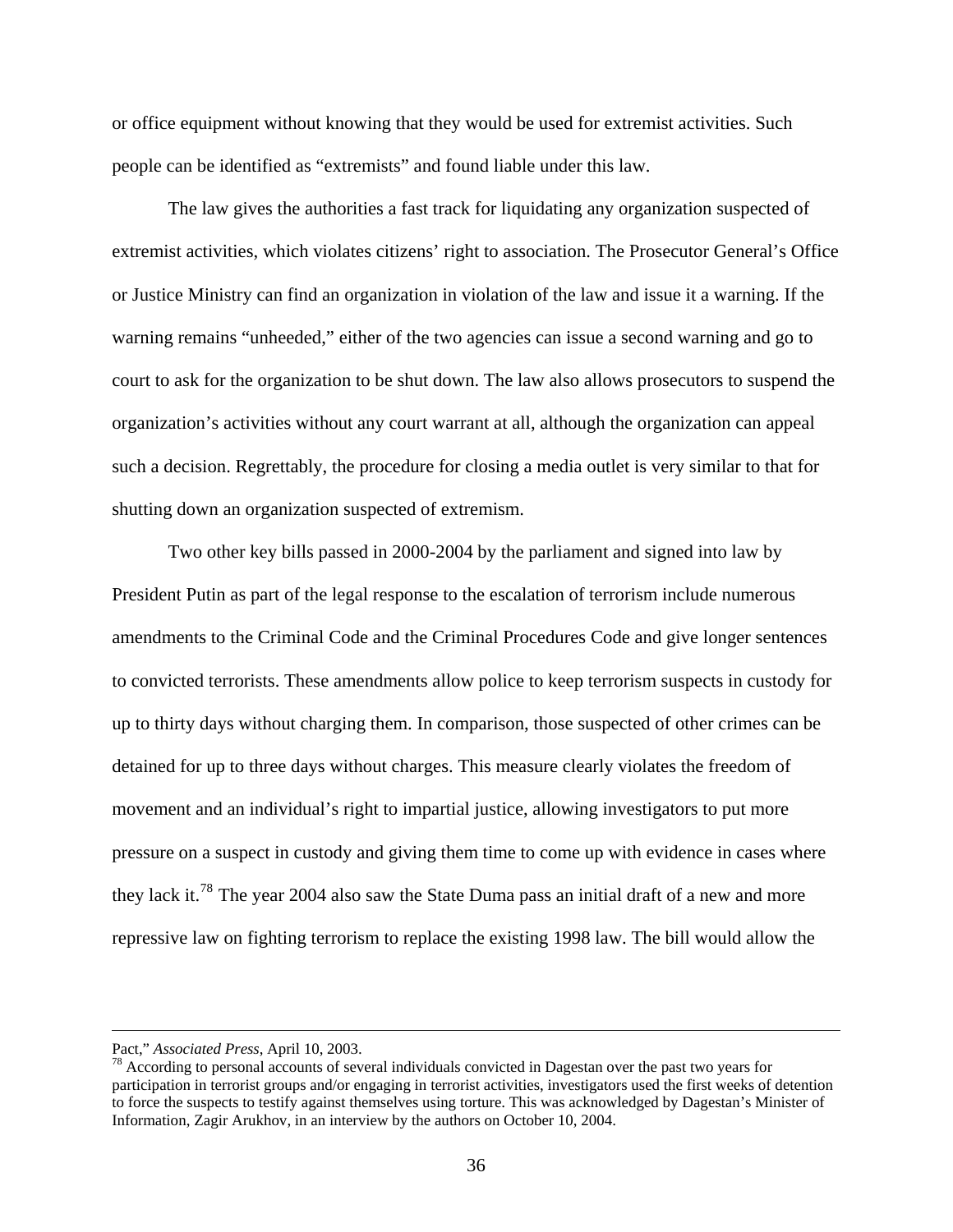FSB to declare a state of emergency in an area threatened by "terrorist danger" for up to sixty days based on information—even if unverified—about preparations for a terrorist attack.<sup>[79](#page-40-0)</sup>

 Law enforcement officials in the North Caucasus have extensively relied on the existing laws in their efforts to fight terrorism, but they have also abused the powers given to them by cracking down on dissent that has little to do with terrorism, as demonstrated below in the case study of Dagestan. In Chechnya, law enforcement agencies have gone greatly exceeded their authority in conducting extrajudicial executions during the shift away from large-scale operations to seek-and-destroy patrols.<sup>[80](#page-40-1)</sup>

 During the researched period, Russian authorities also gave the law enforcement and defense agencies a silent nod on assassinations of suspected insurgency terrorist leaders both in Russia and abroad. Additionally, while the Federal Security Service did not hesitate to assume responsibility for killing warlord Khattab in Chechnya after he died of poisoning in April 2000, no Russian agency would admit to having killed the vice president of Chechnya's selfproclaimed separatist government, Zelimkhan Yandarbiyev, in Qatar in February 2004. While refusing to assume responsibility, Russian authorities demanded and succeeded in obtaining the transfer of two Russian agents convicted of the assassination back to Russia under the order of a Qatar court.

<span id="page-40-0"></span> $^{79}$ If passed into law, the bill will grant the security services the right to monitor private communications, ban demonstrations and prevent the movement of people and vehicles in zones where a terrorist alert is declared. Under the bill, the power to declare a state of emergency would reside with the head of the counterterrorism operations headquarters, a ranking FSB officer appointed by the prime minister.

<span id="page-40-1"></span>Under the existing law, a state of emergency can be called for the duration of a counterterrorism operation. The bill does not specify how often a state of terrorist danger can be declared. The bill also sets out legal procedures allowing the military to participate in counterterrorism operations—including, for the first time, those beyond Russia's borders—under the overall direction of the FSB, the country's lead counterterrorism agency. The bill would oblige journalists to cover terrorist attacks only within limits set by the FSB's counterterrorism operations headquarters. It was not clear from the bill whether all media outlets covering a terrorist attack, including those not reporting from the scene, would need to obtain FSB permission, or whether the headquarters would have the authority to block media coverage.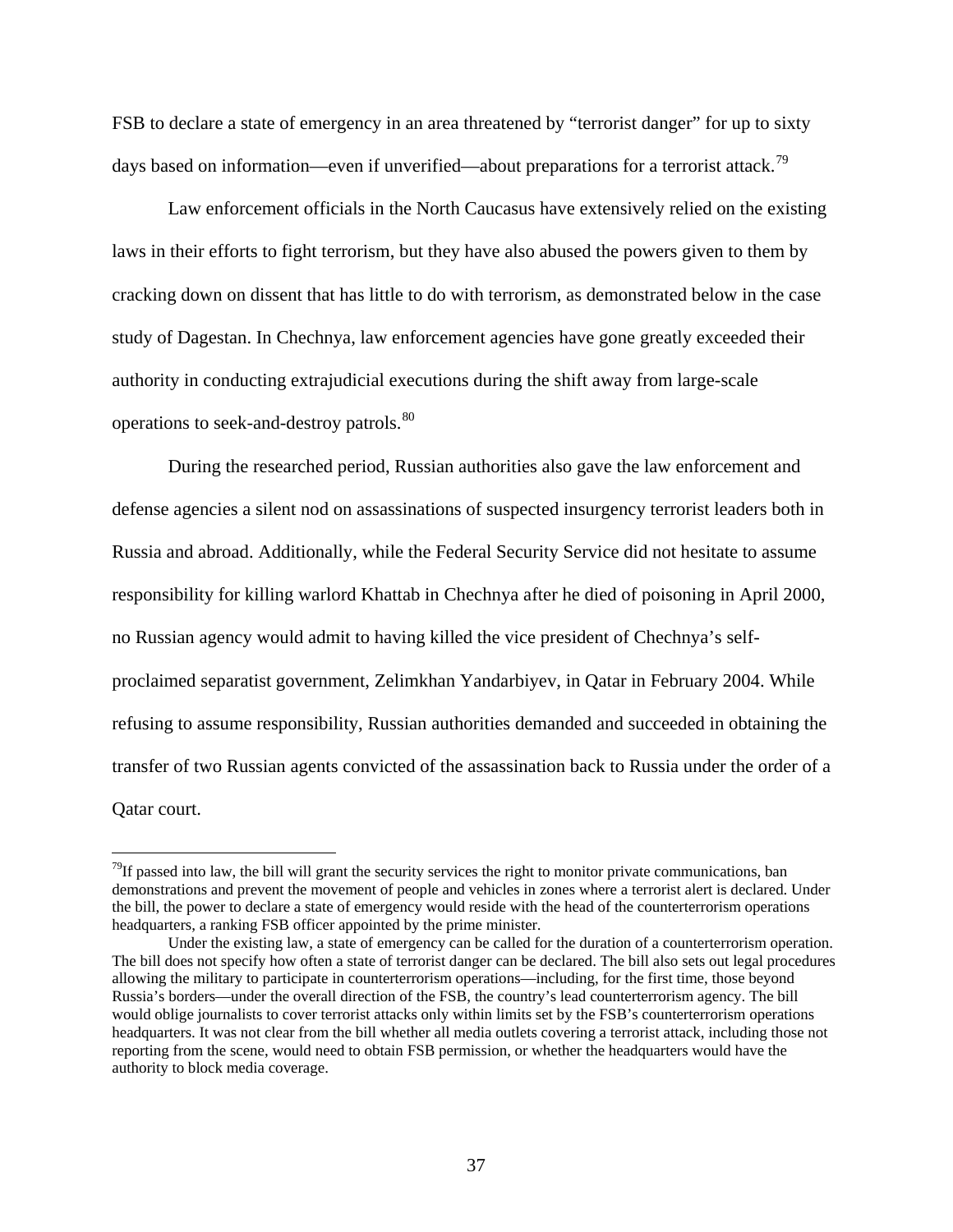Overall, despite some targeted operations, the law enforcement's response to the escalation of terrorist attacks and conventional guerilla operations has been excessive and indiscriminate. There should be no doubt that the federal authorities are aware of the scale of abuses suffered by residents of the North Caucasus at the hands of local authorities and law enforcement officials, especially in regions such as Chechnya, Dagestan and Ingushetia. The Kremlin prefers to turn a blind eye to these abuses, however, in a tacit trade-off where Moscow provides firepower and cash, and local authorities demonstrate loyalty and brutally suppress signs of separatism. This arrangement is undoubtedly failing. The dynamics of insurgency in these three regions and several neighboring areas in Russia's North Caucasus demonstrate clearly that they are on the brink of becoming "failed republics." Local leaders are as abusive and corrupt as in the 1990s, but they are also becoming increasingly impotent, unable to curb the escalation of insurgency and terrorism.

 Paradoxically, federal and local authorities, while excessively active and creative in broadening the powers of the repressive apparatus to react and, to a far lesser extent, to interdict terrorist groups, have done relatively little to improve the deterrence of terrorism, especially through economic and financial tools. Although companies and organizations whose associates are found guilty or charged with terrorism can expect investigations into their finances, Russian law prohibits the indiscriminate confiscation of property of convicted terrorists, which could be a much more effective tool for discouraging potential sponsors or accomplices than fines or liquidation of their companies. In fact, the collateral damage inflicted on liberties and freedoms in this "war on terror" has already raised questions about the potential for further damage.

<sup>&</sup>lt;sup>80</sup> The introduction and impact of the law designating Chechnya a zone of counterterrorist operations is described in the Chechnya case study. The impact of a local law on countering Wahabbism and political extremism, passed by the Dagestani parliament in 1999, is described in the Dagestan case study.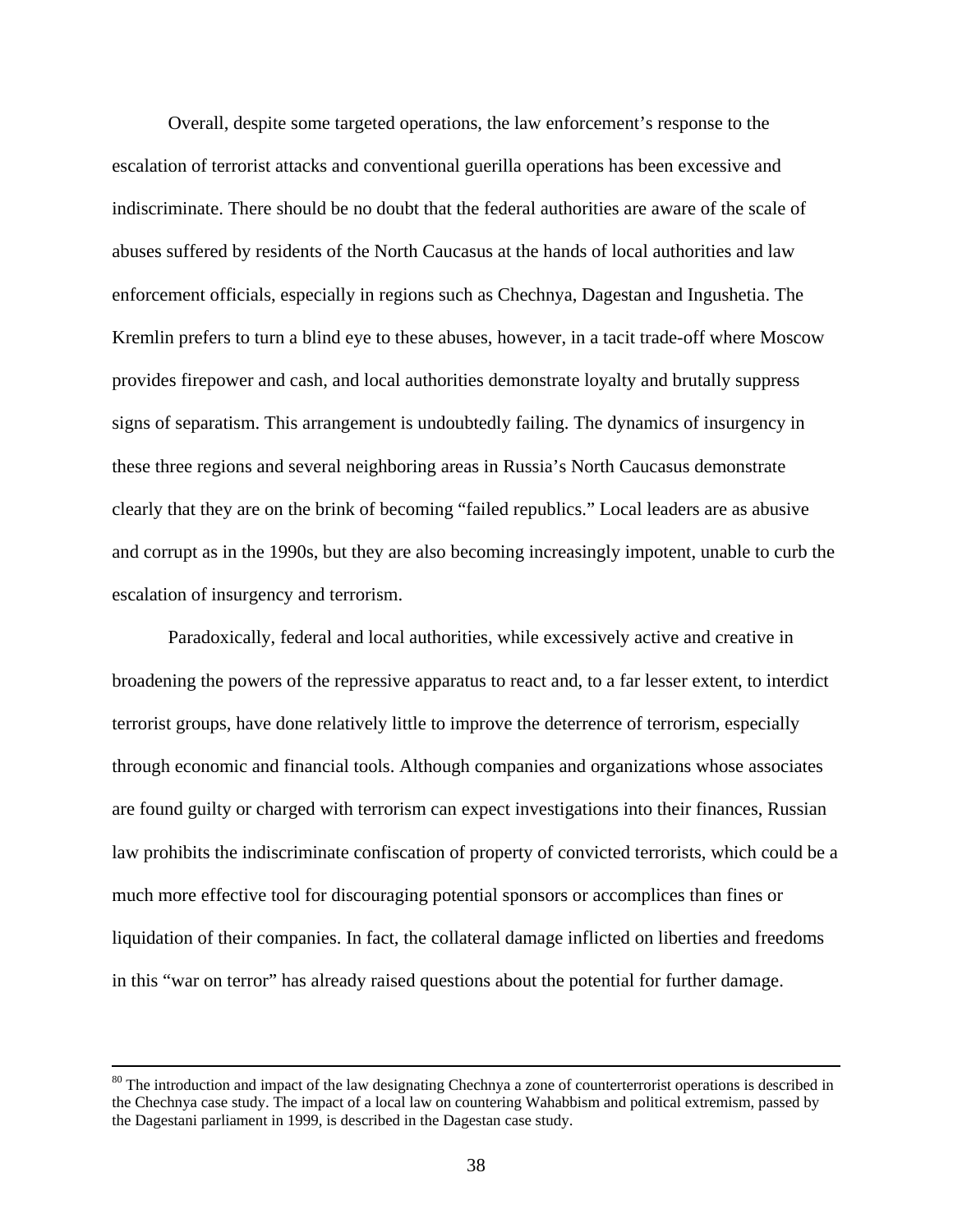One question is whether the authorities, in implementing their campaign, are striving to tighten their grip on the Russian public, which is, on one hand, becoming less and less sensitive to the growing death toll in the ongoing war on terror in the North Caucasus,  $81$  but, on the other hand, is prepared for a further curtailment of liberties if this is what it takes to stem terrorism. A nationwide poll conducted by the independent Levada Center polling agency in the wake of the September 2004 Beslan tragedy revealed that 58 percent of those given multiple choices when asked what needs to be done to prevent hostage-takings by terrorists believe that the moratorium on capital punishment should be lifted. Another 26 percent of respondents called for the punishment not only of accomplices of terrorists but also of their relatives. As many as 33 percent would ban Chechens from either traveling or living in Russian cities. <sup>[82](#page-42-1)</sup> A nationwide poll on terrorism conducted by the state-controlled All-Russia Public Opinion Research Center (VTsIOM) revealed an even greater preparedness to sacrifice freedoms for security. A September 2004 poll showed that 84 percent would favor the execution of terrorists even though a moratorium on capital punishment is a prerequisite for Russia's membership in the Council of Europe. Another 44 percent, given a multiple choice of answers about measures they would back in the "war on terror," said they would support media censorship. Some 35 percent would support "limitations of individual rights of citizens," including tougher ID checks, phone tapping and body searches. <sup>[83](#page-42-2)</sup> About a third, 33 percent, indicated they would support the suspension of opposition political organizations. Such a formidable percentage demonstrates in and of itself how incumbent officials can use the war on terror when running for re-election.

<span id="page-42-0"></span><sup>&</sup>lt;sup>81</sup> Nikolai Petrov, a scholar with the Carnegie Moscow Center, described this insensitivity in his May 2005 peer review of this report as the "colossal inflation of the value of life."

<span id="page-42-1"></span> $82$  Yuri Levada Analytical Center, a respected Russian polling agency, surveyed 1,200 individuals in different Russian regions in September 10–13, 2004. The margin of error was 3.2 percent.

<span id="page-42-2"></span><sup>&</sup>lt;sup>83</sup> The All-Russia Public Opinion Research Center, or VTsIOM, surveyed 1,541 individuals in different Russian regions on September 18 –19, 2004. The margin of error was 3.4 percent.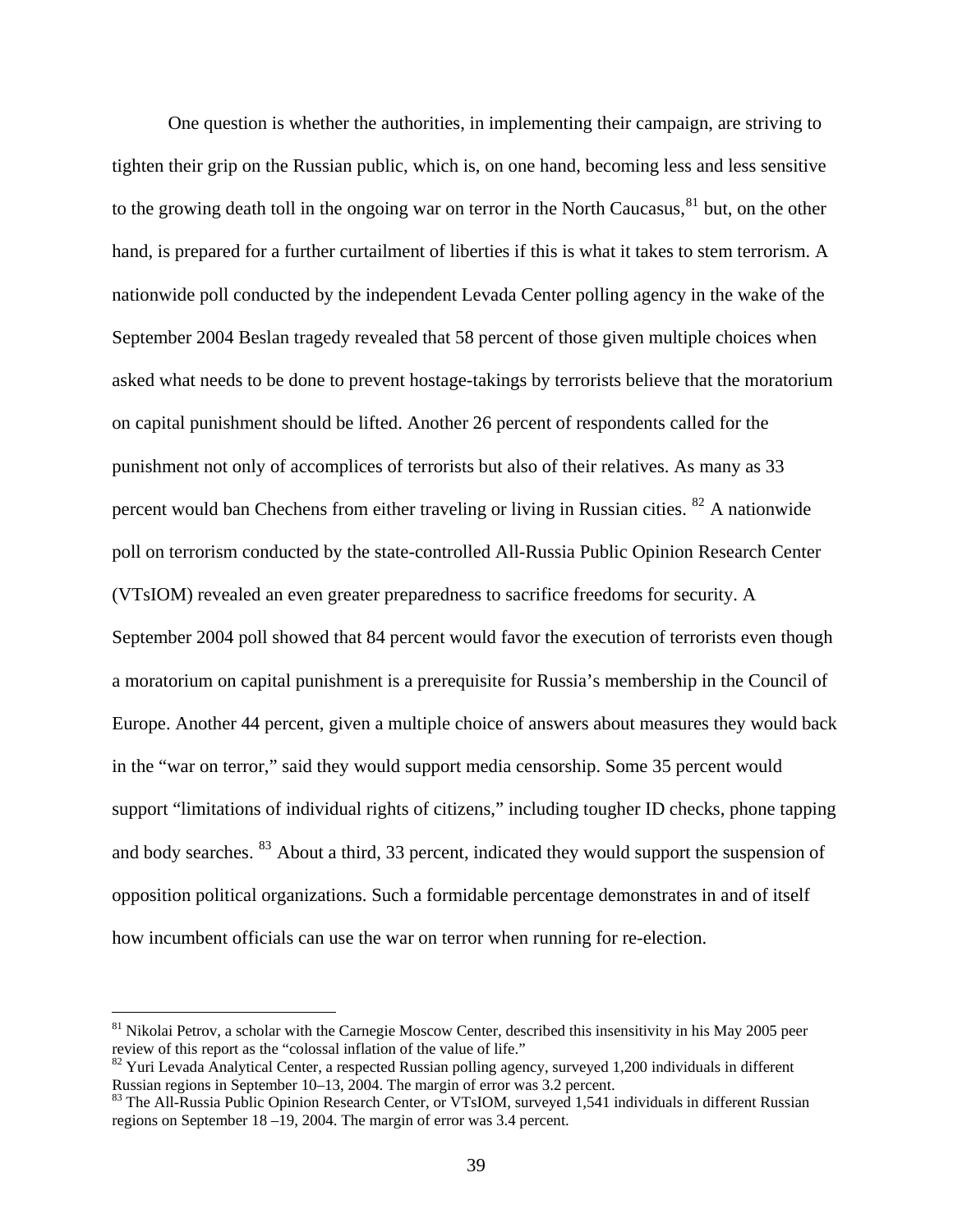The preparedness on the part of the Russian public to trade freedoms and liberties for security is rooted not only in the traumatizing experience of past terrorist attacks such as Beslan, but also in their growing concern that the threat of nuclear terrorism is becoming increasingly real and imminent

 The authors of this report believe that the repressive laws and practices presented by authorities as the price that the public has to pay in the war on terror can bring only limited shortterm gains in this war, while producing a lasting detrimental effect on freedoms and civil liberties in Russia. Moreover, given the fact that Russia is in a state of transition, the intended and unintended effects of the authorities' anti-terror policies in the researched period, and beyond, could determine the course of Russia's political development.

 Being fully aware of the limited range of research, the authors can nonetheless discern from studying the trade-offs between liberties and security in Russia that Russian policy-makers' formula of suppressing liberties for the sake of enhancing security is flawed. The absence of stringent official and public oversight allows law enforcement agencies to put in play illicit excessive violence, which not only fails to diminish the existing terrorist threat, but also radicalizes those groups and individuals who might have otherwise limited themselves to nonviolent means.

 Even in a veritable police state like Chechnya, terrorism persists after a four-year "antiterrorist campaign" that has involved a suspension of basic freedoms and an expansion of the law enforcement's powers. Such an approach can put a check on terrorism in the region in the short to medium term, but cannot provide a long-term solution. Down the road, such heavy handed methods of suppression could backfire because they generate more resentment and radicalize a greater number of people, making it increasingly difficult to do battle with radicalism.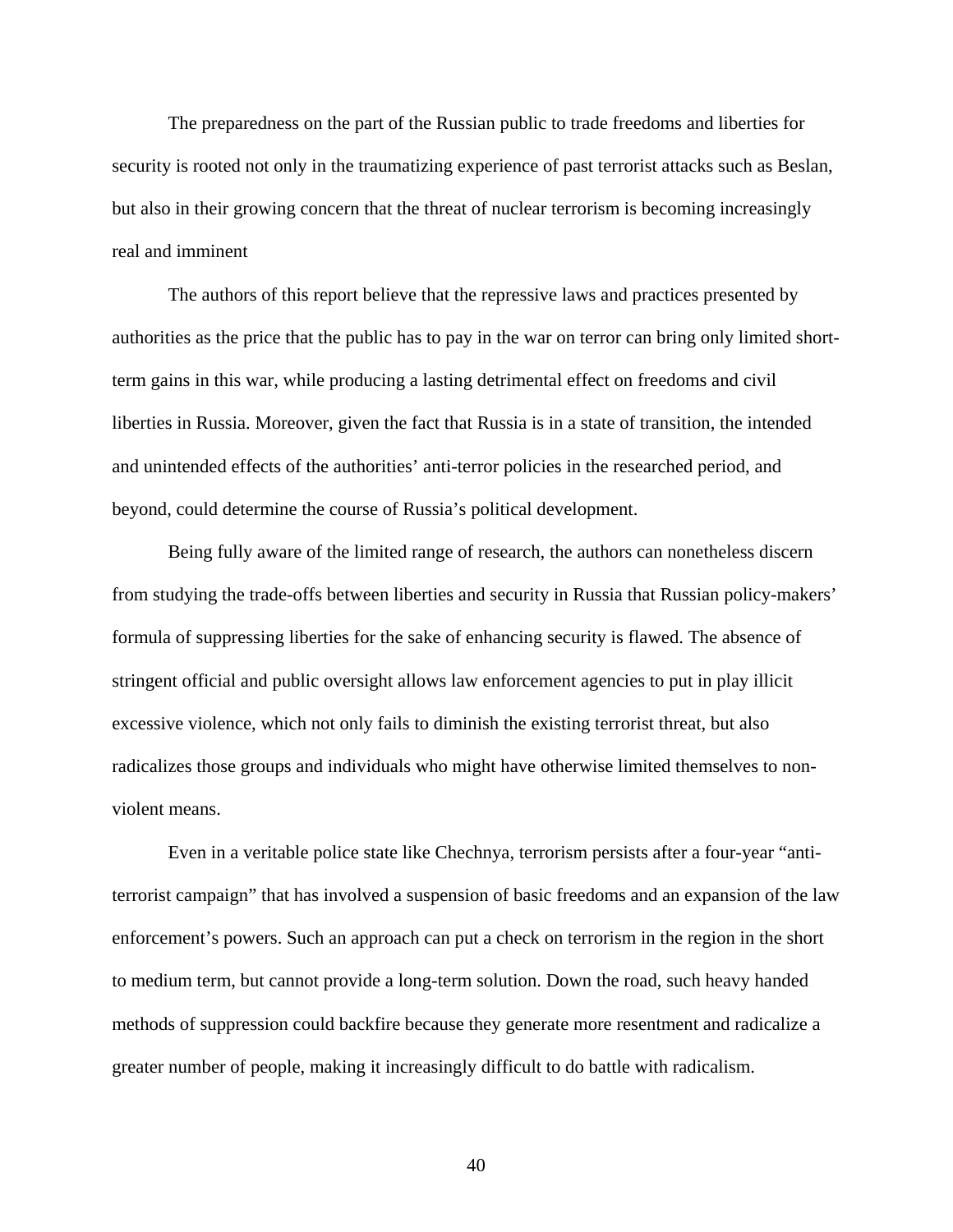Moreover, repressive methods in Chechnya, coupled with the maximum enhancement of law-enforcers' powers, have led to the proliferation of terrorist networks in neighboring areas of the North Caucasus and the export of terrorism to the country's most affluent, if not most liberal, constituent territory—Moscow. Terrorists' search for allies has been most intensive in Dagestan, which is perhaps second only to Chechnya when it comes to suppression of liberties and brutality of local authorities. Moreover, in their attempts to broaden their popular support base, terrorist groups often co-opt the rhetoric of civil liberties, thereby devaluing these concepts in the eyes of the general public.

 Yet these groups' efforts to win popular recognition as "freedom fighters" succeed in those regions where authorities suppress freedoms to such an extent that opposition is driven underground. Radical groups in both Chechnya and Dagestan have won support not only by voicing general criticism of official suppression of religious and other freedoms, but they also often point out specific violations, such as grossly falsified election results, to fan public discontent with authorities. It would be much more difficult to win wide popular support using such criticism in Moscow and St. Petersburg, which fare much better than the North Caucasus in terms of both oversight and observance of rights and freedoms.

 Even when the law guarantees a certain degree of freedom in a region, terrorism will grow in the absence of public and official oversight to prevent and prosecute abuses by law enforcement, as is the case in Dagestan and Ingushetia. Both republics have seen dozens of law enforcement bodies attacked. And the groups which claimed the attacks in Ingushetia in June 2004 and made an attempt on the life of Ingush President Zyazikov in 2005 claimed that their main mission was to deliver a strong message to Zyazikov and his administration to put an end to the alleged abductions and extrajudicial detentions by local law-enforcers of people with suspected ties to the rebels.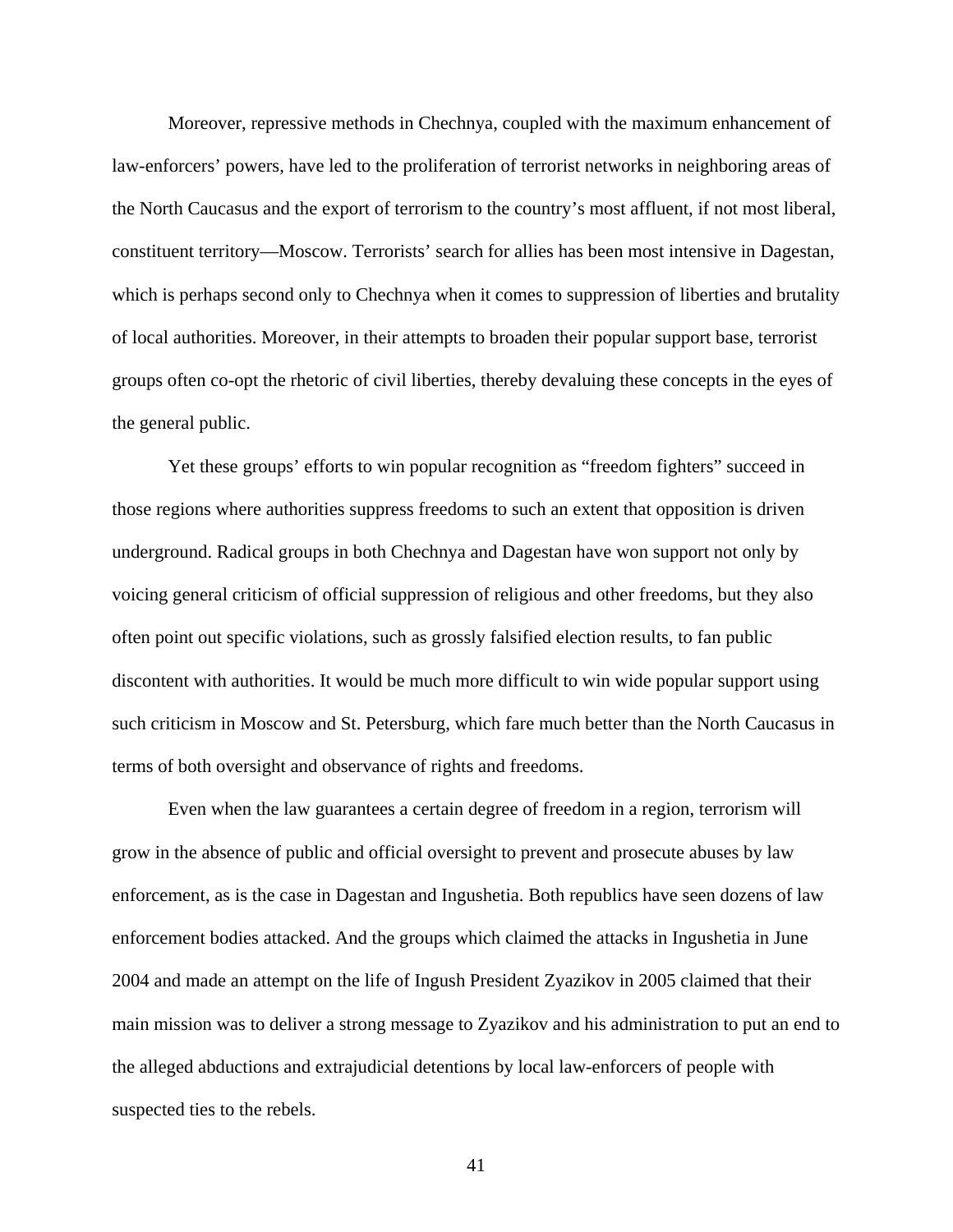Russian and local Ingush officials essentially came to the same conclusion in explaining the attacks, but with a different twist. They said the attacks were revenge on Zyazikov for trying to prevent Chechnya-based rebels from entering and regrouping in Ingushetia and for cracking down on Ingushetia's own extremists, and that these "warnings" to stop "non-existent kidnappings" were an attempt by the groups to hijack the liberties to try to broaden popular support for them. In comparison, the regions that have relatively abundant liberties and freedoms and robust public oversight of law enforcement possess no endemic terrorist threat, as is the case in Moscow.

 Even strong public oversight, however, would not be sufficient to rid these two regions of endemic extremist groups in the absence of stringent official oversight of law enforcement agencies. While robust public oversight can be effective in preventing and uncovering abuses by law enforcement officials, it cannot force their inert agencies either to dismantle extremist groups or to shift their focus from investigating traditional crimes to preventing terrorism. Only strong official oversight, not just by prosecutors, but by the State Duma as well, can lead to such systemic change.

 Nonetheless, such reform would not fully protect any region from external agents of terrorism. Leaders of terrorist groups from other regions would continue to target Moscow, the place where they can have maximum impact on target audiences: the national government, the nation as a whole and the international community. A nearby region could be nearly as rich with symbolic targets and have a weaker law enforcement regime, but terrorists would still target what they see as the largest "schwerpunkte" in the country.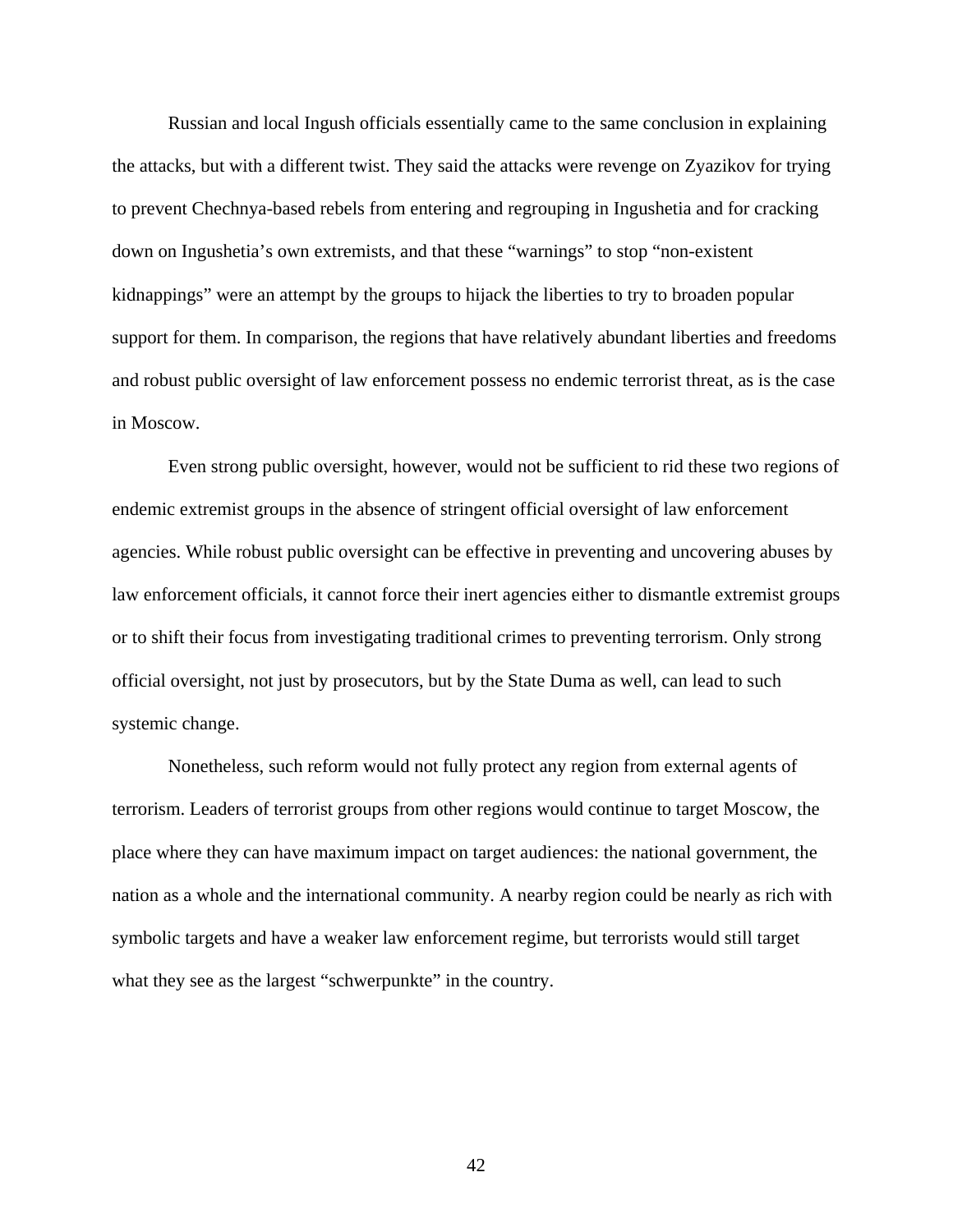## **V. Conclusions and Recommendations**

As demonstrated in this paper, the threat of catastrophic terrorism in Russia is becoming increasingly real and imminent. It is a direct result of the existence of violent political actors and of the expansion of their organizational and operational capabilities, coupled with increasing availability of the means for catastrophic terrorist attacks (ranging from WMD and nuclear, biological, and chemical arsenals to potentially dangerous industrial facilities).

 We argue that the Russian authorities have insufficient resources at their disposal to harden all of the potential targets, such as research reactors in cities and key industrial facilities. If the authorities do boost security at these facilities, given the creativity that terrorist groups have displayed, the latter would still be able to identify and select targets in the sprawling urban infrastructure that, if skillfully sabotaged, could cause massive casualties and damage.

We believe that a reorientation of security policy toward preventing investigation remains the only proactive approach that promises to decrease the threat of a catastrophic terrorist attack. This effort will require not only reforming the country's security apparatus, but also establishing effective public oversight over its work and boosting intelligence data exchange and other forms of cooperation between Russian law enforcement agents and their foreign counterparts.

 Therefore, we recommend that the president establish a non-partisan commission that would bring together security, law enforcement and public administration officials, and independent experts to evaluate Russia's intelligence and law enforcement community. The panel needs to conduct a comprehensive evaluation of these agencies' structure, budgets, the skills of their leaders and other personnel, their interaction with the community, and their overall performance to determine whether these agencies are adequately financed and manned, empowered, fine-tuned and focused on countering terrorism. The panel should also look into other countries' experiences in fighting terrorism and follow best practices.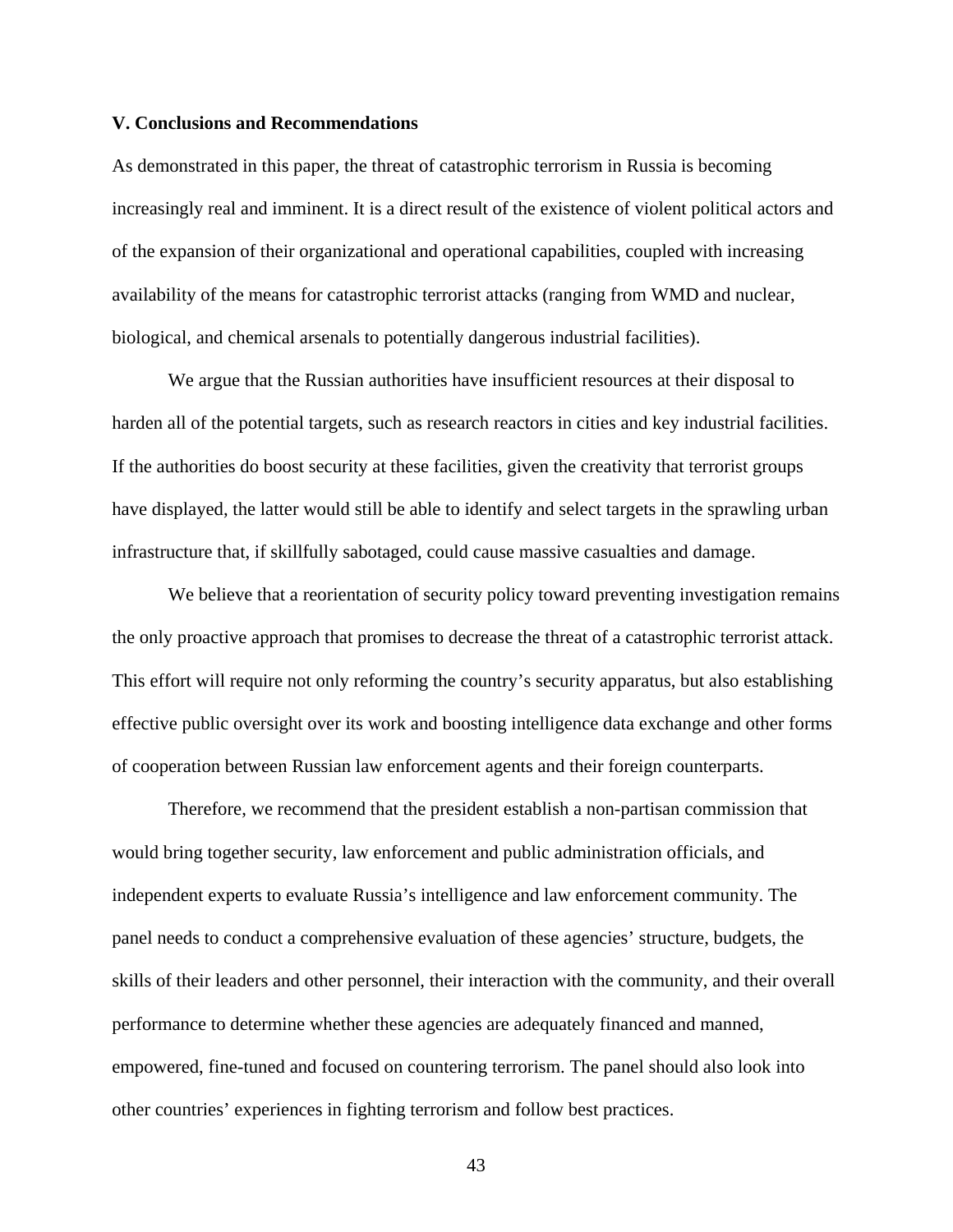The panel should also share its non-classified findings with the expert and academic community to formulate a full range of policy options and recommendations from which the leadership of the country can choose, whether it be such a daring option as a complete overhaul of the intelligence community, as recommended by the U.S. Senate's 9/11 Commission, or larger budgets for human intelligence. The president also needs to enhance civilian oversight of the law enforcement and security community to ensure that they remain focused on implementing enhanced anti-terrorist policies.

 Beyond immediate and direct anti-terror related measures, we recommend a change in Russia's heavy-handed policy in the North Caucasus, including an end to abuses of the civilian population by police and troops, preventing ethnic strife, and defusing the political and economic frustrations that feed terrorism.

The practice of forming entire elite commando units of the Russian armed forces with ethnic Chechens in Chechnya should be applied to the rest of the North Caucasus. It is critical, however, to ensure that these units observe Russian laws and human rights. Federal authorities also need to tame corruption among officials of law enforcement and other agencies in the region and elsewhere, in order to limit terrorist groups' capabilities and to prevent them from easily gaining access to both materials and targets.

 As stated above, we believe Russia can fight terrorism without major sacrifices of individual and collective freedoms if its law enforcement and security agencies focus their powers and resources on identifying and preventing terrorist attacks and keeping agents of terror on the run. However, while relentlessly pursuing agents of terror, these agencies must not be indiscriminately cracking down on all groups and individuals suspected of radicalism.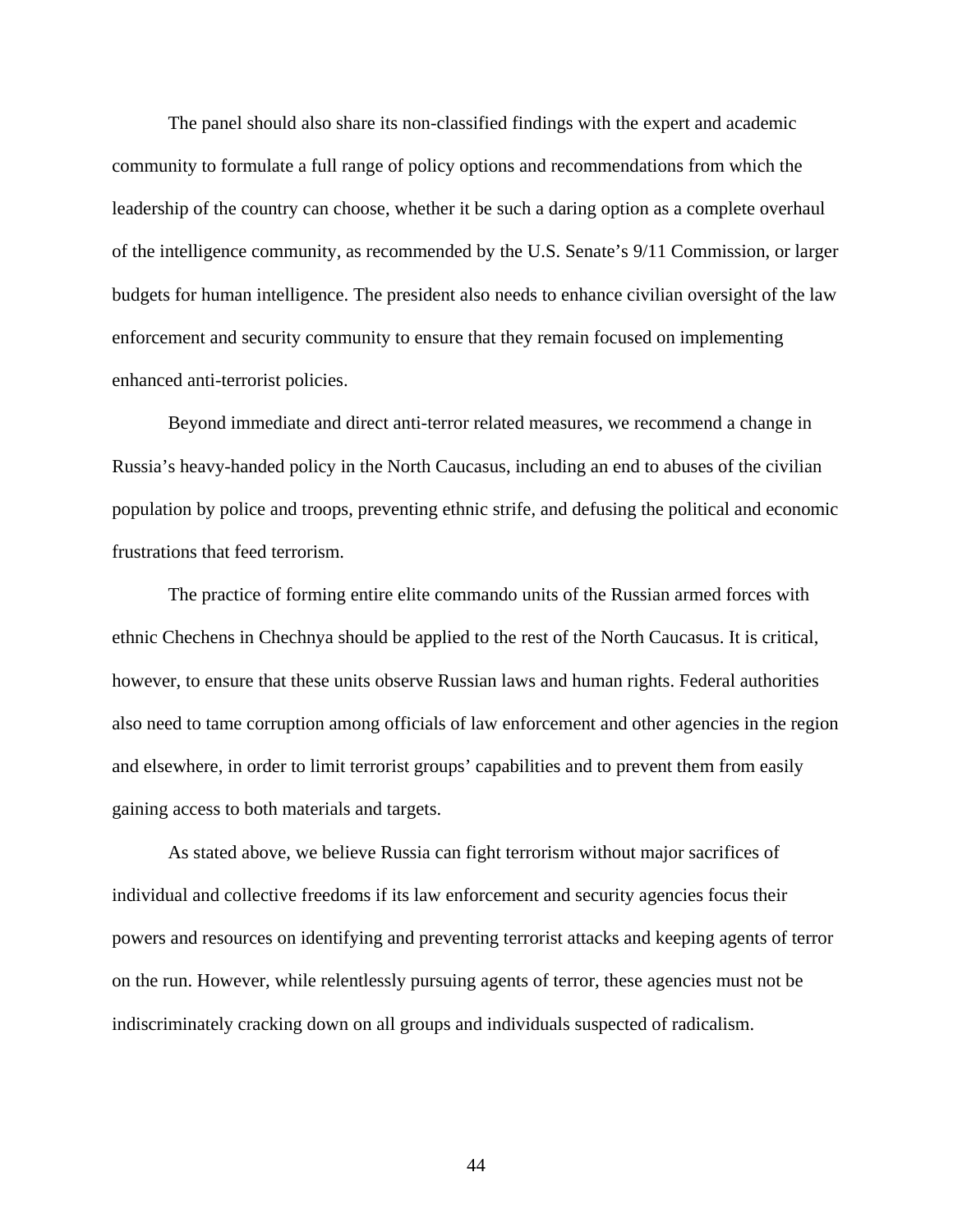To ensure discrimination and limit abuses, the powers and resources of these agencies should not be excessive and must be clearly defined. <sup>[84](#page-48-0)</sup> Anti-terrorism and security legislation should set clear limitations on these powers, as well as on authorities' responses not only to attacks, but also to the threat of an attack. The laws and regulations should classify threats and specify responses to each type, including the possible duration of the response. The more detailed these regulations and limitations, to which authorities and specific agencies would have to adhere when fighting terrorism and other security threats, the better. Vaguely worded laws, manuals and standard operating procedures give plenty of opportunities for abuses by lawenforcers. In addition to clear-cut laws and regulations, robust official and civilian oversight would not only help to prevent abuses and the illegal repression of liberties, but would also impel law-enforcers to be earnest and focused in their work.

 Furthermore, the criteria used to evaluate the performance of law enforcement agencies must be changed. Currently, these evaluations are largely based on crime-solving rates, encouraging officers to cover up crimes and abuse suspects to wrestle confessions from them. Rather, the performance of law enforcement agencies engaged in fighting terror should be evaluated on their ability to stop attackers rather than punish them.

 Finally, these changes will not be comprehensive and will not enjoy popular support if they are made by top officials behind closed doors. These reforms do not stand a chance of being effective, fair and supported by the general public unless they are debated by the expert community and society at large before being codified into law.

<span id="page-48-0"></span><sup>&</sup>lt;sup>84</sup>Further recommendations can be found in Nabi Abdullaev and Simon Saradzhyan, "Trade-offs Between Security and Civil Liberties in Russia's War on Terror," written for the Transnational Crime and Corruption Center, American University.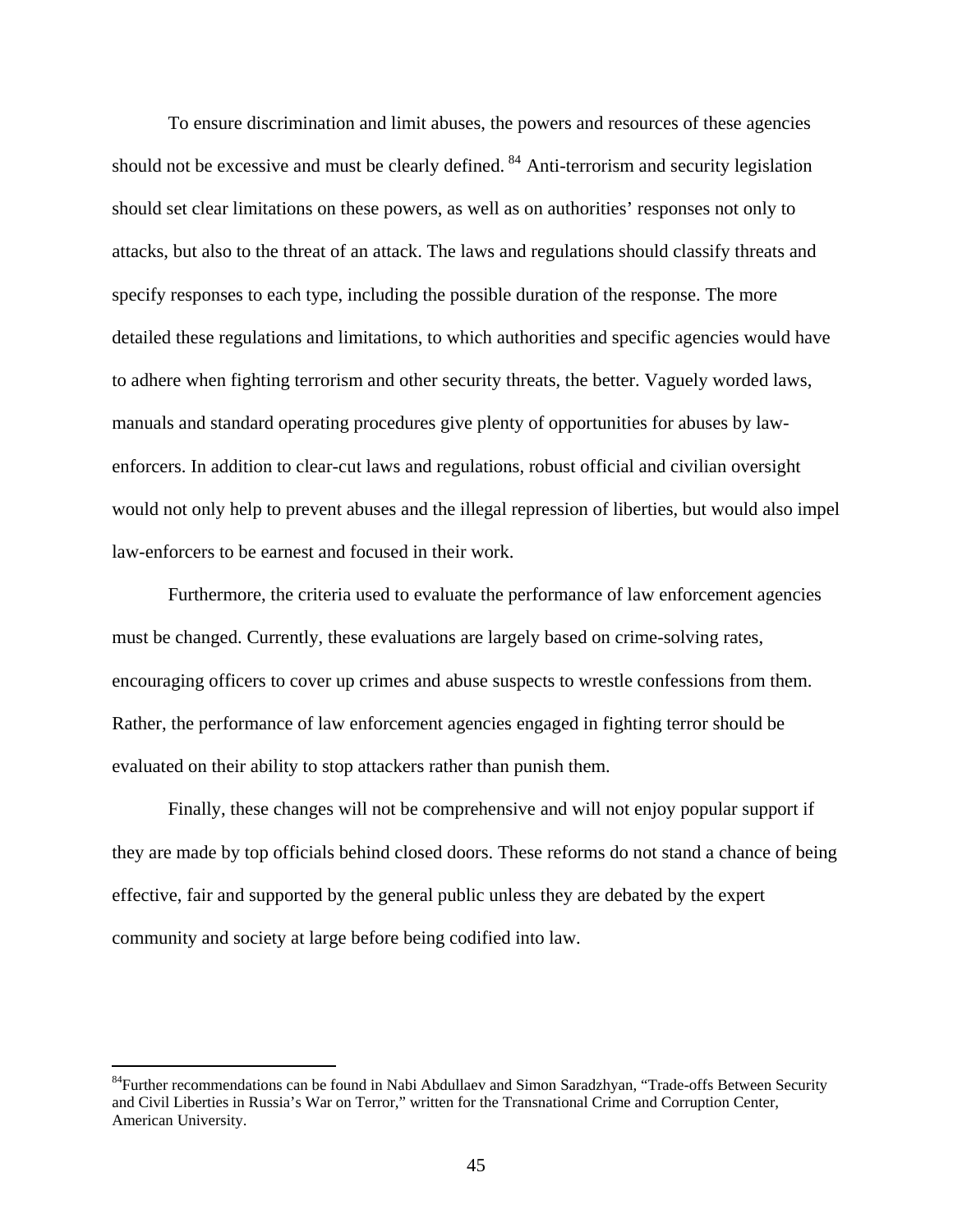#### **INTERNATIONAL SECURITY PROGRAM**

The International Security Program addresses the most important challenges to U.S. national security and international security in the quarter-century ahead. As the first issue of the journal *International Security* stated in 1976, "We define international security broadly to include the full array of factors that have a direct bearing on the structure of the international system and the sovereignty of its members, with particular emphasis on the use, threat, and control of force."

Program researchers analyze security issues rigorously, draw prescriptive conclusions, and communicate their recommendations directly to makers of public policy and shapers of public opinion. The program also seeks to advance scholarship in security studies by contributing to significant academic debates through its own research activities and by publishing the leading journal in the field, *International Security*. Each year ISP develops and trains new talent in security studies by hosting a dozen pre- and postdoctoral research fellows. The program also presents its research in the BCSIA Studies in International Security book series.

## *INTERNATIONAL SECURITY*

The basic mission of *International Security* is to publish articles on defense and foreign affairs that combine policy relevance with scholarly analysis and research. The journal seeks to bridge the gap between contemporary security policy issues and academic research on international security studies. We define the field of international security studies broadly, to include nonmilitary as well as military threats to the security of states. Compared to some other journals, we also interpret policy relevance broadly to include many articles that bear on general theoretical questions - such as the causes of alliances or the role of international institutions - as well as historical topics, ranging from the origins of the First World War to U.S. nuclear strategy in the 1950s. As the editors of the journal wrote in its first issue, our intended audience includes the "scholars, scientists, industrialists, military and government officials, and members of the public who bear a continuing concern" for the problems of international security.

## **BCSIA STUDIES IN INTERNATIONAL SECURITY**

In 1991, ISP created a new book series, the BCSIA Studies in International Security, to provide an outlet for policy-oriented research and analysis in the field of international security. The first volume in the series, *Soviet Nuclear Fission: Control of the Nuclear Arsenal in a Disintegrating Soviet Union*, attracted considerable attention and contributed directly to the passage of the original legislation (known as the Nunn-Lugar Act) authorizing the expenditure of U.S. funds to reduce the nuclear dangers in the former Soviet Union. Since that auspicious beginning, further titles have covered a diverse array of topics, including nuclear, biological and chemical weapons; other aspects of the nuclear dangers emanating from the former Soviet Union; the CFE treaty in Europe; Russian foreign and security policy; transatlantic relations; security in the Middle East; and the democratic peace. The BCSIA Studies in International Security series is published by The MIT Press.

**International Security Program**  Belfer Center for Science and International Affairs Harvard University, John F. Kennedy School of Government 79 John F. Kennedy Street Cambridge, Massachusetts 02138 http://www.ksg.harvard.edu/bcsia Program phone number 617-495-4708  $\sim$  Editorial office 617-495-1914  $\sim$  Facsimile 617-496-4403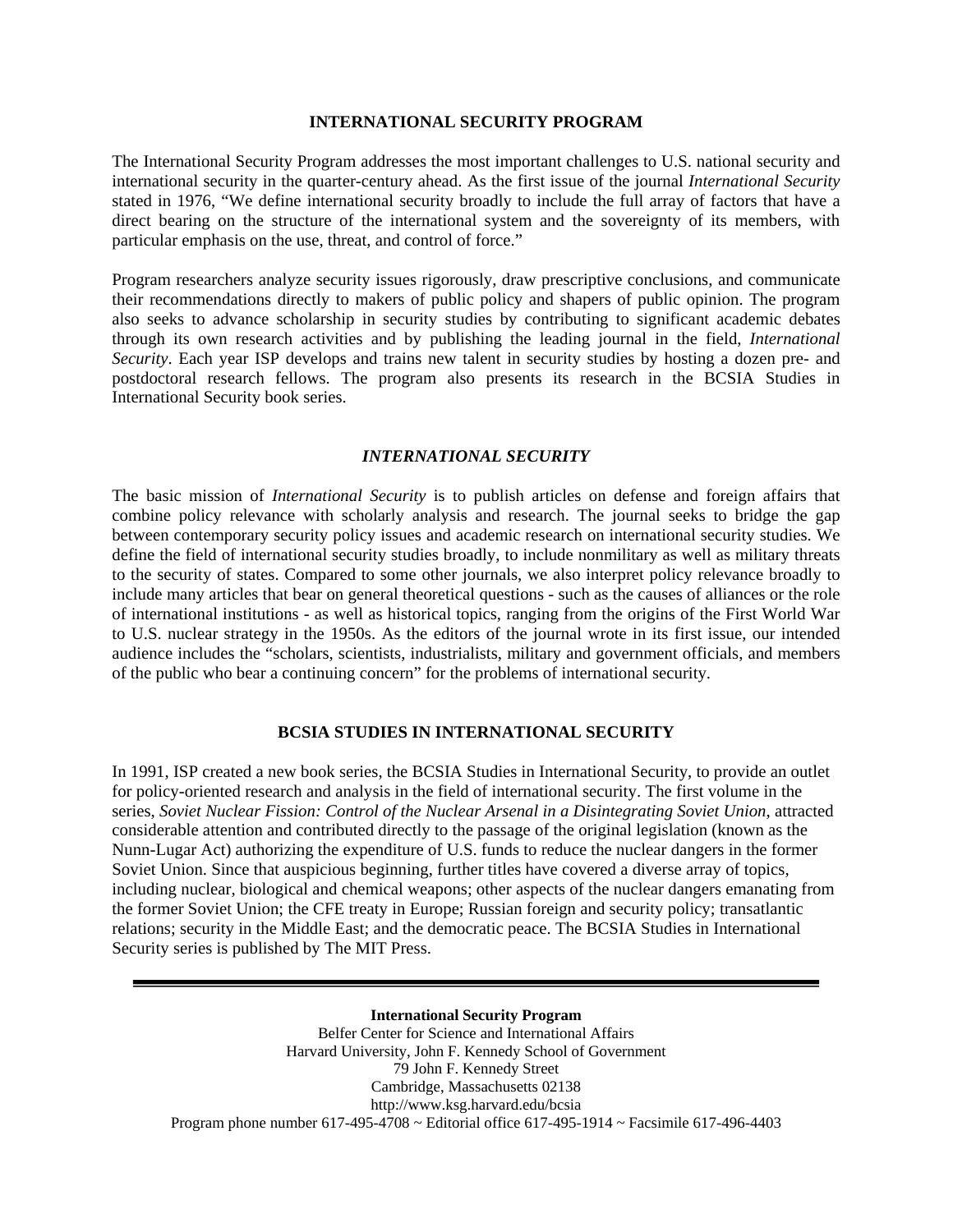## **ISP FACULTY AND STAFF**

**Graham T. Allison**, **Jr.**, Director, BCSIA; Douglas Dillon Professor of Government **Gretchen Bartlett**, Associate Director, Preventive Defense Project **Sarah Buckley**, Staff Assistant **Ashton B. Carter**, Ford Foundation Professor of Science and International Affairs **Paul Doty**, Director Emeritus, BCSIA; Mallinckrodt Professor of Biochemistry, Emeritus **Robert Hermann,** Visiting Scholar at the Preventive Defense Project **Arnold Howitt**, Executive Director of the Taubman Center for State and Local Government **Elaine Kamarck**, Lecturer in Public Policy **Juliette Kayyem,** Lecturer in Public Policy **Susan Lynch,** Staff Assistant **Sean Lynn-Jones**, Series Editor, BCSIA Studies in International Security **Brian Mandell**, Lecturer in Public Policy **Ernest May**, Director of the Charles Warren Center for Studies in American History **Diane McCree,** Managing Editor, International Security **Steven E. Miller**, Program Director **Karen Motley**, Executive Editor, BCSIA Studies in International Security **Joseph Nye**, Sultan of Oman Professor of International Relations **John Ruggie**, Evron and Jeane Kirkpatrick Professor of International Affairs and Director of the Center for Business and Government **Anthony Saich,** Daewoo Professor of International Affairs **F.M. Scherer**, Aetna Professor of Public Management and Corporate Management **Gayle Schneider,** Program Assistant **Jessica Stern**, Faculty Affiliate and Lecturer in Public Policy **Monica Duffy Toft,** Associate Professor of Public Policy **Stephen Walt**, Robert and Renée Belfer Professor of International Affairs **John White**, Faculty

## **ISP RESEARCH FELLOWS**

| Hassan Abbas            | Rachel Gisselquist    | <b>John Park</b>          |
|-------------------------|-----------------------|---------------------------|
| Ivan Arreguin-Toft      | Kelly Greenhill       | Kieran Prendergast        |
| Marie Besancon          | Michael Horowitz      | David Rezvani             |
| James Bieda             | Jeremy Jones          | Sebastian Rosato          |
| Nikolaos Bizourias      | <b>Chen Kane</b>      | <b>Richard Rosecrance</b> |
| Michael Boyle           | Paul Kane             | <b>Todd Sechser</b>       |
| Oliver Brighenti        | Abbas Malecki         | Brenda Shaffer            |
| <b>Ananth Chikkatur</b> | William Marshall      | <b>Mark Sheetz</b>        |
| <b>Patrick Cohrs</b>    | Omar McDoom           | Laura Sjoberg             |
| Juhi Ginger Dagli       | Assaf Moghadam        | <b>Margaret Sloane</b>    |
| Ehud Eiran              | Demet Yalcin Mousseau | <b>Alexander Vuving</b>   |
| Vanda Felbab-Brown      | Michael Mousseau      | Rebecca Ulam Weiner       |
| <b>Rosemary Foot</b>    | Jaqueline Newmyer     | Thomas Wright             |
| Denise Garcia           | <b>Emily Oster</b>    | Anne Xiaohui Wu           |
|                         |                       |                           |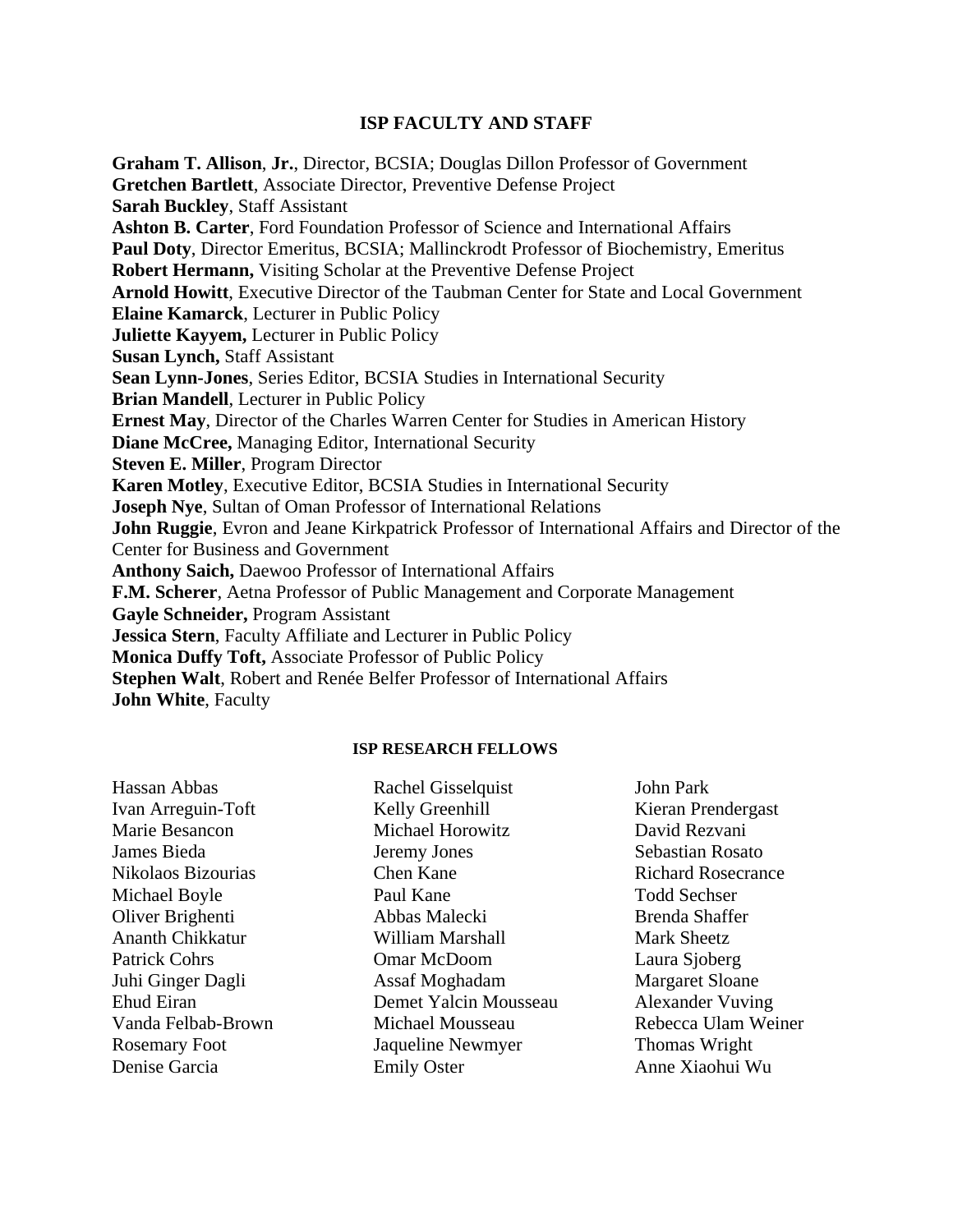

## **The Robert and Renée Belfer Center for Science and International Affairs**

Graham Allison, Director John F. Kennedy School of Government Harvard University 79 JFK Street, Cambridge, MA 02138 Tel: (617) 495-1400; Fax: (617) 495-8963; Email: bcsia\_ksg@harvard.edu www.ksg.harvard.edu/bcsia

The Belfer Center for Science and International Affairs (BCSIA) is the hub of research, teaching, and training in international security affairs, environmental and resource issues, science and technology policy, and conflict studies at Harvard's John F. Kennedy School of Government. The Center's mission is to provide leadership in advancing policy-relevant knowledge about the most important challenges of international security and other critical issues where science, technology, and international affairs intersect.

The Belfer Center's leadership begins with the recognition of science and technology as driving forces transforming international affairs. To address these challenges, the Center integrates insights of social scientists, natural scientists, technologists, and practitioners with experience in government, diplomacy, the military, and business. The Center pursues its mission in four complementary research programs:

- The **International Security Program** (ISP) addresses the most pressing threats to U.S. national interests and international security.
- The **Science, Technology, and Public Policy Program** (STPP) analyzes ways in which public policies influence S&T for security, sustainability, and economic competitiveness, how S&T policies are made, and how S&T influence and are influenced by society.
- The **Environment and Natural Resources Program** (ENRP) is the locus of Harvard's interdisciplinary research on resource and environmental problems and policy responses.
- The **Program on Intrastate Conflict and Conflict Resolution** analyzes the causes of ethnic, religious, and other conflicts, and seeks to identify practical ways to prevent and limit such conflicts.

The heart of the Center is its resident research community of more than 150 scholars including Harvard faculty, an interdisciplinary group of outside analysts and practitioners, and more than 60 research fellows drawn from governments, academia, and the private sector. The Belfer Center sponsors frequent seminars, workshops, and conferences, maintains a substantial specialized library, publishes books, monographs, and discussion papers, and actively participates in policy discussions in Washington and beyond.

The Center is supported by an endowment established with funds from Robert and Renée Belfer, the Ford Foundation and Harvard University, by foundation grants, by individual gifts, and by occasional government contracts.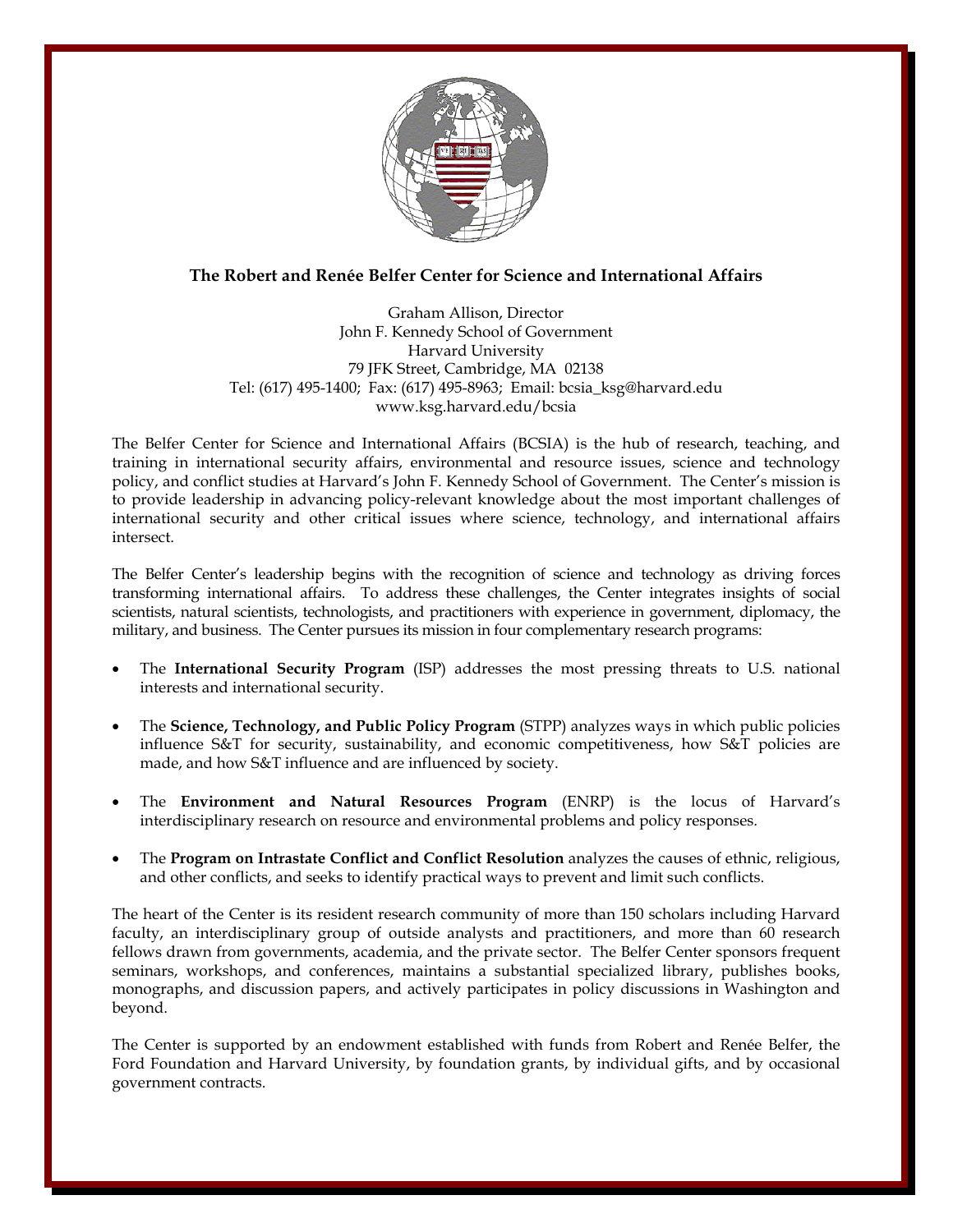## **Discussion Paper Series Last updated: Tuesday, 12/13/2005**

| 2005-10 | Saradzhyan, Simon and Nabi Abdullaev, "Disrupting Escalation of Terror in Russia to<br>Prevent Catastrophic Attacks."                                                |
|---------|----------------------------------------------------------------------------------------------------------------------------------------------------------------------|
| 2005-09 | Stephens, Jennie C., "Coupling CO2 Capture and Storage with Coal Gasification: Defining<br>"Sequestration-Ready" IGCC."                                              |
| 2005-08 | Stephens, Jennie C., and Bob van der Zwaan. "CO2 Capture and Storage (CCS):<br>Exploring the Research, Development, Demonstration, and Deployment Continuum."        |
| 2005-07 | Lee, Henry. "Dawning of a New Era: The LNG Story." April 2005.                                                                                                       |
| 2005-06 | Stavins, Robert S. "The Effects of Vintage-Differentiated Environmental Regulation."                                                                                 |
| 2005-05 | Lubowski, Ruben, Andrew Plantinga, and Robert Stavins. "Land-Use Change and Carbon<br>Sinks: Econometric Estimation of the Carbon Sequestration Supply Function."    |
| 2005-04 | Stavins, Robert S. "Environmental Economics."                                                                                                                        |
| 2005-03 | Belloni, Roberto. "Is Humanitarianism Part of the Problem? Nine Theses."                                                                                             |
| 2005-02 | Ghosh, Debyani. "Assessment of Advanced Coal-Based Electricity Generation Technology<br>Options for India."                                                          |
| 2005-01 | Rosenberg, William G., Dwight C. Alpern, and Michael R. Walker. "The National<br>Gasification Strategy: Gasification of Coal & Biomass as a Domestic Supply Option." |
| 2004-09 | Srinivas, Smita, "Demand Policy Instruments for R&D: Procurement, Technical Standards<br>and the Case of Indian Vaccines <sup>12</sup> ."                            |
| 2004-08 | Rosenberg, William G., Dwight C. Alpern, and Michael R. Walker, "Deploying IGCC in This<br>Decade With 3 Party Covenant Financing." Vol. II                          |
| 2004-07 | Rosenberg, William G., Dwight C. Alpern, and Michael R. Walker, "Deploying IGCC in This<br>Decade With 3 Party Covenant Financing." Vol. I                           |
| 2004-06 | Rapporteur's Report, "Workshop on Integrated Gasification Combined Cycle: Financing<br>and Deploying IGCC Technology in this Decade."                                |
| 2004-05 | Sagar, Ambuj and Pankaj Chandra. "Technological Change in the Indian Passenger Car<br>Industry."                                                                     |
| 2004-04 | Vladimir Dvorkin. "The Russian Debate on the Nonproliferation of Weapons of Mass<br>Destruction and Delivery Vehicles."                                              |
| 2004-03 | Loizides, Neophytos G., and Marcos A. Antoniades. "Settlers, Refugees, and Immigrants:<br>Alternative Futures for Post-Settlement Cyprus."                           |
| 2004-02 | Pressman, Jeremy. "If Not Balancing, What? Forms of Resistance to American Hegemony."                                                                                |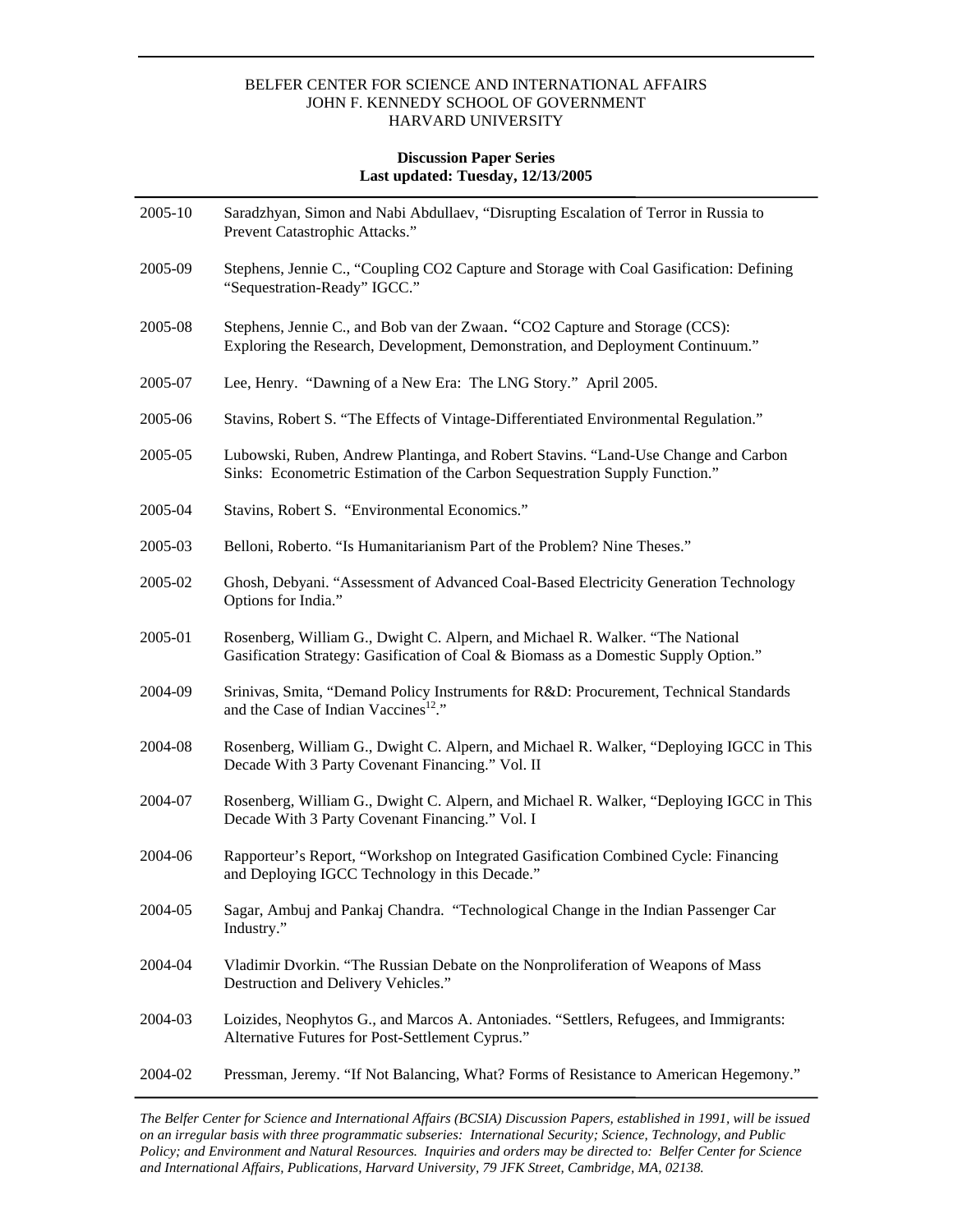## **Discussion Paper Series Last updated: Tuesday, 12/13/2005**

| $2004 - 01$ | Rosenberg, William G., Dwight C Alpern, and Michael R. Walker. "Financing IGCC - 3Party<br>Covenant."                                                                                                        |
|-------------|--------------------------------------------------------------------------------------------------------------------------------------------------------------------------------------------------------------|
| 2003-13     | Garcia, Denise. "The Diffusion of Norms in International Security: The Cases of Small Arms<br>and Landmines."                                                                                                |
| 2003-12     | Garcia, Denise. "Analyzing the Issue of Curbing the Unrestricted Availability and<br>Proliferation of Small Arms and Light Weapons."                                                                         |
| 2003-11     | Allison, Graham. "Implications for Public Policy of the Threat from Bioterrorism."                                                                                                                           |
| 2003-10     | Aldy, Joseph, Scott Barrett, and Robert N. Stavins, "Thirteen Plus One: A Comparison of<br>Global Climate Policy Architectures."                                                                             |
| 2003-09     | Lubowski, Ruben N., Andrew J. Plantinga, and Robert N. Stavins, "Determinants of Land-<br>Use Change in the United States, 198201997: Results from a National Level Econometric<br>and Simulation Analysis." |
| 2003-08     | Oil and Security Executive Session Rapporteur's Report.                                                                                                                                                      |
| 2003-07     | Stavins, Robert N., "Market-Based Environmental Policies: What Can We Learn from U.S.<br>Experience (and Related Research)?"                                                                                 |
| 2003-06     | Snyder, Lori, "The Effects of Environmental Regulation on Technology Diffusion in the<br>Chlorine Manufacturing Industry."                                                                                   |
| 2003-05     | Polsky, Colin, "Assessing Vulnerabilities to the Effects of Global Change: An Eight-Step<br>Approach."                                                                                                       |
| 2003-04     | Smith, Jay. "A Changing of the Guard: The U.S. National Guard and Homeland Defense."                                                                                                                         |
| 2003-03     | Lee, Henry, "Assessing the Challenges Confronting Distributive Electricity Generation."                                                                                                                      |
| 2003-02     | Saradzhyan, Simon. "Russia: Grasping Reality of Nuclear Terror."                                                                                                                                             |
| 2003-01     | Kokoshin, A.A., "Nuclear Conflicts of the Twenty First Century."                                                                                                                                             |
| 2002-18     | Wils, Annababett, "On Accelerating the Global Literacy Transition."                                                                                                                                          |
| 2002-17     | Barrett, Scott and Robert Stavins. "Increasing Participation and Compliance in International<br>Climate Change Agreements."                                                                                  |
| 2002-16     | Gabbitas, Andrea, "Prospects for U.S.-Russian Nonproliferation Cooperation Under Bush and<br>Putin"                                                                                                          |
| 2002-15     | Kokoshin, A.A., "Defense Leadership in Russia: The General Staff and Strategic<br>Management in a Comparative Perspective"                                                                                   |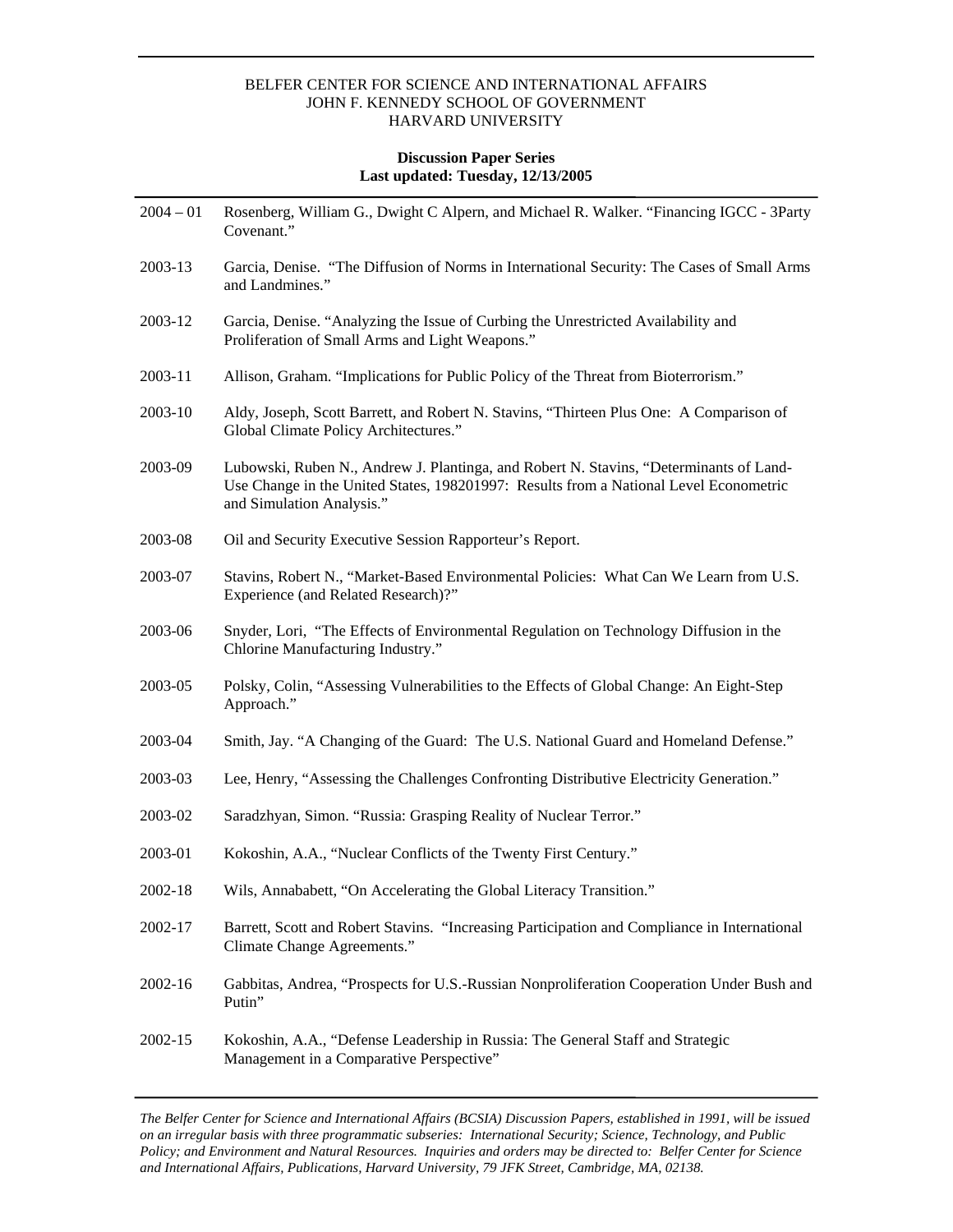## **Discussion Paper Series Last updated: Tuesday, 12/13/2005**

| 2002-14 | Norberg-Bohm, Vicki. "The Role of Government in Energy Technology Innovation:<br>Lessons for the Energy Sector"                                                                                        |
|---------|--------------------------------------------------------------------------------------------------------------------------------------------------------------------------------------------------------|
| 2002-13 | Kasemir, Bernd and Andrea Suess. "Sustainability Information and Pension Fund<br>Investment."                                                                                                          |
| 2002-12 | Stavins, Robert N., Alexander F. Wagner and Gernot Wagner. "Interpreting Sustainability in<br>Economic Terms: Dynamic Efficiency Plus Intergenerational Equity."                                       |
| 2002-11 | Sekhpossian, Noune and Karen Filipovich. "Capitalizing on Russia's Forest Sequestration."                                                                                                              |
| 2002-10 | Jonathan P. Caulkins, Mark A.R. Kleiman, and Peter Reuter, "Lessons of the 'War' on Drugs<br>for the 'War' on Terrorism"                                                                               |
| 2002-09 | Michael Vatis, "Cyber Attacks: Protecting America's Security Against Digital Threats"                                                                                                                  |
| 2002-08 | Plantinga, Andrew J., Ruben Lubowksi, and Robert N. Stavins. "The Effects of Potential<br>Land Development on Agricultural Land Prices."                                                               |
| 2002-07 | Mayer-Schonberger, Viktor. "Emergency Communications: The Quest for Interoperability<br>In the United States and Europe."                                                                              |
| 2002-06 | Beering, Peter S., Paul M. Maniscalco, Hank Christen, Steve Storment, and A.D. Vickery.<br>"Winning Plays: Essential Guidance from the Terrorism Line of Scrimmage."                                   |
| 2002-05 | Siebenhuner, Bernd. "How do Scientific Assessments Learn? A Comparative Study of the<br>IPCC and LRTAP."                                                                                               |
| 2002-04 | Pangyi, Robyn. "Consequence Management in the 1995 Sarin Attacks on the Japanese<br>Subway System."                                                                                                    |
| 2002-03 | Sauer, Tom. "Beyond the ABM Treaty: A Plea for a Limited NMD System."                                                                                                                                  |
| 2002-02 | Orenstein, Mitchell and Martine Haas. "Globalization and the Development of Welfare<br>States in Post-communist Europe."                                                                               |
| 2002-01 | Lahsen, Myanna. "Brazilian Climate Epistemers' Multiple Epistemes: Shared Meaning,<br>Diverse Identities and Geopolitics in Global Change Science."                                                    |
| 2001-22 | de Bruijn, Theo and Vicki Norberg-Bohm. "Voluntary, Collaborative, and Information-<br>Based Policies: Lessons and Next Steps for Environmental and Energy Policy in the United<br>States and Europe." |
| 2001-21 | Gallager, Kelly Sims. "U.S.-China Energy Cooperation: A Review of Joint Activities<br>Related to Chinese Energy Development Since 1980."                                                               |
| 2001-20 | Zhao, Jimin. "Reform of China's Energy Institutions and Policies: Historical Evolution and<br>Current Challenges."                                                                                     |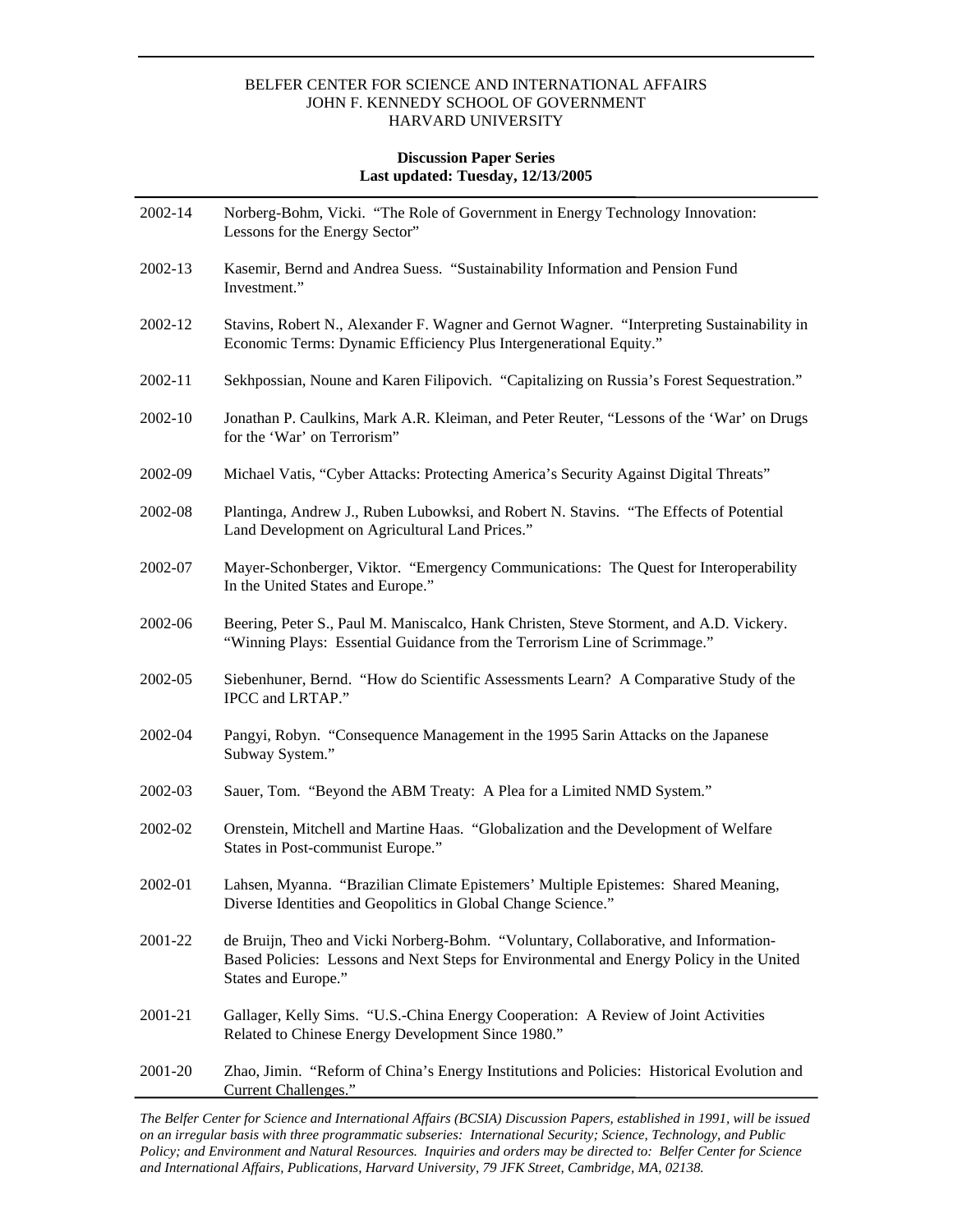## **Discussion Paper Series Last updated: Tuesday, 12/13/2005**

- 2001-19 Alcock, Frank. Embeddedness and Influence: A Contrast of Assessment Failure in New England and Newfoundland."
- 2001-18 Stavins, Robert. "Lessons from the American Experiment with Market-Based Environmental Policies."
- 2001-17 Research and Assessment Systems for Sustainability Program. "Vulnerability and Resilience for Coupled Human-Environment Systems: Report of the Research and Assessment Systems for Sustainability Program 2001 Summer Study."
- 2001-16 Eckley, Noelle. "Designing Effective Assessments: The Role of Participation, Science and Governance, and Focus."
- 2001-15 Barbera, Joseph A., Anthony Macintyre, and Craig DeAtley. "Ambulances to Nowhere: America's Critical Shortfall in Medical Preparedness for Catastrophic Terrorism."
- 2001-14 Cavanagh, Sheila. "Thirsty Colonias: Determinants of Water Service Coverage in South Texas."
- 2001-13 Rapporteur's Report. "Workshop on the Role of Science and Economics in Setting Environmental Standards."
- 2001-12 Hogan, William. "Electricity Market Restructuring: Reforms of Reforms."
- 2001-11 Koblentz, Gregory. "A Survey of Biological Terrorism and America's Domestic Preparedness Program."
- 2001-10 Lee, Henry, Philip Vorobyov, and Christiane Breznik. "Entering Russia's Power Sector: Challenges in Creating a Credible Carbon Trading System."
- 2001-09 Pate, Jason and Gavin Cameron. "Covert Biological Weapons Attacks against Agricultural Targets: Assessing the Impact against U.S. Agriculture."
- 2001-08 Carment, David. "The Role of Bias in Third Party Intervention: Theory and Evidence."
- 2001-07 Foster, Charles H.W. Foster and James N. Levitt, "Reawakening the Beginner's Mind: Innovation in Environmental Practice."
- 2001-06 Donohue, Laura. "In the Name of National Security: "U.S. Counter-terrorism Measures, 1960-2000."
- 2001-05 Koblentz, Gregory. "Overview of Federal Programs to Enhance State and Local Preparedness for Terrorism with Weapons of Mass Destruction."
- 2001-04 Kayyem, Juliette. "U.S. Preparations for Biological Terrorism: Legal Limitations and the Need for Planning."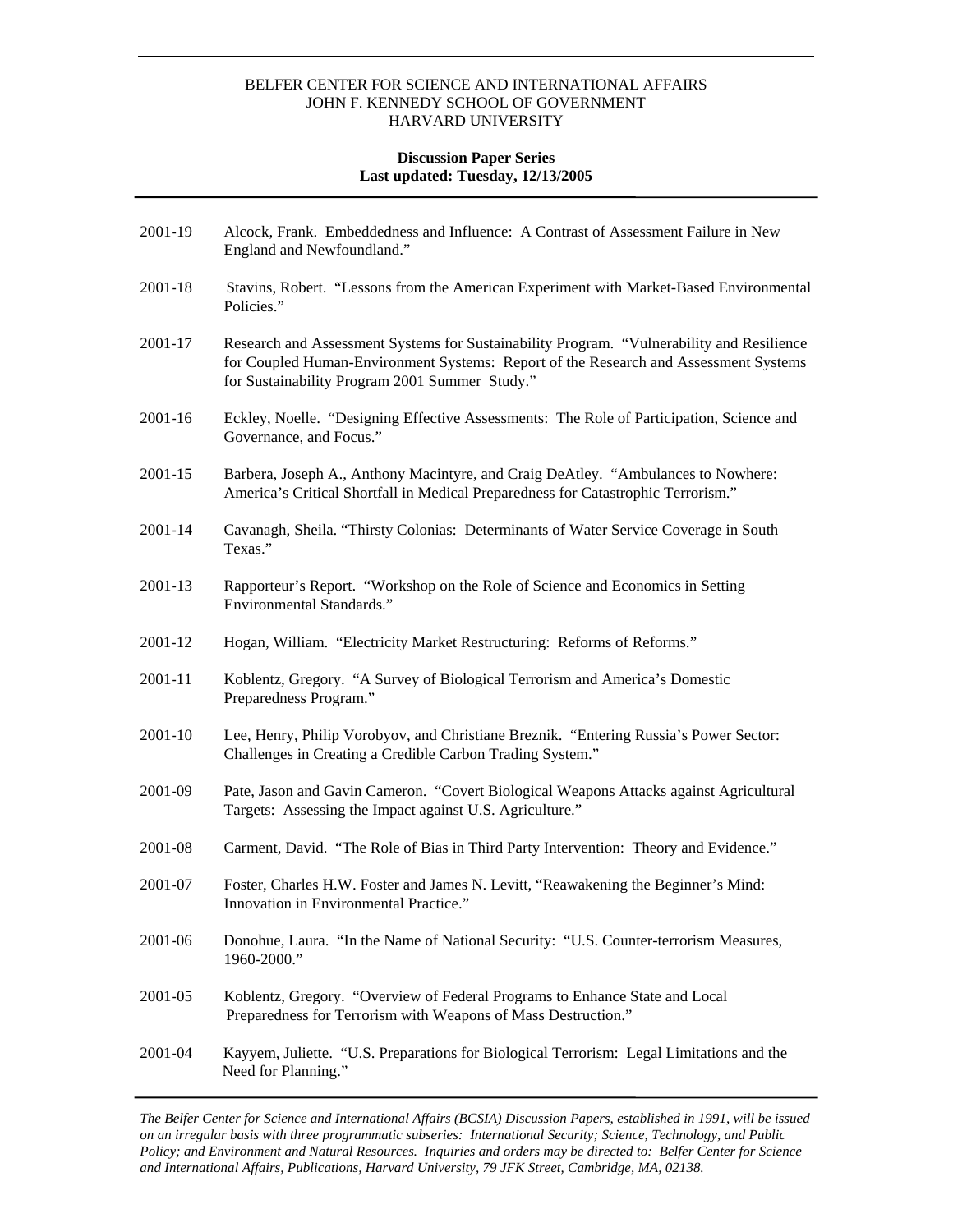## **Discussion Paper Series Last updated: Tuesday, 12/13/2005**

- 2001-03 Foster, Charles H.W. and James S. Hoyte, "Preserving the Trust: The Founding of the Massachusetts Environmental Trust."
- 2001-02 Coglianese, Cary. "Is Consensus an Appropriate Basis for Regulatory Policy?"
- 2001-01 Donahue, Laura and Juliette Kayyem. "The Rise of the Counterterrorist States,"
- 2000-33 Kates, Robert, William Clark, Robert Corell, J. Michael Hall, Carlo Jaeger, Ian Lowe, James McCarthy, Hans Joachim Schellnhuber, et. al., "Sustainability Science."
- 2000-32 Guston, David H., William Clark, Terry Keating, David Cash, Susanne Moser, Clark Miller, and Charles Powers. "Report of the Workshop on Boundary Organizations in Environmental Policy and Science."
- 2000-31 Falkenrath, Richard. "Analytic Models and Policy Prescription: Understanding Recent Innovation in U.S. Counterterrorism."
- 2000-30 Merari, Ariel. "Israel's Preparedness for High Consequence Terrorism."
- 2000-29 Kohnen, Anne. "Responding to the Threat of Agroterrorism: Specific Recommendations for the United States Department of Agriculture."
- 2000-28 Falkenrath, Richard. "The Problems of Preparedness: Challenges Facing the U.S. Domestic Preparedness Program."
- 2000-27 Clark, William. "America's National Interests in Promoting a Transition toward Sustainability."
- 2000-26 Rapporteur's Report. "Emissions Trading in Russia: Opportunities and Challenges." Conference October 5, 2000.
- 2000-25 Jaffe, Adam B., Richard G. Newell, and Robert N. Stavins. "Technological Change and The Environment."
- 2000-24 Gupta, Aarti. "Governing Biosafety in India: The Relevance of The Cartagena Protocol."
- 2000-23 Eckley, Noelle. "From Regional to Global Assessment: Learning from Persistent Organic Pollutants."
- 2000-22 Keykhah, Modjeh. "Global Hazards and Catastrophic Risk: Assessments, Practitioners and Decision Making in Reinsurance."
- 2000-21 Ogunseitan, Oladele. "Framing Vulnerability: Global Environmental Assessments and the African Burden of Disease."
- 2000-20 Betsill, Michele M. "Localizing Global Climate Change: Controlling Greenhouse Gas Emissions in U.S. Cities."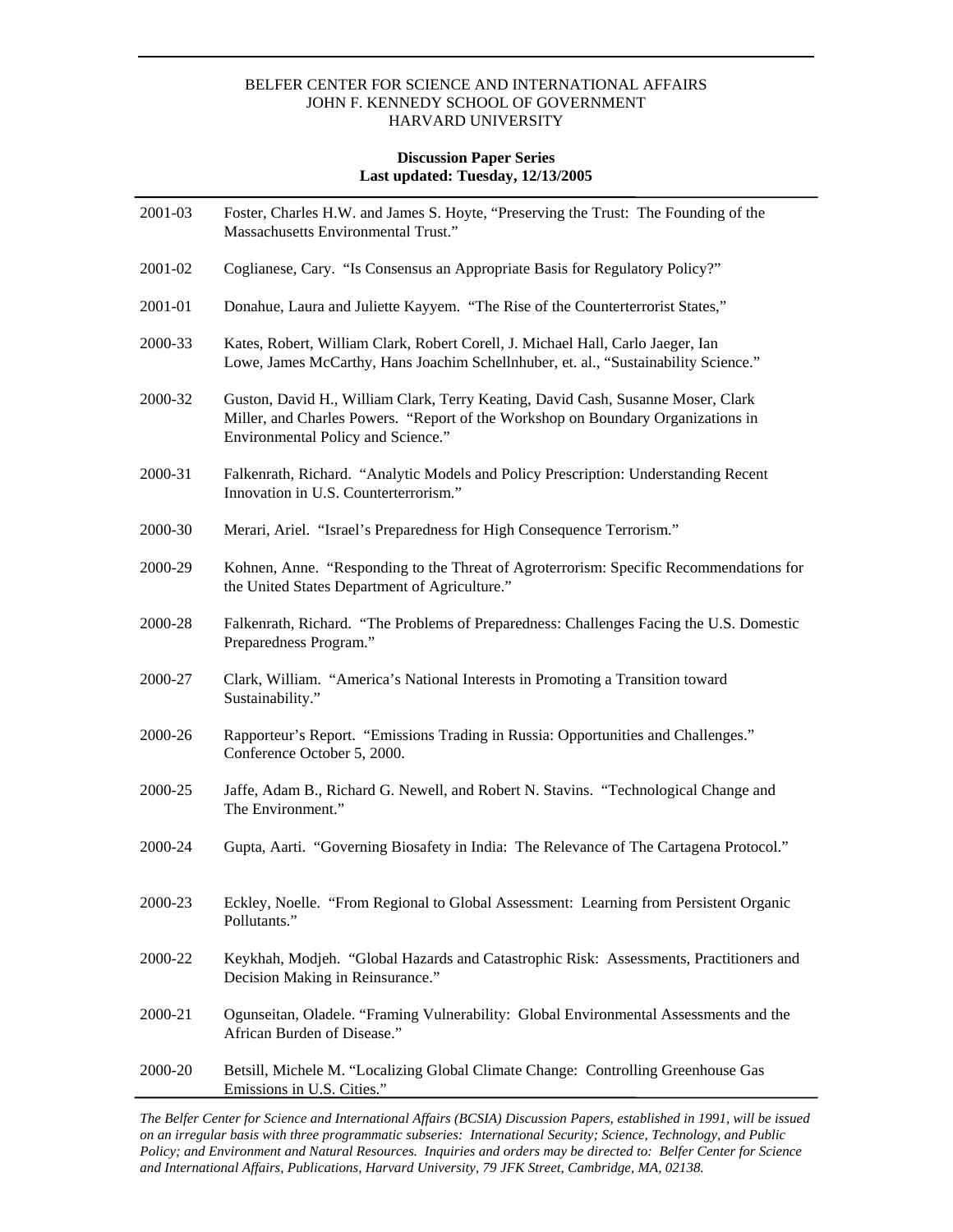## **Discussion Paper Series Last updated: Tuesday, 12/13/2005**

- 2000-19 Patt, Anthony. "Communicating Probabilistic Forecasts to Decision Makers: A Case Study Of Zimbabwe."
- 2000-18 Lund, David C. "Regional Abrupt Climate Change Assessment in the U.S.: Comparing the Colorado and Columbia River Basins."
- 2000-17 Biermann, Frank. "Science as Power in International Environmental Negotiations: Global Environmental Assessments Between North and South."
- 2000-16 Krueger, Jonathan. "Information in International Environmental Governance: The Prior Informed Consent Procedure for Trade in Hazardous Chemicals and Pesticides."
- 2000-15 Stavins, Robert N. "Economic Analysis of Global Climate Change Policy: A Primer."
- 2000-14 Weeks, Jennifer. "Advice and Consent? The Department of Energy's Site-Specific Advisory Boards."
- 2000-13 Yereskovsky, Alexander. "The Global Security Environment and U.S.-Russian Strategic Relations in the 21<sup>st</sup> Century: Partners or Rivals?"
- 2000-12 Clark, William et. Al. "Assessing Vulnerability to Global Environmental Risk."
- 2000-11 Foster, Charles, H.W. and William B. Meyer, "The Harvard Environmental Regionalism Project."
- 2000-10 Cash, David. "'In Order to Aid in Diffusing Useful and Practical Information': Cross-scale Boundary Organizations and Agricultural Extension."
- 2000-09 Foster, Charles, H.W. et al., "Colloquium on Environmental Regionalism."
- 2000-08 Lee, Henry and Shashi Kant Verma, "Coal or Gas: The Cost of Cleaner Power in the Midwest."
- 2000-07 Fischer, Markus, "The Liberal Peace: Ethical, Historical and Philosophical Aspects."
- 2000-06 Cash, David, "Distributed Assessment Systems: An Emerging Paradigm of Research, Assessment and Decision-making for Environmental Change."
- 2000-05 Donohue, Laura K., "Civil Liberties, Terrorism, and Liberal Democracy: Lessons from the United Kingdom."
- 2000-04 Golub, Alexander, "Russian Forests for Climate Change Mitigation: An Economic Analysis."
- 2000-03 Coglianese, Cary, "Policy Implications of Environmental Management Systems."

#### 2000-02 Meyer, William B. and Charles H.W. Foster, "New Deal Regionalism: A Critical Review."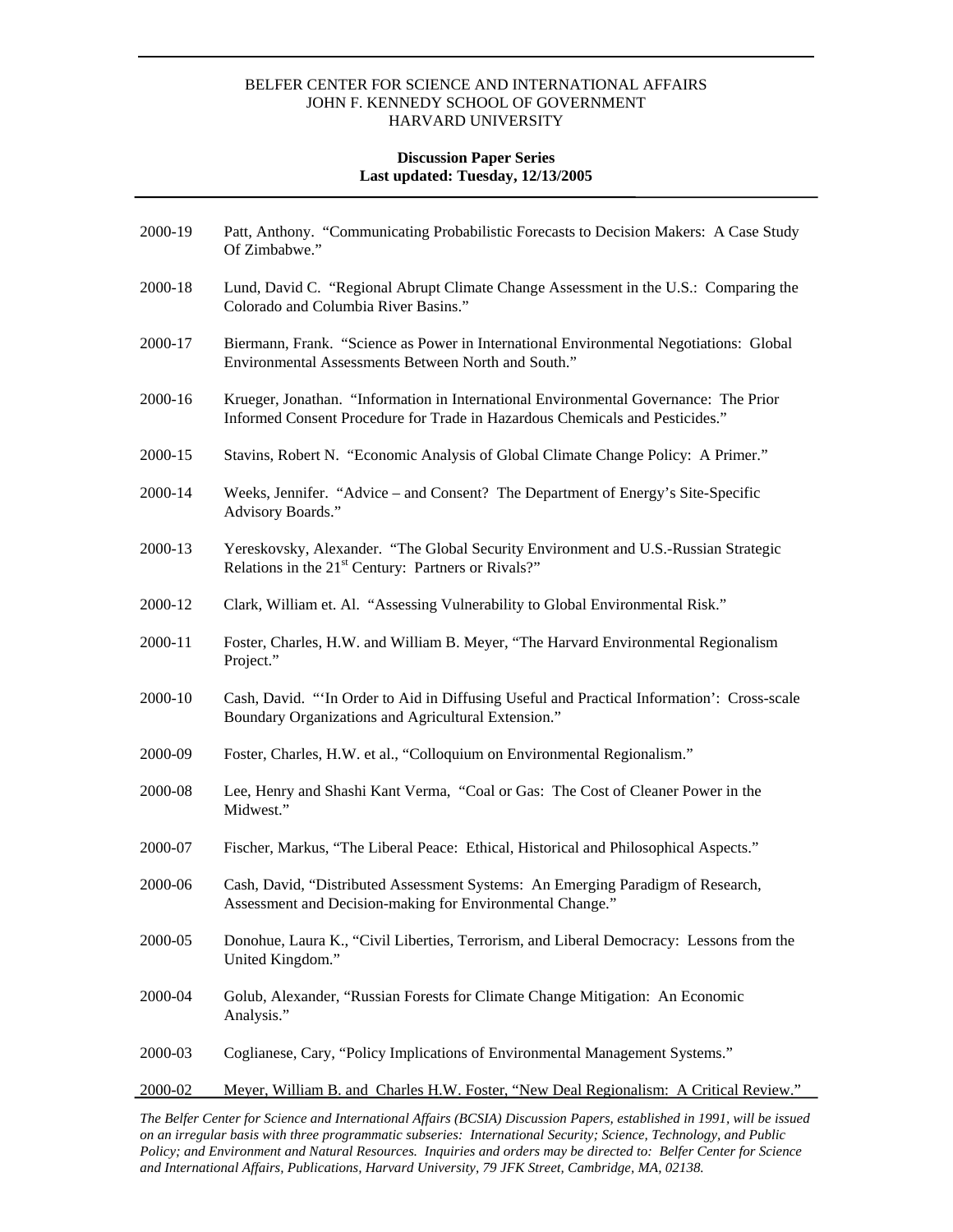## **Discussion Paper Series Last updated: Tuesday, 12/13/2005**

| 2000-01 | Newell, Richard and Robert Stavins, "Abatement-Cost Heterogeneity and Anticipated<br>Savings from Market-Based Environmental Policies."                            |
|---------|--------------------------------------------------------------------------------------------------------------------------------------------------------------------|
| R-99-01 | Rapporteur's Report. "Workshop on Research and Policy Directions for Carbon<br>Management."                                                                        |
| 99-20   | Rufin, Carlos, "Institutional Change in the Electricity Industry: A Comparison of Four Latin<br>American Cases."                                                   |
| 99-19   | Rothenberg, Sandra and David Levy, "Corporate Responses to Climate Change: The<br>Institutional Dynamics of the Automobile Industry and Climate Change."           |
| 99-18   | Stavins, Robert, "Experience with Market-Based Environmental Policy Instruments."                                                                                  |
| 99-17   | Jaffe, Adam, Richard Newell and Robert Stavins, "Energy-Efficient Technologies and<br>Climate Change Policies: Issues and Evidence."                               |
| 99-14   | Jung, Wolfgang. "Expert Advice in Global Environmental Decision Making: How Close<br>Should Science and Policy Get?"                                               |
| 99-13   | Levy, David L. and Sandra Rothenberg, "Corporate Strategy and Climate Change:<br>Heterogeneity and Change in the Global Automobile Industry."                      |
| 99-12   | Biermann, Frank, "Big Science, Small Impacts -- in the South? The Influence of<br>International Environmental Information Institutions on Policy-Making in India." |
| 99-11   | Eckley, Noelle, "Drawing Lessons About Science-Policy Instruments: Persistent Organic<br>Pollutants (POPs) under the LRTAP Convention."                            |
| 99-10   | Gupta, Aarti. "Framing 'Biosafety' in an International Context: The Biosafety Protocol<br>Negotiations."                                                           |
| 99-09   | Seng, Jordan. "If Iraq Gets the Bomb: Zealous Rogues, Old-Fashioned Tyrants, and Nuclear<br>Deterrence."                                                           |
| 99-08   | Konoplyov, Sergei. "Analytical Centers in Ukraine."                                                                                                                |
| 99-07   | Foster, Charles, H.W. and David Foster. "Thinking in Forest Time: A Strategy for the<br>Massachusetts Forest."                                                     |
| 99-06   | Pfaff, Alexander S. and Stavins, Robert N. "Readings in the Field of Natural Resource &<br><b>Environmental Economics."</b>                                        |
| 99-05   | Johnsen, Tor Arnt, Shashi Kant Verma and Catherine Wolfram. "Zonal Pricing and Demand-<br>Side Bidding in the Norwegian Electricity Market."                       |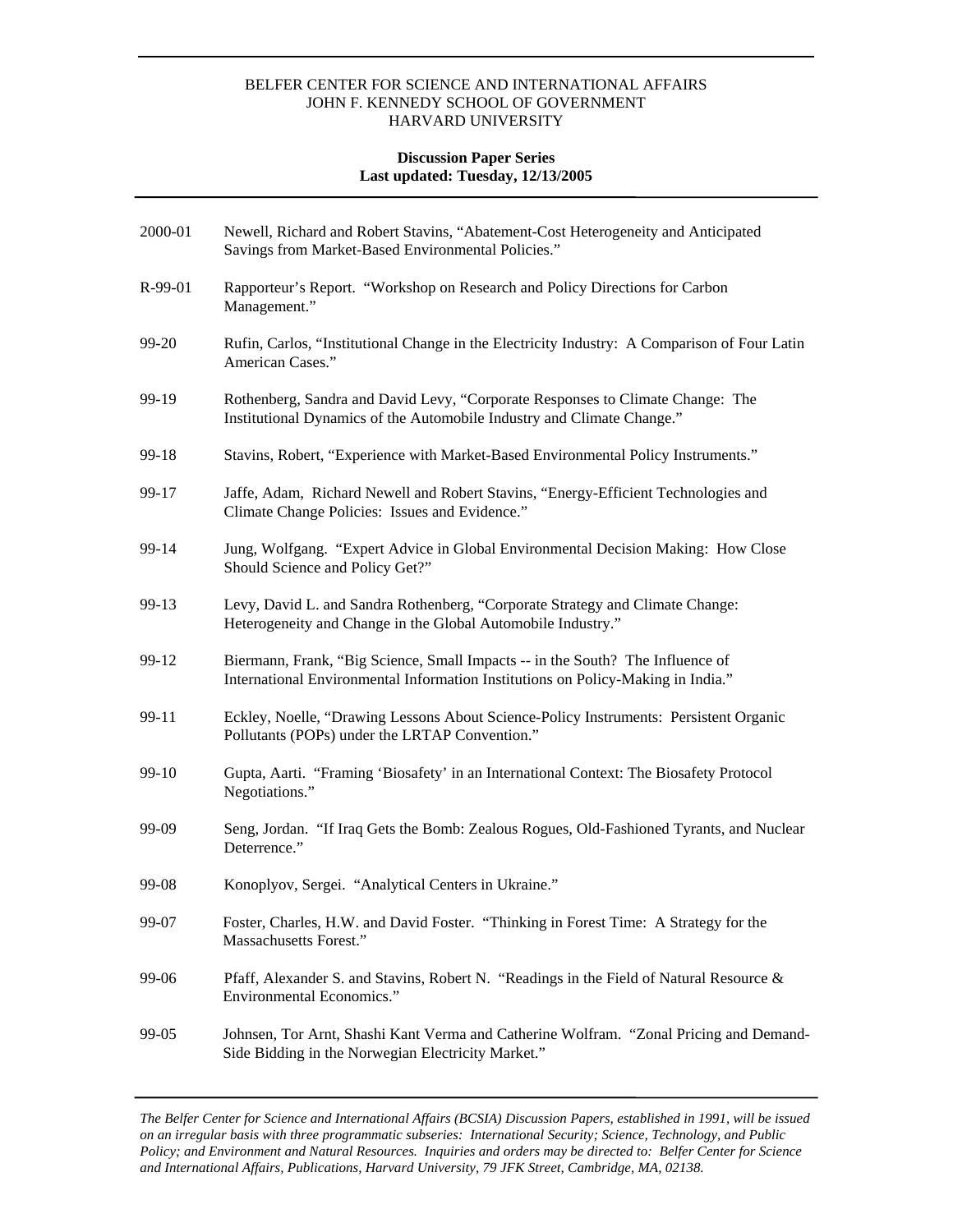## **Discussion Paper Series Last updated: Tuesday, 12/13/2005**

| 99-04 | Dietrich, William F. "Guide to Research Databases of Acid Rain Assessment and Policy<br>Literature."                                                                                                          |
|-------|---------------------------------------------------------------------------------------------------------------------------------------------------------------------------------------------------------------|
| 99-03 | Grant, Richard. "Power and Prosperity: Challenges and Opportunities for Small States."                                                                                                                        |
| 99-02 | Hahn, Robert W. and Robert N. Stavins. "What has Kyoto Wrought? The Real Architecture<br>of International Tradeable Permit Markets."                                                                          |
| 99-01 | Hahn, Robert W. "The Impact of Economics on Environmental Policy."                                                                                                                                            |
| 98-27 | Parris, Thomas and Charles Zracket and William Clark. "Usable Knowledge for Managing<br>Responses to Global Climate Change: Recommendations to promote collaborative<br>assessments and information systems." |
| 98-26 | Fisher-Vanden, Karen. "Technological Diffusion in China's Iron and Steel Industry."                                                                                                                           |
| 98-25 | Bunn, Matthew, Neil J. Numark and Tatsujiro Suzuki. "A Japanese-Russian Agreement to<br>Establish a Nuclear Facility for MOX Fabrication and Spent Fuel Storage in the Russian Far<br>East."                  |
| 98-24 | Holdren, John P. "Getting to Zero: Is Pursuing a Nuclear-Weapon-Free World Too<br>Difficult? Too Dangerous? Too Distracting?"                                                                                 |
| 98-23 | Stavins, Robert N. and Richard Newell. "Climate Change and Forest Sinks: Factors<br>Affecting the Costs of Carbon Sequestration."                                                                             |
| 98-22 | O'Neill, Kate. "(Not) Getting to 'Go': Recent Experience in International Cooperation over<br>the Management of Spent Nuclear Reactor Fuel."                                                                  |
| 98-21 | Lee, Henry. "Designing Domestic Carbon Trading Systems: Key Considerations."                                                                                                                                  |
| 98-20 | Patt, Anthony. "Analytic Frameworks and Politics: The Case of Acid Rain in Europe."                                                                                                                           |
| 98-19 | Iles, Alastair. "The Evolution of Acidification Impact Frames in Europe: Interactions<br>Between Regional and National Assessment of Forest Conditions."                                                      |
| 98-18 | Franz, Wendy E. "Science, Skeptics and Non-State Actors in the Greenhouse."                                                                                                                                   |
| 98-17 | Cash, David. "Assessing and Addressing Cross-Scale Environmental Risks: Information and<br>Decision Systems for the Management of the High Plains Aquifer."                                                   |
| 98-16 | Moser, Susanne. "Talk Globally, Walk Locally: The Cross-Scale Influence of Global<br>Change Information on Coastal Zone Management in Maine and Hawai'i."                                                     |
| 98-15 | Miller, Clark. "Extending Assessment Communities to Developing Countries."                                                                                                                                    |
| 98-14 | Bader, Pascal. "Targets and Strategies: The Role of Economic Assessments in European<br>Climate Policy."                                                                                                      |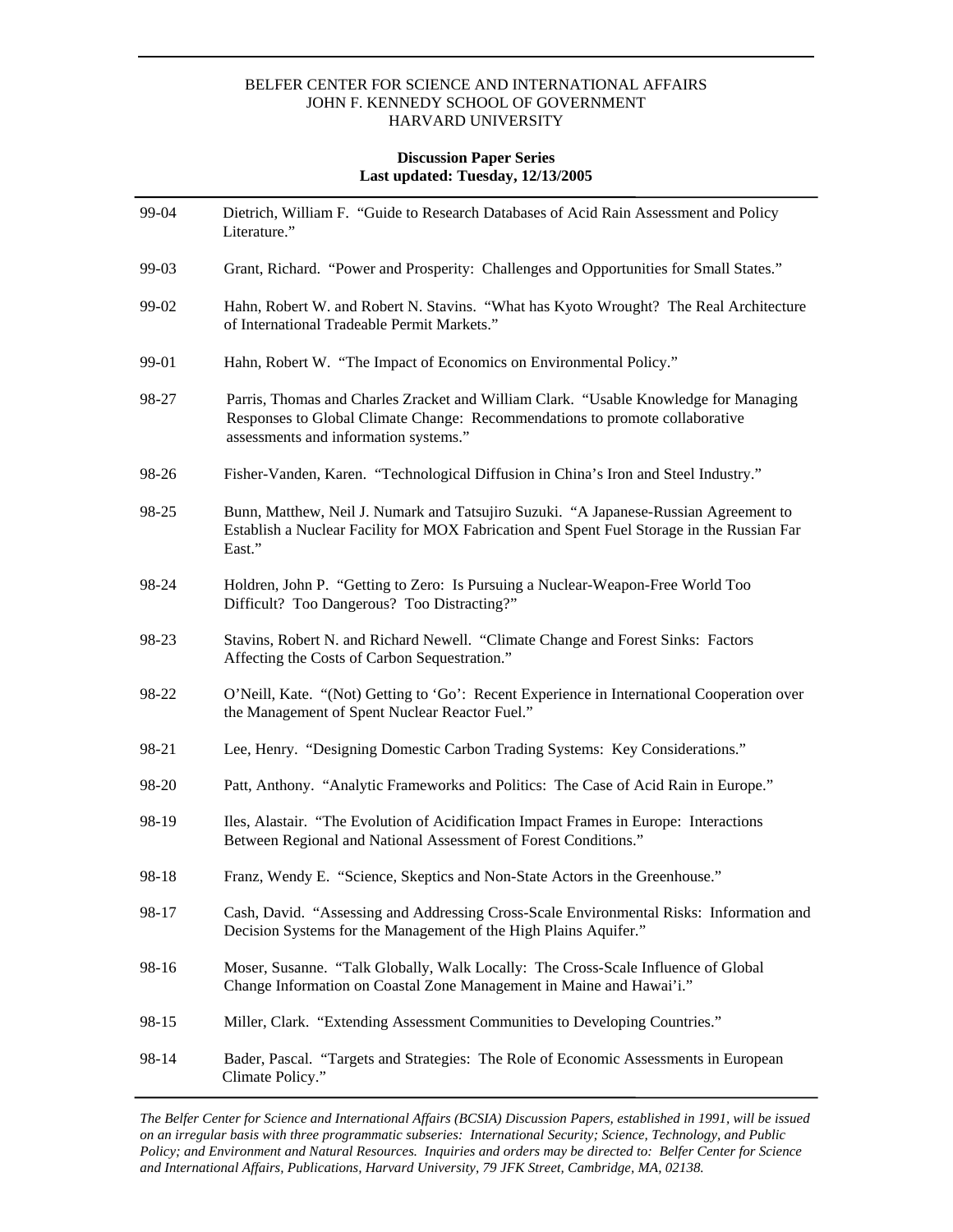## **Discussion Paper Series Last updated: Tuesday, 12/13/2005**

| 98-13     | Botcheva, Liliana. "Doing is Believing: Participation and Use of Economic Assessments in<br>the Approximation of EU Environmental Legislation in Eastern Europe."                 |
|-----------|-----------------------------------------------------------------------------------------------------------------------------------------------------------------------------------|
| 98-12     | Farrell, Alex and Terry J. Keating. "Multi-Jurisdictional Air Pollution Assessment: A<br>Comparison of the Eastern United States and Western Europe."                             |
| 98-11     | Keating, Terry J. and Alex Farrell. "Problem Framing and Model Formulation: The<br>Regionality of Tropospheric Ozone in the U.S. and Europe."                                     |
| 98-10     | Samson, Paul. "Non-State Actors and Environmental Assessment: A Look at Acid Rain and<br>Global Climate Change."                                                                  |
| 98-09     | VanDeveer, Stacy D. "European Politics with a Scientific Face: Transition Countries,<br>International Environmental Assessment, and Long Range Transboundary Air Pollution."      |
| 98-08     | Chayes, Abram. "A Suggested Model for Implementing the Clean Development<br>Mechanism."                                                                                           |
| 98-07     | Lynn-Jones, Sean M. "Why the United States Should Spread Democracy."                                                                                                              |
| 98-06     | Mitchell, Ronald and Ted Parson. "Implementing Joint Implementation: Developing a<br>Management and Performance System for the Kyoto Protocol's 'Clean Development<br>Mechanism." |
| 98-05     | Hahn, Robert. "An Analysis of the First Government Report on the Benefits and Costs of<br>Regulation."                                                                            |
| 98-04     | Stavins, Robert N. "How do Economists Really Think about the Environment?"                                                                                                        |
| 98-03     | Coglianese, Cary. "Getting the Message Out: Regulatory Policy and the Press."                                                                                                     |
| 98-02     | Stavins, Robert. "Market-Based Environmental Policies."                                                                                                                           |
| 98-01     | Newell, Richard, Adam Jaffe and Robert Stavins. "The Induced Innovation Hypothesis and<br>Energy-Saving Technological Change."                                                    |
| 97-15     | Foster, Charles, H.W. "Managing Resources as Whole Systems: A Primer for Managers."                                                                                               |
| $97 - 14$ | Anderson, Steven. "U.S. Electricity Restructuring and Environmental Policy: A Survey of<br>Opinions in the Environmental Community."                                              |
| 97-13     | Verma, Shashi. "Getting Privatization Right: Establishing a Competitive Market for<br>Electricity Generation in Brazil."                                                          |
| 97-12     | Hahn, Robert. "Climate Change: Economics, Politics, and Policy."                                                                                                                  |
| 97-11     | Keohane, Nathaniel, Richard Revesz and Robert Stavins. "The Positive Political Economy of<br>Instrument Choice in Environmental Policy."                                          |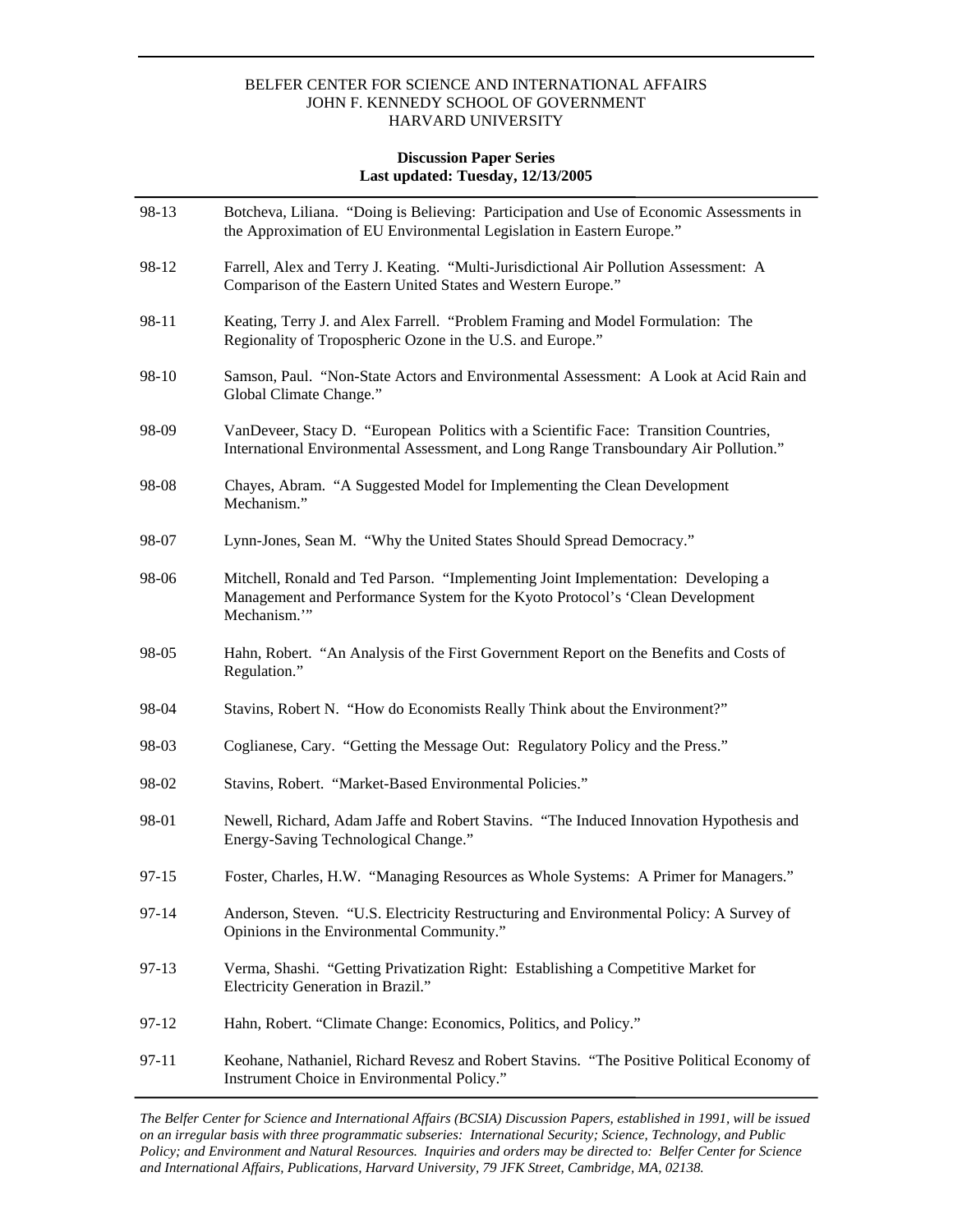## **Discussion Paper Series Last updated: Tuesday, 12/13/2005**

| $97-10$   | Patt, Anthony. "Assessing Extreme Outcomes: The Strategic Treatment of Low Probability<br>Impacts of Climate Change."                                                                             |
|-----------|---------------------------------------------------------------------------------------------------------------------------------------------------------------------------------------------------|
| 97-09     | Long, Marybeth and Alastair Iles. "Assessing Climate Change Impacts: Co-Evolution of<br>Knowledge, Communities and Methodologies."                                                                |
| 97-08     | Kandlikar, Milind and Ambuj Sagar. "Climate Science and Policy in India: Learning Some<br>Lessons."                                                                                               |
| 97-07     | Franz, Wendy E. "The Development of an International Agenda for Climate Change."                                                                                                                  |
| 97-06     | Fisher-Vanden, Karen. "International Policy Instrument Prominence in the Climate Change<br>Debate: A Case Study of the United States."                                                            |
| 97-05     | Agrawala, Shardul. "Explaining the Evolution of the IPCC Structure and Process."                                                                                                                  |
| 97-04     | Wright, Jan C. "'Bright Lines' and the Value of Life: Resolving the Dispute over the<br>Regulation of Carcinogens."                                                                               |
| 97-03     | Parson, Edward A. and Karen Fisher-Vanden. "Joint Implementation and its Alternatives."                                                                                                           |
| 97-02     | Stavins, Robert N. "Economic Incentives for Environmental Regulation."                                                                                                                            |
| 97-01     | Arbatov, Alexei G. "Military Reform in Russia: Dilemmas, Obstacles, and Prospects."                                                                                                               |
| 96-03     | de Nevers, Renee. "Sustaining the Transition? Western Efforts to Support Democracy and<br>Prevent Conflict in Russia."                                                                            |
| 96-02     | Rogers, Elizabeth S. "Using Economic Sanctions to Prevent Deadly Conflict."                                                                                                                       |
| 96-01     | Meade, Andre and Sydney Rosen. "The Mixed-Grass Prairie Reserve: Managing the Greater<br>Badlands Region as a Whole System."                                                                      |
| $95 - 14$ | Schatzki, Todd. "The Effects of Uncertainty on Landowner Conversion Decisions."                                                                                                                   |
| $95-13$   | Lee, Henry and Negeen Darani. "Electricity Restructuring and the Environment."                                                                                                                    |
| $95 - 12$ | Clark, William C. and Nancy M. Dickson eds. "The Press and Global Environmental<br>Change: An International Comparison of Elite Newspaper Reporting on the Acid Rain Issue<br>from 1972 to 1992." |
| $95-11$   | Zaborsky, Victor. "Crimea and the Black Sea Fleet in Russian-Ukrainian Relations."                                                                                                                |
| $95-10$   | Stavins, Robert, Adam Jaffe, Steve Peterson, and Paul Portney. "Environment Regulation<br>and the Competitiveness of U.S. Manufacturing: What does the Evidence Tell Us?"                         |
| 95-09     | Haran, Olexity. "Disintegration of the Soviet Union and the US Position on the<br>Independence of Ukraine."                                                                                       |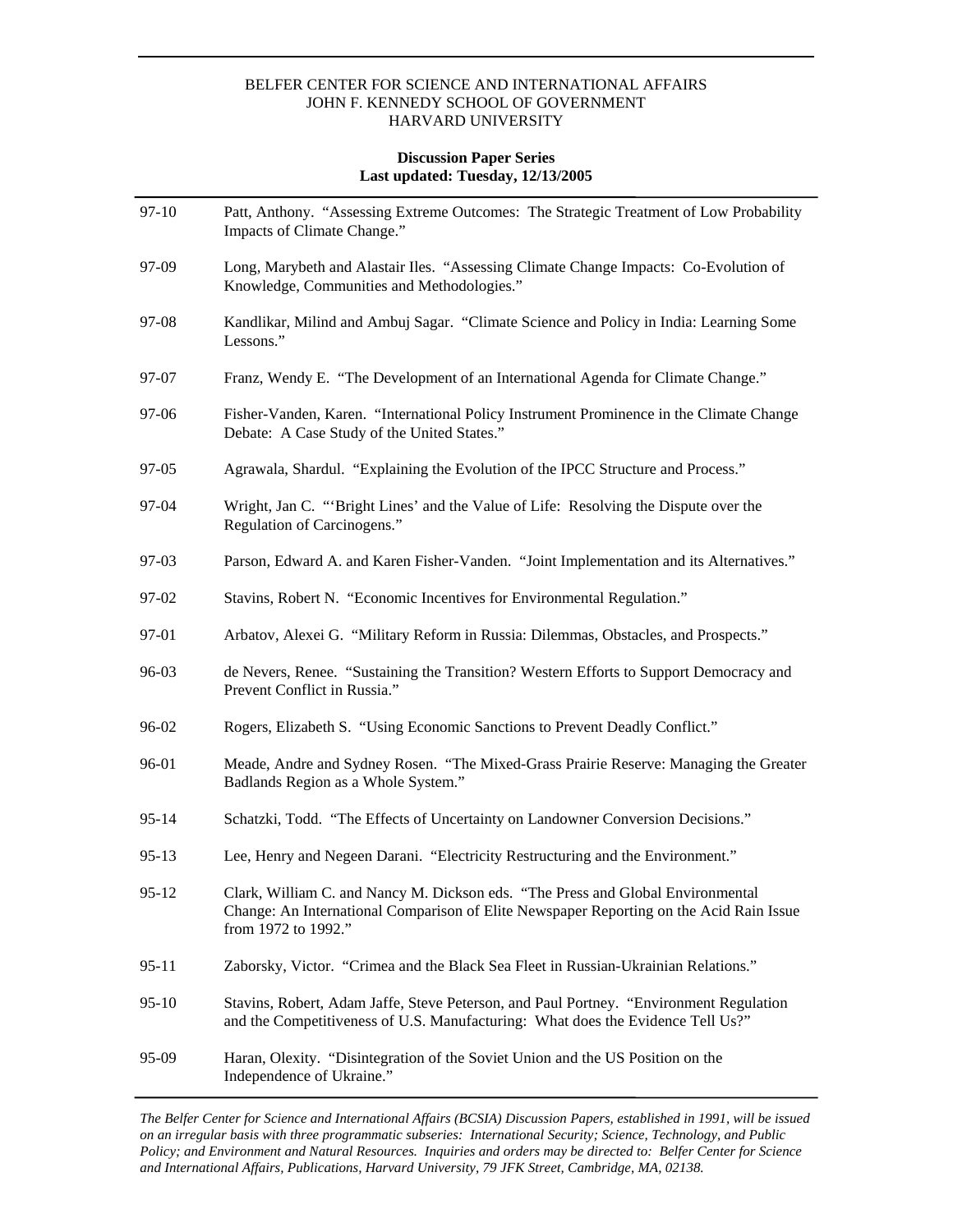## **Discussion Paper Series Last updated: Tuesday, 12/13/2005**

| $95-08$   | Allison, Graham T., Owen R. Coté, Jr., Richard A. Falkenrath and Steven E. Miller.<br>"Avoiding Nuclear Anarchy: Containing the Threat of Loose Russian Nuclear Weapons and<br>Fissile Material." |
|-----------|---------------------------------------------------------------------------------------------------------------------------------------------------------------------------------------------------|
| 95-07     | Falkenrath, Richard A. "The U.S.-Russian HEU Purchase Agreement: Achievements,<br>Problems, Prospects."                                                                                           |
| 95-06     | Stavins, Robert N. "The Costs of Carbon Sequestrian: A Revealed Preference Approach."                                                                                                             |
| $95 - 05$ | Dietrich, William. "The Challenge of Selecting Goals: Case Studies Regarding the Use of<br>Critical Levels."                                                                                      |
| 95-04     | Ferenz, Michele N. and Stephan D. Sylvan. "The Design of a Palestinian-Israeli Water<br>Commission: A Best Practices Approach."                                                                   |
| $95-03$   | Stavins, Robert N. and Tomasz Zylicz. "Environmental Policy in a Transition Economy:<br>Designing Tradable Permits for Poland."                                                                   |
| $95-02$   | Not available.                                                                                                                                                                                    |
| 95-01     | Perlman, Brett A. "Pricing the Internet: How to Pay the Toll for the Electronic<br>SuperHighway."                                                                                                 |
| $94-10$   | Stavins, Robert N. "Correlated Environmental Uncertainty and Policy Instrument Choice."                                                                                                           |
| 94-09     | Falkenrath, Richard A. "The United States and Ballistic Missile Defense after the Cold War."                                                                                                      |
| 94-08     | Falkenrath, Richard A. "The United States, the Former Soviet Republics, and Nuclear<br>Weapons: Problems and Policies of Denuclearization."                                                       |
| 94-07     | Stavins, Robert N. and Adam Jaffee. "Environmental Regulation and Technology Diffusion:<br>The Effects of Alternative Policy Instruments."                                                        |
| 94-06     | Not Available.                                                                                                                                                                                    |
| 94-05     | Zaborsky, Victor. "Nuclear Disarmament and Nonproliferation: The Evolution of the<br>Ukrainian Case."                                                                                             |
| 94-04     | Lachow, Irving. "The Global Positioning System and Cruise Missile Proliferation:<br>Assessing the Threat."                                                                                        |
| 94-03     | Fairman, David, and Michael Ross. "International Aid for the Environment: Lessons from<br>Economic Development Assistance."                                                                       |
| 94-02     | Hahn, Robert W. and Carol A. May. "The Behavior of the Allowance Market: Theory and<br>Evidence."                                                                                                 |
| 94-01     | Bender, Rodd, Wyman Briggs, and Diane DeWitt. "Toward Statewide Unit Pricing in<br>Massachusetts: Influencing the Policy Cycle."                                                                  |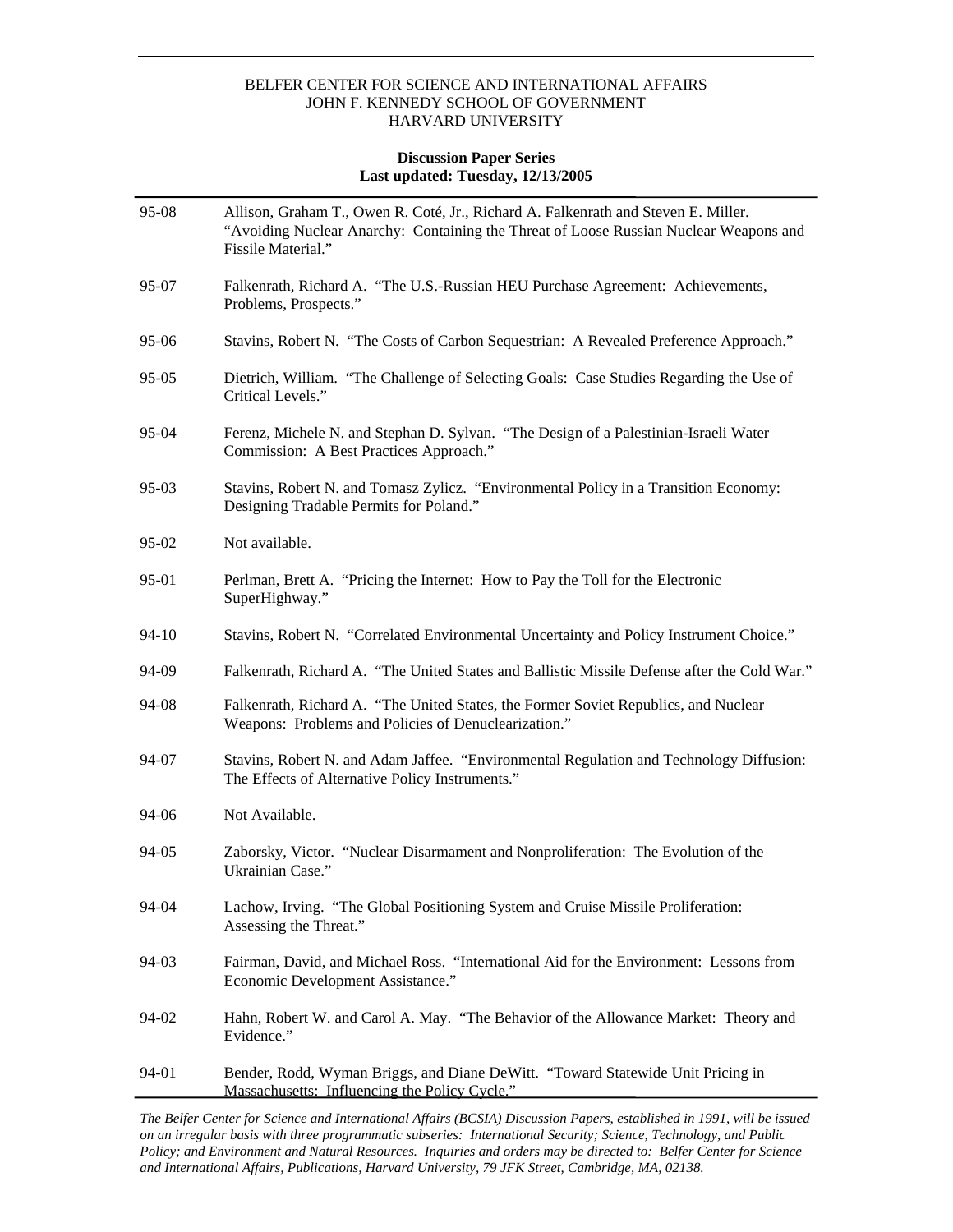## **Discussion Paper Series Last updated: Tuesday, 12/13/2005**

| 93-06     | Hahn, Robert W. "An Economic Analysis of Scrappage."                                                                                                                                                                                                    |
|-----------|---------------------------------------------------------------------------------------------------------------------------------------------------------------------------------------------------------------------------------------------------------|
| 93-05     | Hancke, Bob. "Technological Change and Its Institutional Constraints."                                                                                                                                                                                  |
| 93-04     | Portney Paul R. and Robert N. Stavins. "Regulatory Review of Environmental Policy: The<br>Potential Role of Health-Health Analysis"                                                                                                                     |
| 93-03     | Parson, Edward A. and Richard J. Zeckhauser. "Equal measures and Fair Burdens:<br>negotiating environmental treaties in an unequal world."                                                                                                              |
| 93-02     | Stavins, Robert N. "Transaction Costs and the Performance of Markets for Pollution<br>Control."                                                                                                                                                         |
| 93-01     | Holla, Rogier A.H.G. "Cultural Attitudes and Institutional Forces: Explaining National<br>Differences in Biotechnology Policy."                                                                                                                         |
| 92-13     | Foster, Charles H.W. "Of Vert and Vision: Ensuring the Legacy of the Northern Forest of<br>New England and New York."                                                                                                                                   |
| 92-12     | Hane, Gerald Jiro. "Research and Development Consortia in Innovation in Japan: Case<br>Studies in Superconductivity and Engineering Ceramics."                                                                                                          |
| 92-11     | Vernon, Raymond. "The Triad as Policymakers."                                                                                                                                                                                                           |
| $92 - 10$ | Jorgenson, Dale W. and Peter J. Wilcoxen. "Energy, the Environment and Economic<br>Growth."                                                                                                                                                             |
| 92-09     | Norberg-Bohm, Vicki and William C. Clark, et al. "International Comparisons of<br>Environmental Hazards: Development and evaluation of a method for linking environmental<br>data with the strategic debate management priorities for risk management." |
| 92-08     | Hart, David. "Strategies of Research Policy Advocacy: Anthropogenic Climatic Change<br>Research, 1957-1974."                                                                                                                                            |
| 92-07     | Dembinski, Matthias. "Ballistic Missile Proliferation and the New World Order: A Critical<br>Survey of the Literature."                                                                                                                                 |
| 92-06     | Shlyakhter, Alexander I. and Daniel M. Kammen. "Estimating the Range of Uncertainty in<br>Future Development from Trends in Physical Constraints and Predictions of Global Change."                                                                     |
| 92-05     | Eaton, Susan C. "Union Leadership Development in the 1990s and Beyond: A Report with<br>Recommendations."                                                                                                                                               |
| 92-04     | Hahn, Robert W. and Robert L. Axtell. "Reevaluating the Relationship between Transferable<br>Property Rights and Command-and-Control Regulation."                                                                                                       |
| 92-03     | Stavins, Robert N. and Bradley W. Whitehead. "The Greening of America's Taxes:<br>Pollution Charges and Environmental Protection."                                                                                                                      |
| 92-02     | Parson, Edward A. "Protecting the Ozone Layer: The Evolution and Impact of International<br>Institutions."                                                                                                                                              |